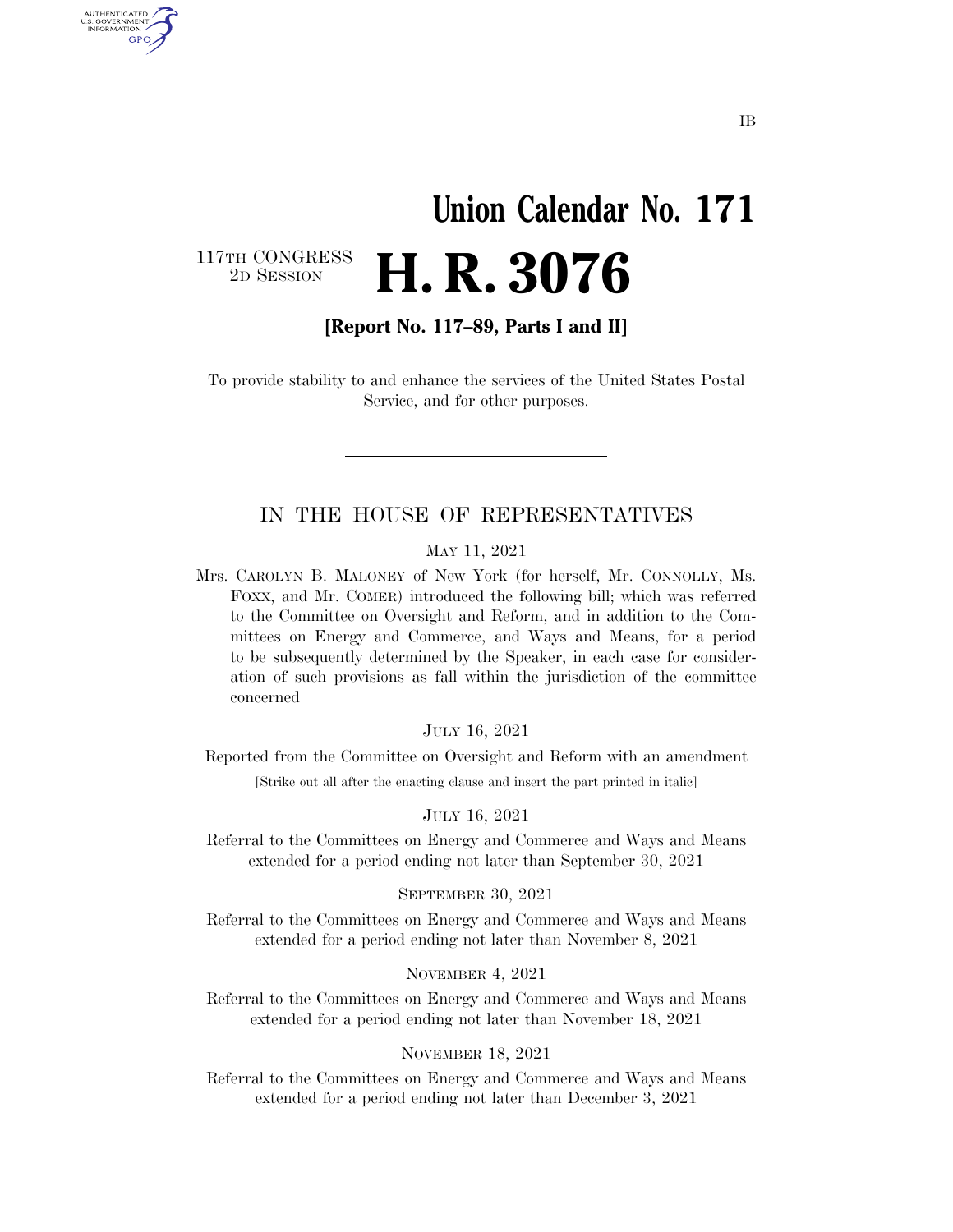#### DECEMBER 3, 2021

#### Referral to the Committees on Energy and Commerce and Ways and Means extended for a period ending not later than January 21, 2022

#### JANUARY 21, 2022

#### Referral to the Committees on Energy and Commerce and Ways and Means extended for a period ending not later than March 18, 2022

#### FEBRUARY 1, 2022

Additional sponsors: Mr. LYNCH, Mrs. LAWRENCE, Mr. HUFFMAN, Mr. THOMPSON of California, Mr. YOUNG, Ms. TENNEY, Mrs. NAPOLITANO, Ms. MALLIOTAKIS, Mr. KAHELE, Ms. STEFANIK, Mr. LARSEN of Washington, Mr. GARBARINO, Mr. SOTO, Mr. LATURNER, Mr. CASE, Mr. GROTHMAN, Mr. HARDER of California, Ms. MACE, Mr. SUOZZI, Mr. BACON, Mr. HORSFORD, Mr. VALADAO, Mr. NADLER, Mr. MAST, Mr. ESPAILLAT, Mr. RESCHENTHALER, Mr. KILDEE, Mr. BOST, Mr. KHANNA, Mr. SMITH of New Jersey, Ms. TITUS, Mr. GIBBS, Ms. KAP-TUR, Mr. VAN DREW, Ms. MANNING, Mr. RODNEY DAVIS of Illinois, Mr. HIGGINS of New York, Mr. SIMPSON, Mr. COHEN, Mr. GONZALEZ of Ohio, Mr. CROW, Mr. KATKO, Mr. FOSTER, Ms. STRICKLAND, Ms. ROY-BAL-ALLARD, Ms. DELAURO, Mr. GALLEGO, Mr. COOPER, Ms. SCHA-KOWSKY, Ms. OCASIO-CORTEZ, Ms. MENG, Mr. FITZPATRICK, Ms. CRAIG, Mrs. HAYES, Ms. WATERS, Mrs. DINGELL, Mr. GOTTHEIMER, Mr. OWENS, Mr. BURGESS, Mr. NEGUSE, Mr. JOYCE of Ohio, Mr. MORELLE, Ms. SHERRILL, Mr. McCAUL, Mr. GARCÍA of Illinois, Mr. SIRES, Mr. GARCIA of California, Mr. JONES, Ms. GRANGER, Ms. NEWMAN, Mr. ARMSTRONG, Ms. BASS, Mr. KINZINGER, Ms. WILD, Mr. HUDSON, Ms. PORTER, Mr. SESSIONS, Mr. BUTTERFIELD, Mr. FORTENBERRY, Mr. NORCROSS, Mr. ROGERS of Alabama, Mr. KRISHNAMOORTHI, Mr. ROUZER, Mr. RUPPERSBERGER, Mr. CAWTHORN, Ms. LOFGREN, Mr. GRAVES of Missouri, Mr. LOWENTHAL, Mr. UPTON, Mr. LAWSON of Florida, Mr. BUCSHON, Mr. SCHNEIDER, Mr. TONY GONZALES of Texas, Mrs. AXNE, Mrs. KIM of California, Mr. MURPHY of North Carolina, Mr. COURTNEY, Ms. ESHOO, and Mrs. SPARTZ

#### FEBRUARY 1, 2022

Committees on Energy and Commerce and Ways and Means discharged; committed to the Committee of the Whole House on the State of the Union and ordered to be printed

[For text of introduced bill, see copy of bill as introduced on May 11, 2021]

## **A BILL**

To provide stability to and enhance the services of the United States Postal Service, and for other purposes.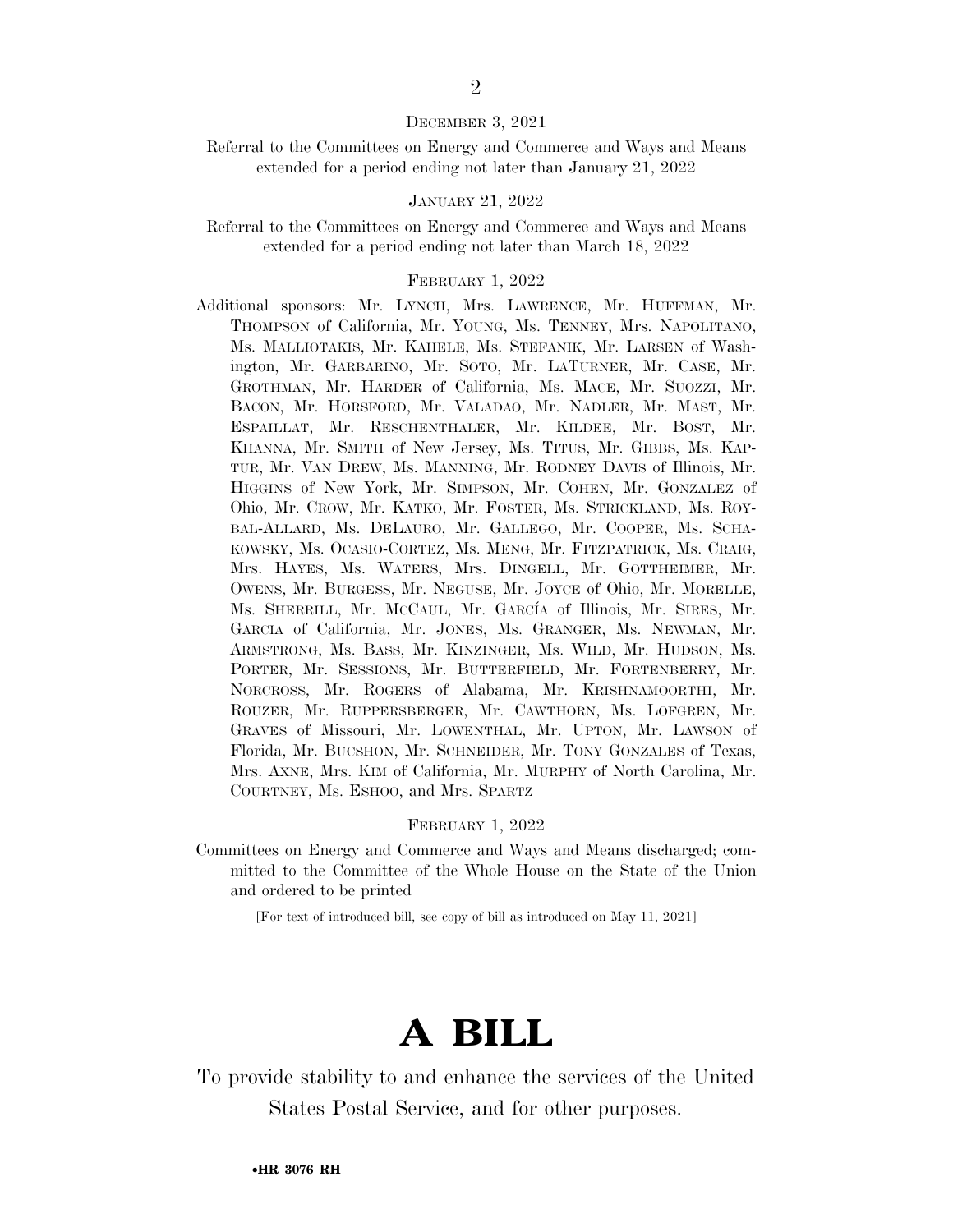1 *Be it enacted by the Senate and House of Representa-*

2 *tives of the United States of America in Congress assembled,* 

#### 3 *SECTION 1. SHORT TITLE; TABLE OF CONTENTS.*

- 4 *(a) SHORT TITLE.—This Act may be cited as the*
- 5 *''Postal Service Reform Act of 2021''.*
- 6 *(b) TABLE OF CONTENTS.—The table of contents of this*
- 7 *Act is as follows:*

*Sec. 1. Short title; table of contents.* 

#### *TITLE I—POSTAL SERVICE FINANCIAL REFORMS*

- *Sec. 101. Postal Service Health Benefits Program.*
- *Sec. 102. USPS Fairness Act.*
- *Sec. 103. Nonpostal services.*

#### *TITLE II—POSTAL SERVICE OPERATIONAL REFORMS*

- *Sec. 201. Performance targets and transparency.*
- *Sec. 202. Integrated delivery network.*
- *Sec. 203. Review of Postal Service cost attribution guidelines.*
- *Sec. 204. Rural newspaper sustainability.*
- *Sec. 205. Funding of Postal Regulatory Commission.*
- *Sec. 206. Flats operations study and reform.*
- *Sec. 207. Reporting requirements.*
- *Sec. 208. Postal Service transportation selection policy revisions.*
- *Sec. 209. USPS Inspector General oversight of Postal Regulatory Commission.*

## 8 *TITLE I—POSTAL SERVICE*

## 9 *FINANCIAL REFORMS*

#### 10 *SEC. 101. POSTAL SERVICE HEALTH BENEFITS PROGRAM.*

- 11 *(a) ESTABLISHMENT.—*
- 12 *(1) IN GENERAL.—Chapter 89 of title 5, United*
- 13 *States Code, is amended by inserting after section*
- 14 *8903b the following:*

#### 15 *''§ 8903c. Postal Service Health Benefits Program*

16 *''(a) DEFINITIONS.—In this section—*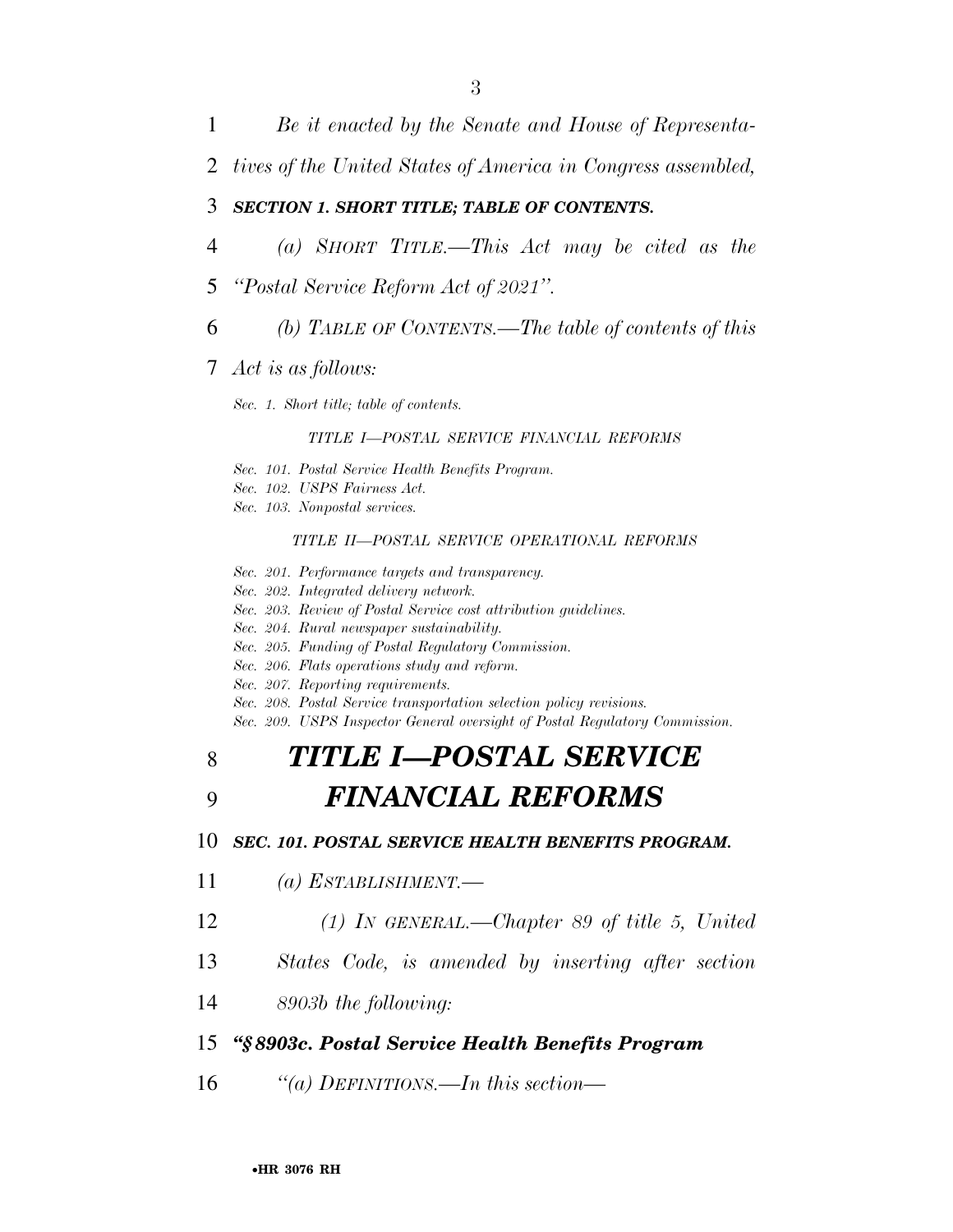| $\mathbf{1}$   | $\lq (1)$ the term 'covered Medicare individual'             |
|----------------|--------------------------------------------------------------|
| $\overline{2}$ | means an individual who is entitled to benefits under        |
| 3              | Medicare part A, but excluding an individual who is          |
| $\overline{4}$ | <i>eligible to enroll under such part under section 1818</i> |
| 5              | or 1818A of the Social Security Act (42 U.S.C.               |
| 6              | $1395i-2, 1395i-2a);$                                        |
| 7              | $\lq(2)$ the term 'initial contract year' means the          |
| 8              | contract year beginning in January of 2023;                  |
| 9              | $\lq(3)$ the term 'initial participating carrier'            |
| 10             | means a carrier that enters into a contract with the         |
| 11             | Office to participate in the Postal Service Health           |
| 12             | Benefits Program during the initial contract year;           |
| 13             | "(4) the term 'Medicare part A' means part A of              |
| 14             | title XVIII of the Social Security Act (42 U.S.C.            |
| 15             | 1395 $c$ et seq.);                                           |
| 16             | "(5) the term 'Medicare part $B$ ' means part $B$            |
| 17             | of title XVIII of the Social Security Act (42 U.S.C.         |
| 18             | 1395 $j$ et seq.);                                           |
| 19             | "(6) the term 'Office' means the Office of Per-              |
| 20             | sonnel Management;                                           |
| 21             | $\lq(7)$ the term 'Postal Service' means the United          |
| 22             | <i>States Postal Service:</i>                                |
| 23             | $\lq(8)$ the term 'Postal Service annuitant' means           |
| 24             | an annuitant enrolled in a health benefits plan under        |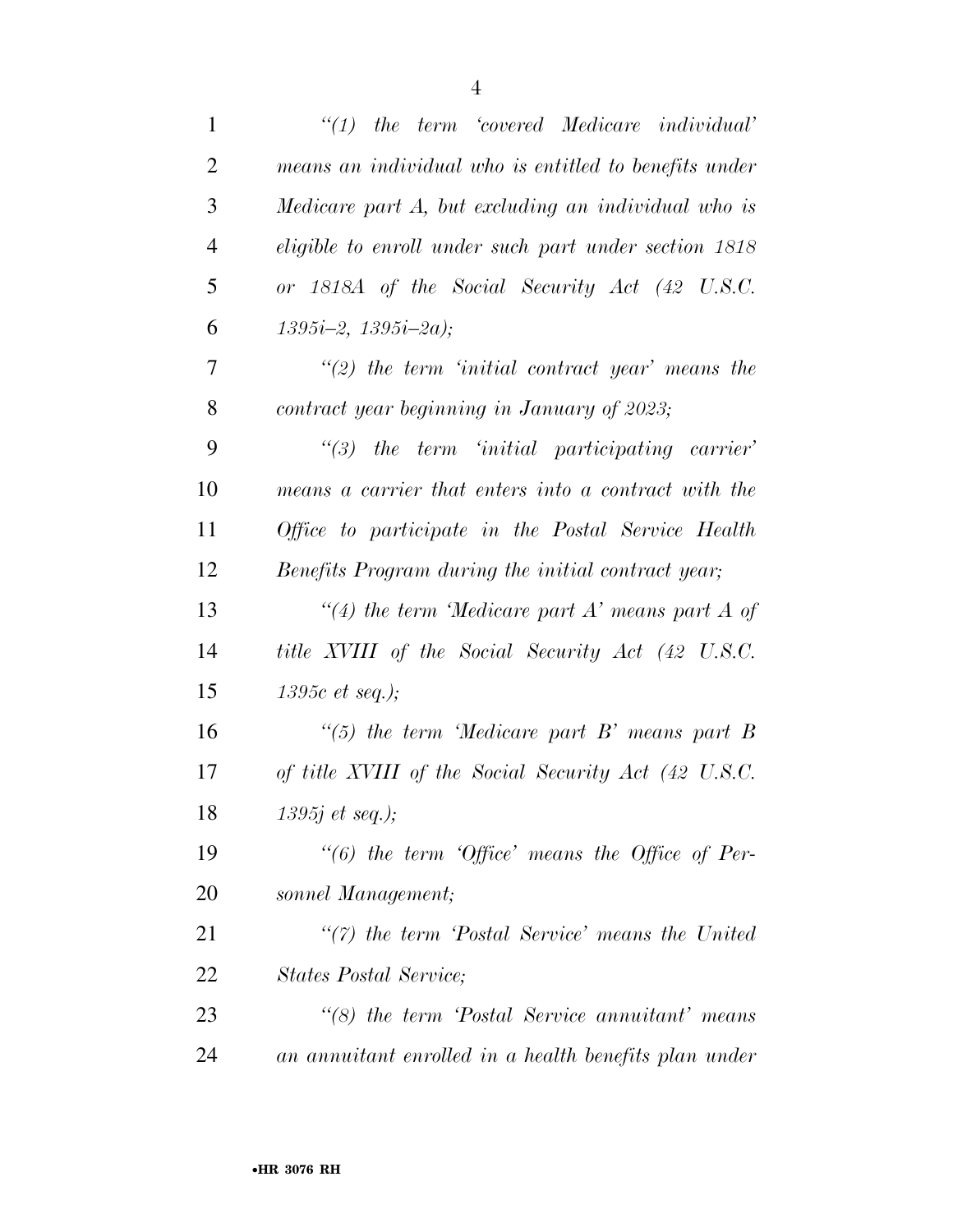| $\mathbf{1}$   | this chapter whose Government contribution is paid     |
|----------------|--------------------------------------------------------|
| $\overline{2}$ | pursuant to the requirements of section $8906(g)(2)$ ; |
| 3              | "(9) the term 'Postal Service employee' means an       |
| $\overline{4}$ | employee of the Postal Service enrolled in a health    |
| 5              | benefits plan under this chapter whose Government      |
| 6              | contribution is paid by the Postal Service;            |
| 7              | "(10) the term 'Postal Service Medicare covered        |
| 8              | annuitant' means an individual who-                    |
| 9              | "(A) is a Postal Service annuitant; and                |
| 10             | $\lq\lq(B)$ is a covered Medicare individual;          |
| 11             | " $(11)$ the term 'Program' means the Postal Serv-     |
| 12             | ice Health Benefits Program established under sub-     |
| 13             | section (c) within the Federal Employees Health Ben-   |
| 14             | efit Program;                                          |
| 15             | " $(12)$ the term 'Program plan' means a health        |
| 16             | benefits plan offered under the Program; and           |
| 17             | $\lq(13)$ the terms set forth in section 8901 shall    |
| 18             | apply.                                                 |
| 19             | "(b) APPLICATION.—The requirements under this sec-     |
| 20             | tion shall—                                            |
| 21             | "(1) apply to the initial contract year and each       |
| 22             | contract year thereafter; and                          |
| 23             | $\lq(2)$ supersede any other provision of this chap-   |
| 24             | ter inconsistent with such requirements, as deter-     |
| 25             | mined by the Office of Personnel Management.           |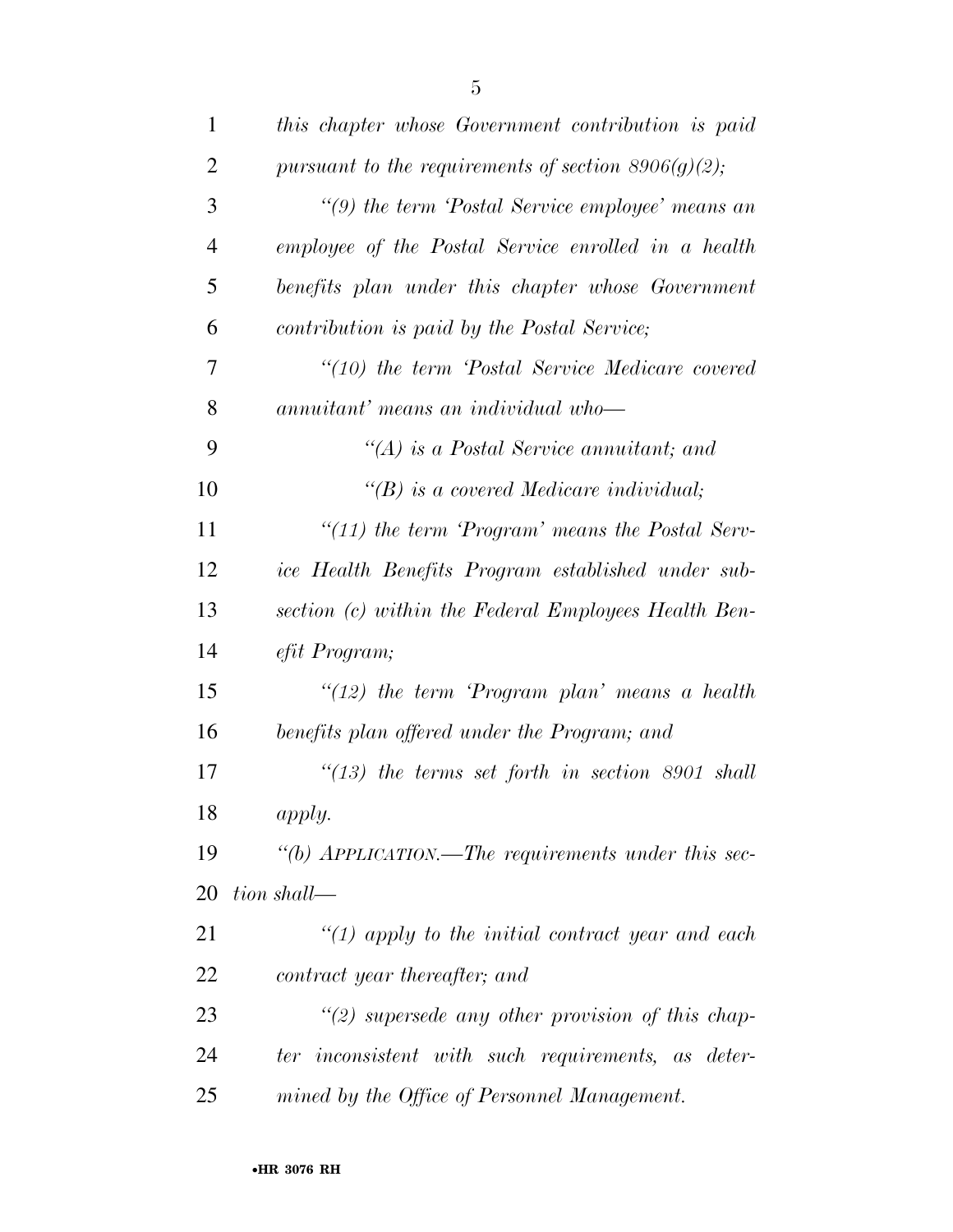*''(c) ESTABLISHMENT OF THE POSTAL SERVICE HEALTH BENEFITS PROGRAM.—* 

| 3              | "(1) IN GENERAL.—The Office shall establish the                |
|----------------|----------------------------------------------------------------|
| $\overline{4}$ | Postal Service Health Benefits Program under which             |
| 5              | the Office contracts with carriers to offer health bene-       |
| 6              | fits plans as described under this section. Except as          |
| 7              | otherwise provided in this section, any such contract          |
| 8              | shall be consistent with the requirements of this chap-        |
| 9              | ter for contracts under section 8902 with carriers to          |
| 10             | offer health benefits plans other than under this sec-         |
| 11             | tion. The Program shall—                                       |
| 12             | $\lq (A)$ to the greatest extent practicable, in-              |
| 13             | clude plans offered by—                                        |
| 14             | $\lq\lq(i)$ each carrier for which the total en-               |
| 15             | rollment in the plans provided under this                      |
| 16             | chapter includes, in the contract year begin-                  |
| 17             | ning in January 2022, 1,500 or more en-                        |
| 18             | rollees who are Postal Service employees or                    |
| 19             | Postal Service annuitants; and                                 |
| 20             | $``(ii)$ any other carrier determined ap-                      |
| 21             | propriate by the Office;                                       |
| 22             | "(B) be available for participation by Post-                   |
| 23             | al Service employees and Postal Service annu-                  |
| 24             | <i>itants, in accordance with subsection <math>(d)</math>;</i> |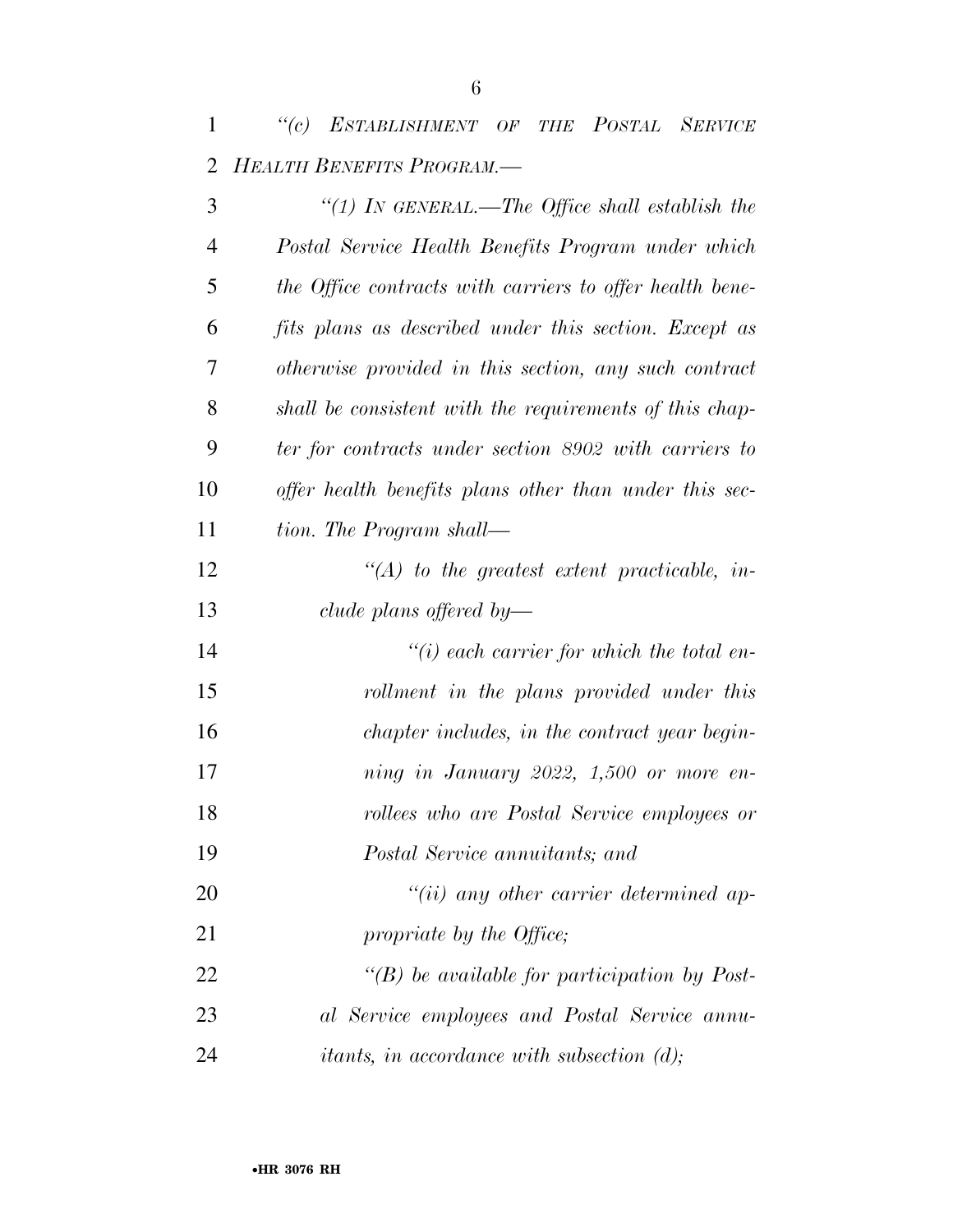*''(C) provide for enrollment in a plan as an individual, for self plus one, or for self and fam-ily; and* 

 *''(D) not be available for participation by an individual who is not a Postal Service em- ployee or Postal Service annuitant (except as a member of family of such an employee or annu-itant or as provided under paragraph (5)).* 

 *''(2) SEPARATE POSTAL SERVICE RISK POOL.— The Office shall ensure that each Program plan in- cludes rates that reasonably and equitably reflect the cost of benefits provided to a risk pool consisting sole- ly of Postal Service employees, Postal Service annu- itants, and covered members of family of such em- ployees and annuitants (regardless of the health plan, coverage, or benefit program in which such an em- ployee, annuitant, or member of family is enrolled), taking into specific account the change in benefits cost for the Program plan due to the Medicare enrollment requirements under subsection (e) and any savings or subsidies resulting from subsection (f).* 

 *''(3) ACTUARIALLY EQUIVALENT COVERAGE.— The Office shall ensure that each carrier participating in the Postal Service Health Benefits Program pro-vides coverage under the Program plans offered by the*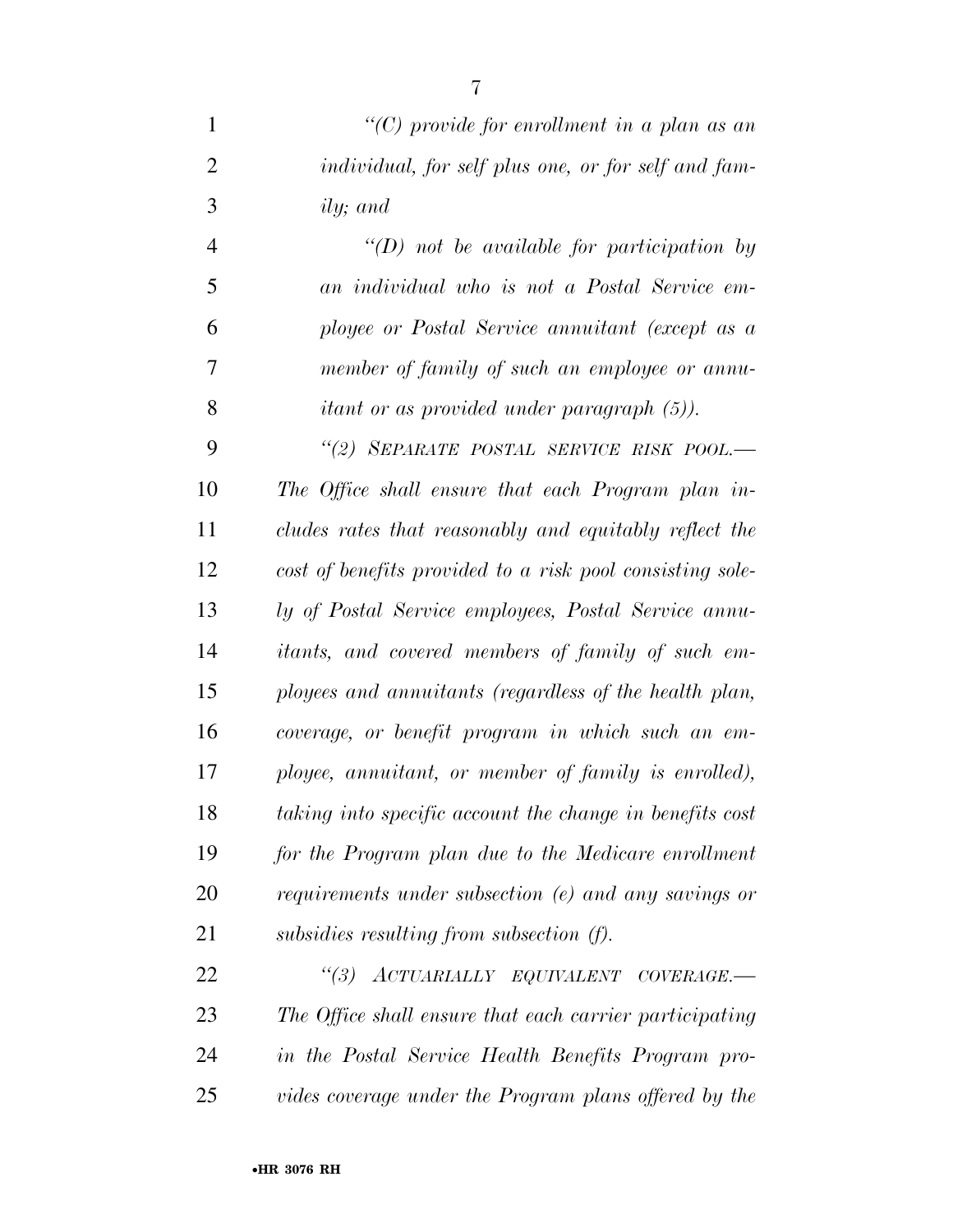| $\mathbf{1}$   | carrier that is actuarially equivalent, as determined    |
|----------------|----------------------------------------------------------|
| $\overline{2}$ | by the Office, to the coverage that the carrier provides |
| 3              | under the health benefits plans offered by the carrier   |
| $\overline{4}$ | under this chapter that are not Program plans.           |
| 5              | "(4) APPLICABILITY OF FEDERAL EMPLOYEES                  |
| 6              | HEALTH BENEFITS PROGRAM REQUIREMENTS.-Ex-                |
| 7              | cept as otherwise set forth in this section, all provi-  |
| 8              | sions of this chapter applicable to health benefits      |
| 9              | plans offered by carriers under section 8903 or 8903a    |
| 10             | shall apply to plans offered under the Program.          |
| 11             | "(5) APPLICATION OF CONTINUATION<br>$COV-$               |
| 12             | $ERAGE$ —In accordance with rules established by the     |
| 13             | Office, section $8905a$ shall apply to health benefits   |
| 14             | plans offered under this section in the same manner      |
| 15             | as such section applies to other health benefits plans   |
| 16             | <i>offered under this chapter.</i>                       |
| 17             | "(d) ELECTION OF COVERAGE.-                              |
| 18             | "(1) In GENERAL.—Except as provided in para-             |
| 19             | graph (2), each Postal Service employee and Postal       |
| 20             | Service annuitant who elects to receive health benefits  |
| 21             | <i>coverage under this chapter—</i>                      |
| 22             | $\lq (A)$ shall be subject to the requirements of        |
| 23             | <i>this section; and</i>                                 |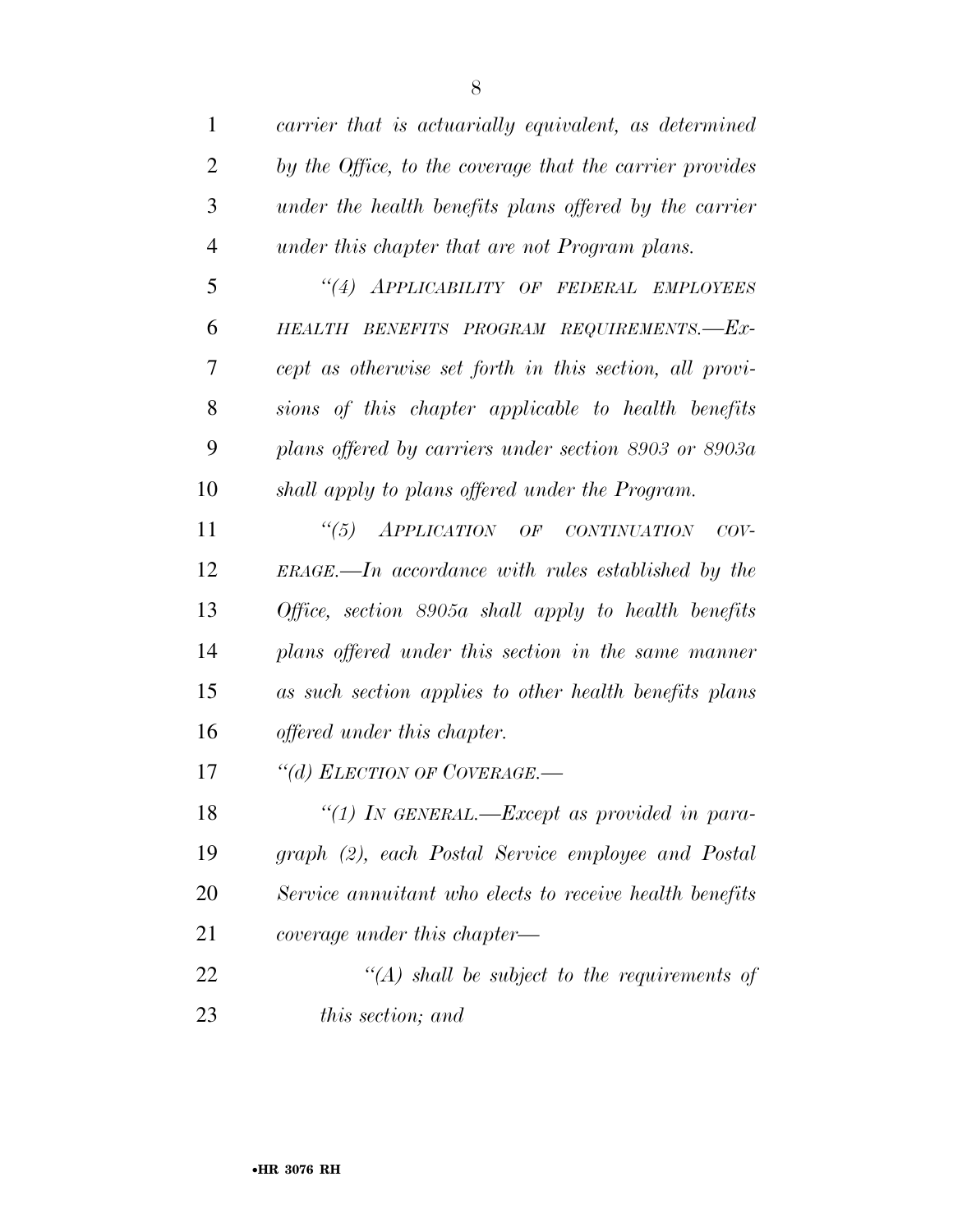| $\mathbf{1}$   | $\lq\lq B$ may not enroll in any other health     |
|----------------|---------------------------------------------------|
| $\overline{2}$ | benefits plan offered under any other section of  |
| 3              | this chapter.                                     |
| $\overline{4}$ | "(2) EXCEPTIONS.—                                 |
| 5              | "(A) LACK OF GEOGRAPHIC COVERAGE.-                |
| 6              | An individual who is a Postal Service employee    |
| 7              | or Postal Service annuitant may enroll in a       |
| 8              | health benefits plan offered under any other sec- |
| 9              | tion of this chapter if the individual resides in |
| 10             | a geographic area for which there is not a Pro-   |
| 11             | gram plan in which the individual may enroll.     |
| 12             | "(B) ANNUITANTS AS OF PROGRAM INCEP-              |
| 13             | $TION$ —                                          |
| 14             | "(i) CURRENT MEDICARE COVERED AN-                 |
| 15             | NUITANTS.-                                        |
| 16             | "(I) IN GENERAL.—Subject to                       |
| 17             | subclause $(II)$ , in the case of an indi-        |
| 18             | vidual who, as of January 1, 2023, is             |
| 19             | a Postal Service Medicare covered an-             |
| 20             | nuitant who has not enrolled in both              |
| 21             | Medicare part A and Medicare part B,              |
| 22             | such individual may enroll in a health            |
| 23             | benefits plan offered under any other             |
| 24             | section of this chapter, and may not              |
| 25             | enroll in a Program plan.                         |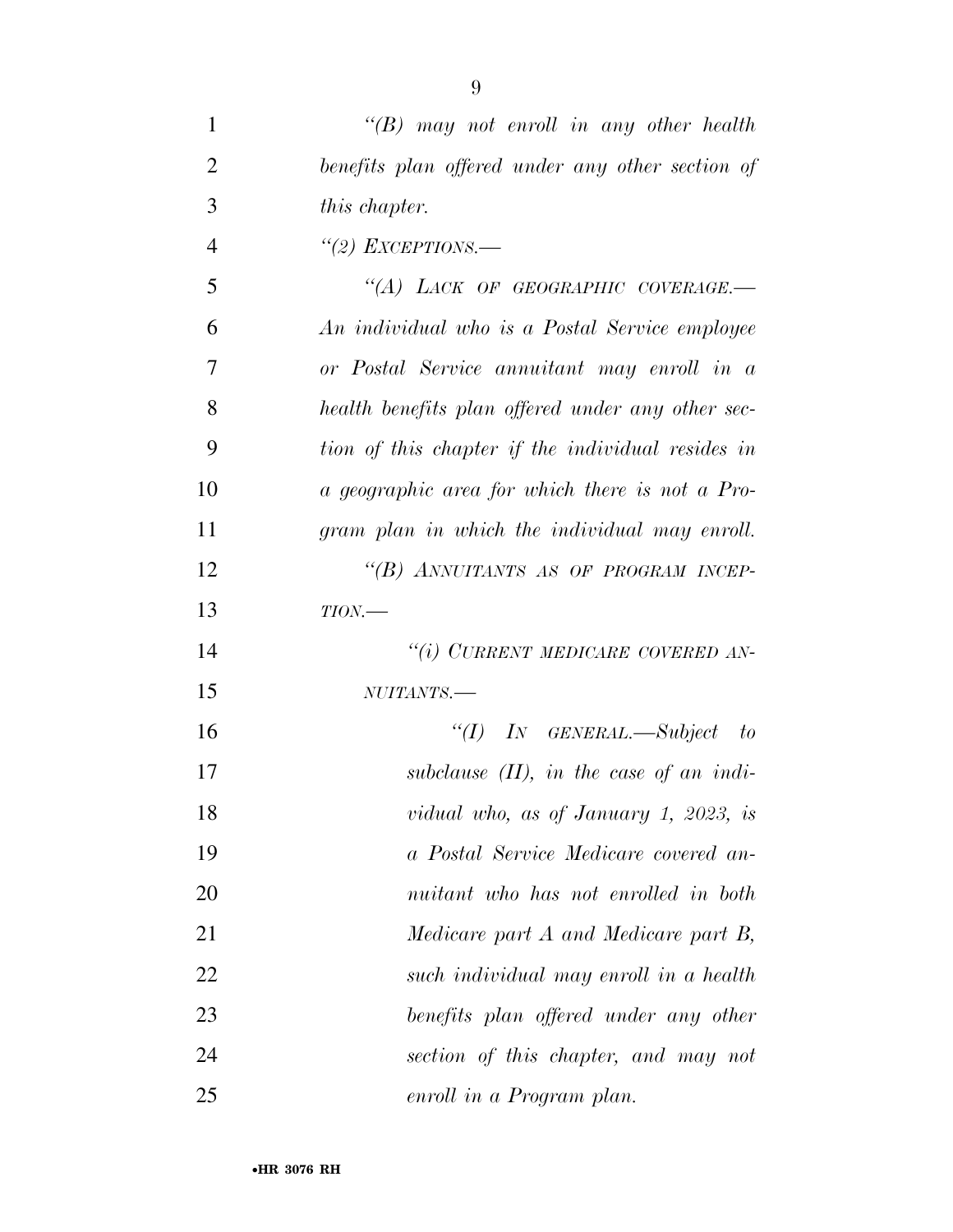| $\mathbf{1}$   | "(II) PROGRAM PLAN ENROLL-                 |
|----------------|--------------------------------------------|
| $\overline{2}$ | MENT FOLLOWING MEDICARE PARTS A            |
| 3              | $AND$ B ENROLLMENT.—In the case of         |
| $\overline{4}$ | an individual described in subclause       |
| 5              | $(I)$ who subsequent to January 1, 2023,   |
| 6              | is enrolled in both Medicare part A        |
| 7              | and Medicare part B, beginning with        |
| 8              | the first contract year beginning after    |
| 9              | the date such individual is enrolled in    |
| 10             | both Medicare part A and Medicare          |
| 11             | part $B$ , subclause $(I)$ shall no longer |
| 12             | apply to such individual and such in-      |
| 13             | dividual may receive health benefits       |
| 14             | under this chapter only through a Pro-     |
| 15             | gram plan.                                 |
| 16             | "(ii) PRE-MEDICARE ANNUITANTS.-            |
| 17             | "(I) IN GENERAL.—Subject to                |
| 18             | subclause (II), an individual who, as      |
| 19             | of January 1, 2023, is a Postal Service    |
| 20             | annuitant and is not a Postal Service      |
| 21             | Medicare annuitant (for a reason other     |
| 22             | than eligibility to enroll in Medicare     |
| 23             | part A under section 1818 or 1818A of      |
| 24             | the Social Security Act) may enroll in     |
| 25             | either a Program plan or in a health       |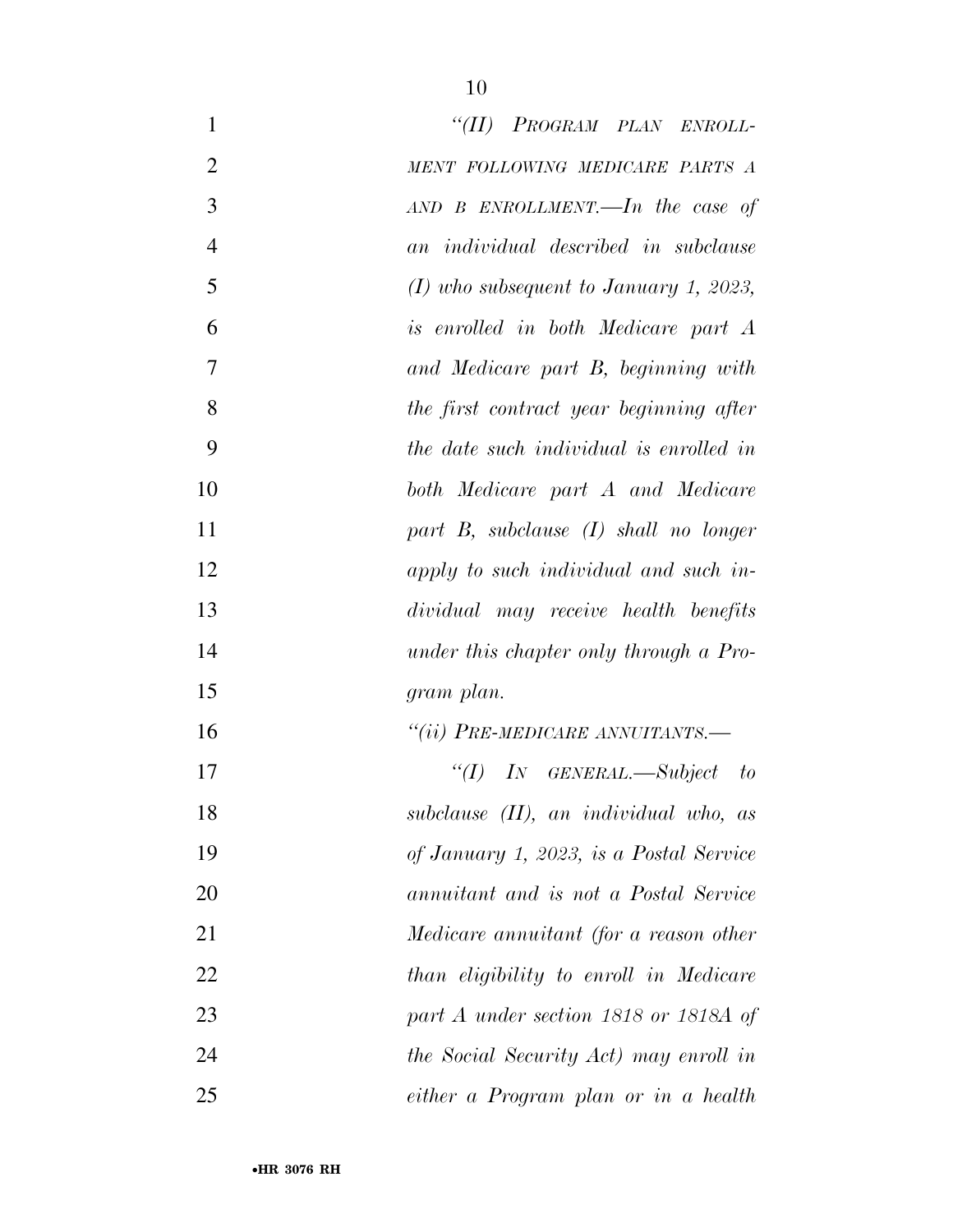*benefits plan offered under any other* 

| 2              | section of this chapter.                      |
|----------------|-----------------------------------------------|
| 3              | "(II) EXCEPTION.—In the case of               |
| $\overline{4}$ | an individual described in subclause          |
| 5              | $(I)$ who enrolls in a Program plan for       |
| 6              | any contract year beginning on or             |
| 7              | after the date on which the individual        |
| 8              | becomes a Postal Service Medicare cov-        |
| 9              | ered annuitant, beginning with such           |
| 10             | $contract\ year, \ subclause\ (I)\ shall\ no$ |
| 11             | longer apply to the individual and the        |
| 12             | <i>individual may receive health benefits</i> |
| 13             | under this chapter only through enroll-       |
| 14             | ment in a Program plan.                       |
| 15             | "(C) CERTAIN EMPLOYEES AS OF PROGRAM          |
| 16             | INCEPTION                                     |
| 17             | "(i) $LEGACY$ $COVERAGE. - A$ $Postal$        |
| 18             | Service employee who is enrolled in a health  |
| 19             | benefits plan under this chapter for the con- |
| 20             | tract year immediately preceding the initial  |
| 21             | contract year that is not a health benefits   |
| 22             | plan offered by an initial participating car- |
| 23             | rier may enroll in either a Program plan or   |
| 24             | in a health benefits plan offered under any   |
| 25             | other section of this chapter, except that—   |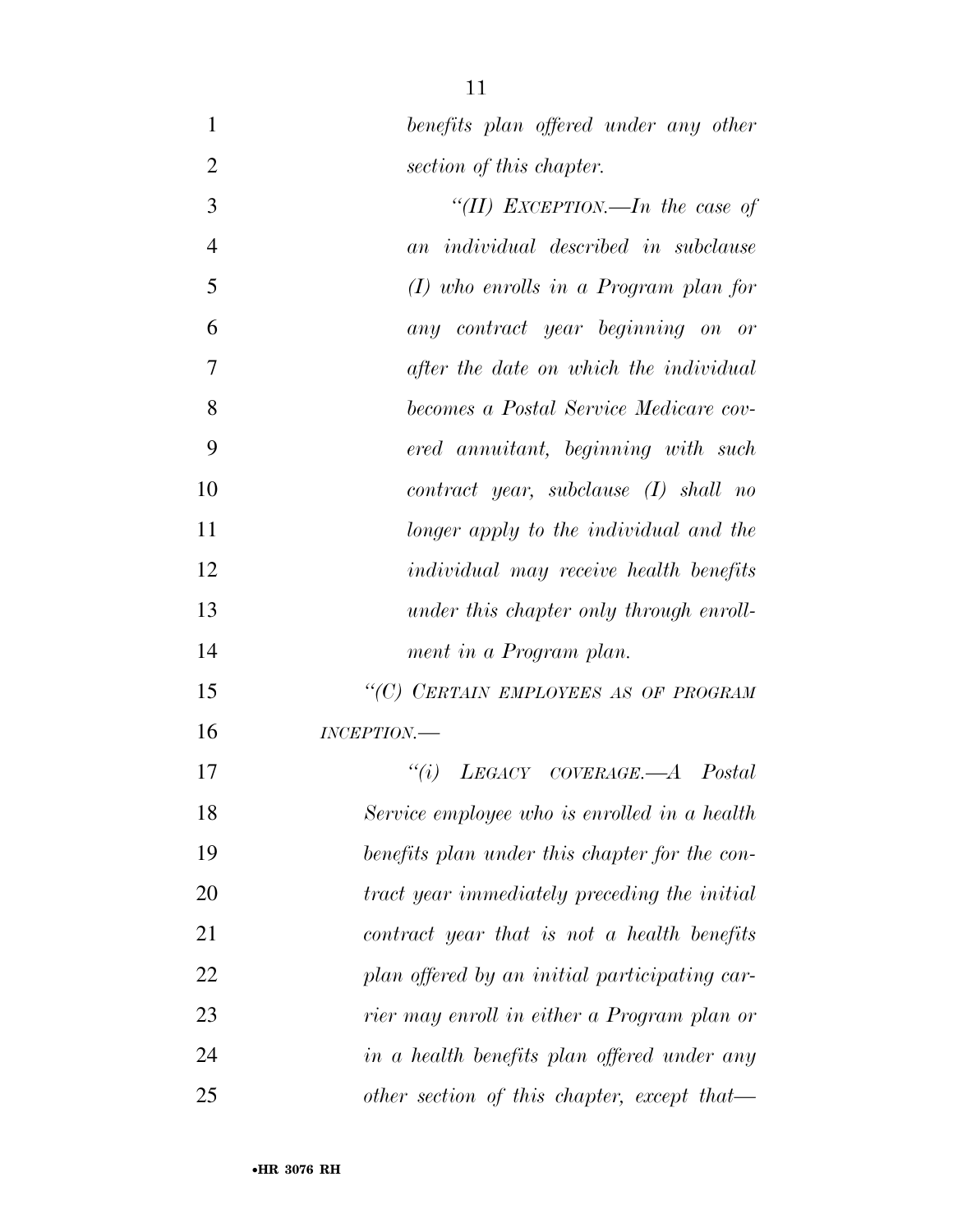| $\mathbf{1}$     | "(I) if the Postal Service employee         |
|------------------|---------------------------------------------|
| $\overline{2}$   | changes enrollment to a different health    |
| 3                | benefits plan under this chapter during     |
| $\overline{4}$   | the open season for the initial contract    |
| 5                | year, or after the start of the initial     |
| 6                | contract year, the Postal Service em-       |
| $\boldsymbol{7}$ | ployee may only enroll in a Program         |
| 8                | plan;                                       |
| 9                | "(II) if the health benefits plan in        |
| 10               | which such employee is enrolled for         |
| 11               | such contract year becomes available as     |
| 12               | a Program plan, the Postal Service          |
| 13               | employee may only enroll in a Pro-          |
| 14               | gram plan; and                              |
| 15               | "(III) upon becoming a Postal               |
| 16               | Service annuitant, if the Postal Service    |
| 17               | <i>employee elects to continue coverage</i> |
| 18               | under this chapter, the Postal Service      |
| 19               | employee shall enroll in a Program          |
| 20               | plan during the open season that is—        |
| 21               | $``(aa)$ being held when the                |
| 22               | Postal Service employee becomes a           |
| 23               | <i>Postal Service annuitant; or</i>         |
| 24               | $" (bb)$ if the date on which the           |
| 25               | Postal Service employee becomes a           |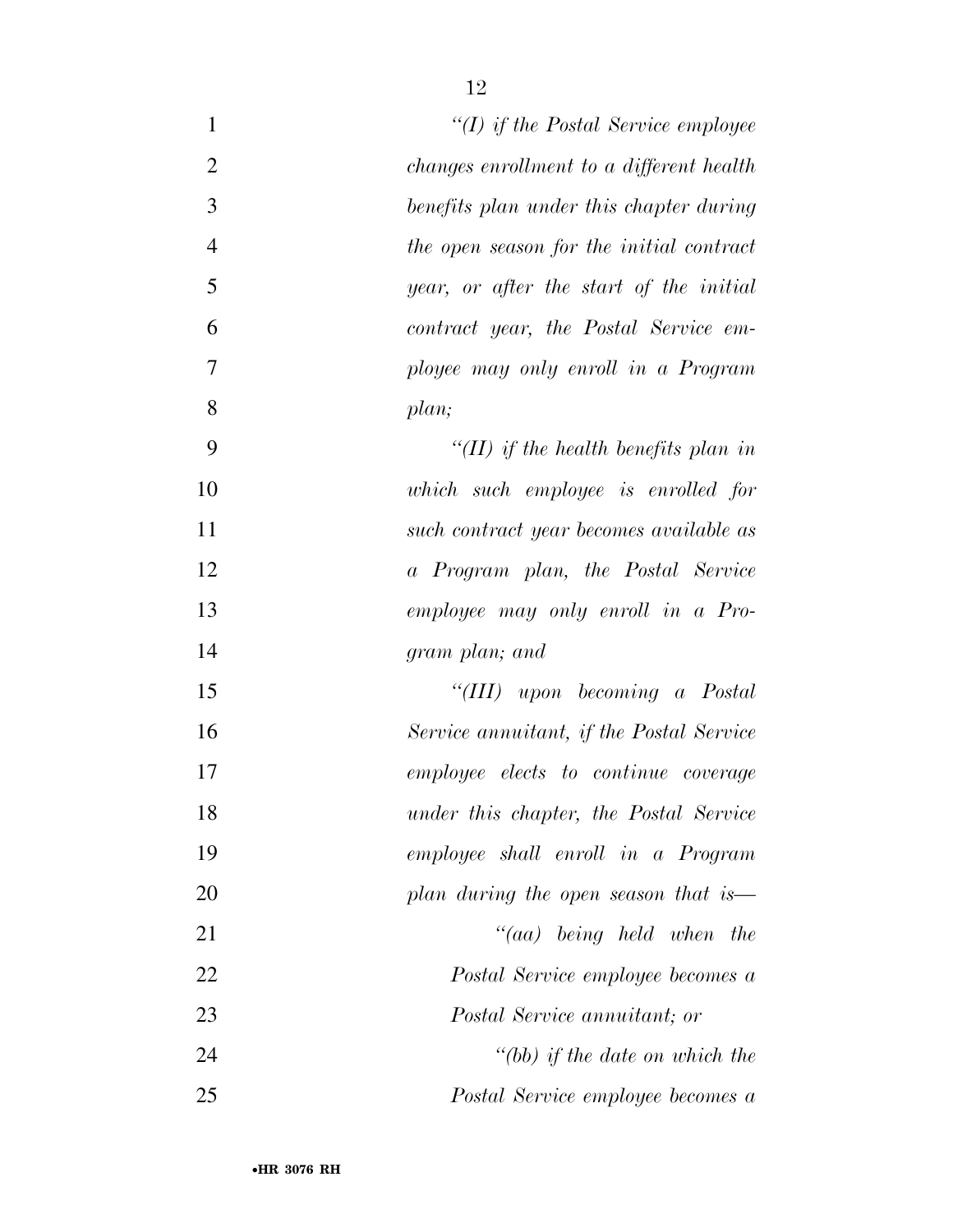| $\mathbf{1}$     | Postal Service annuitant falls out-           |
|------------------|-----------------------------------------------|
| $\overline{2}$   | side of an open season, the first             |
| 3                | open season following that date.              |
| $\overline{4}$   | "(ii) CURRENT EMPLOYEES AGED 64               |
| 5                | AND OVER.-                                    |
| 6                | "(I) IN GENERAL.—Subject to                   |
| $\boldsymbol{7}$ | subclause $(II)$ , an individual who, as      |
| 8                | of January 1, 2023, is a Postal Service       |
| 9                | employee and is at least 64 years of          |
| 10               | age may enroll in either a Program            |
| 11               | plan or in a health benefits plan of          |
| 12               | fered under any other section of this         |
| 13               | <i>chapter.</i>                               |
| 14               | "(II) EXCEPTION.—In the case of               |
| 15               | an individual described in subclause          |
| 16               | $(I)$ who enrolls in a Program plan for       |
| 17               | any contract year beginning on or             |
| 18               | after the date on which the individual        |
| 19               | becomes a Postal Service Medicare cov-        |
| 20               | ered annuitant, beginning with such           |
| 21               | $contract\ year, \ subclause\ (I)\ shall\ no$ |
| 22               | longer apply to the individual and the        |
| 23               | <i>individual may receive health benefits</i> |
| 24               | under this chapter only through enroll-       |
| 25               | ment in a Program plan.                       |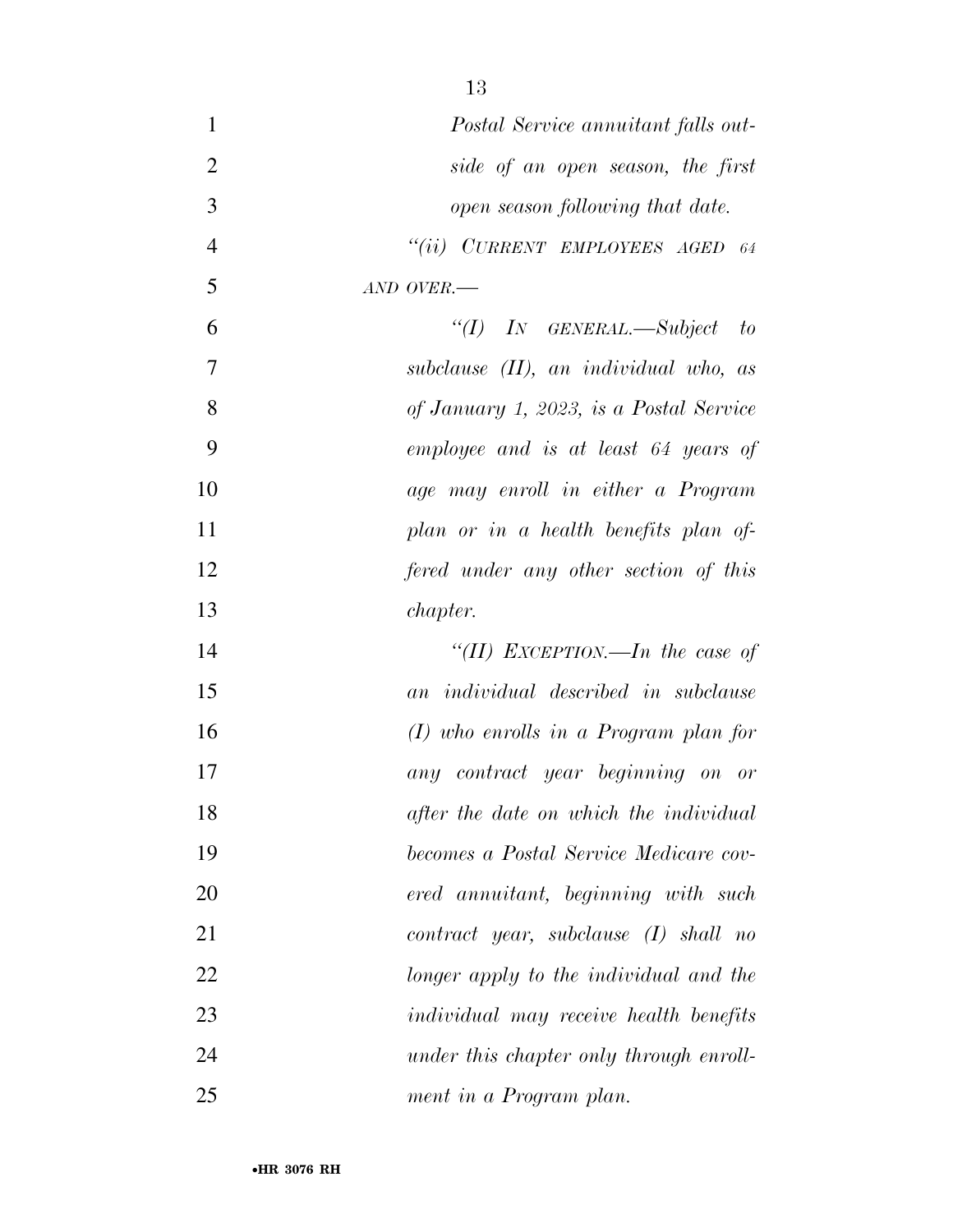| $\mathbf{1}$   | "(D) CERTAIN OTHER ANNUITANTS.-                 |
|----------------|-------------------------------------------------|
| $\overline{2}$ | "(i) ANNUITANTS AND FAMILY MEM-                 |
| 3              | <b>BERS</b><br>EXCLUDED FROM PREMIUM-FREE       |
| $\overline{4}$ | MEDICARE PART A.-                               |
| 5              | "(I) IN GENERAL.—Subject to                     |
| 6              | subclause (II), a Postal Service annu-          |
| $\overline{7}$ | <i>itant who is eligible to enroll in Medi-</i> |
| 8              | care Part A under section 1818 or               |
| 9              | 1818A of the Social Security Act may            |
| 10             | enroll in either a Program plan or in           |
| 11             | a health benefits plan offered under            |
| 12             | any other section of this chapter if the        |
| 13             | $annuitant-$                                    |
| 14             | "(aa) is eligible to enroll in                  |
| 15             | Medicare part A under section                   |
| 16             | 1818 or 1818A of the Social Secu-               |
| 17             | rity Act; or                                    |
| 18             | $" (bb)$ includes in the annu-                  |
| 19             | <i>itant's</i> plan enrollment one or           |
| 20             | more family members who are eli-                |
| 21             | gible to enroll in Medicare part A              |
| 22             | under section 1818 or 1818A of                  |
| 23             | such Act.                                       |
| 24             | "(II) EXCEPTION.—In the case of                 |
| 25             | annuitant described in subclause<br>a n         |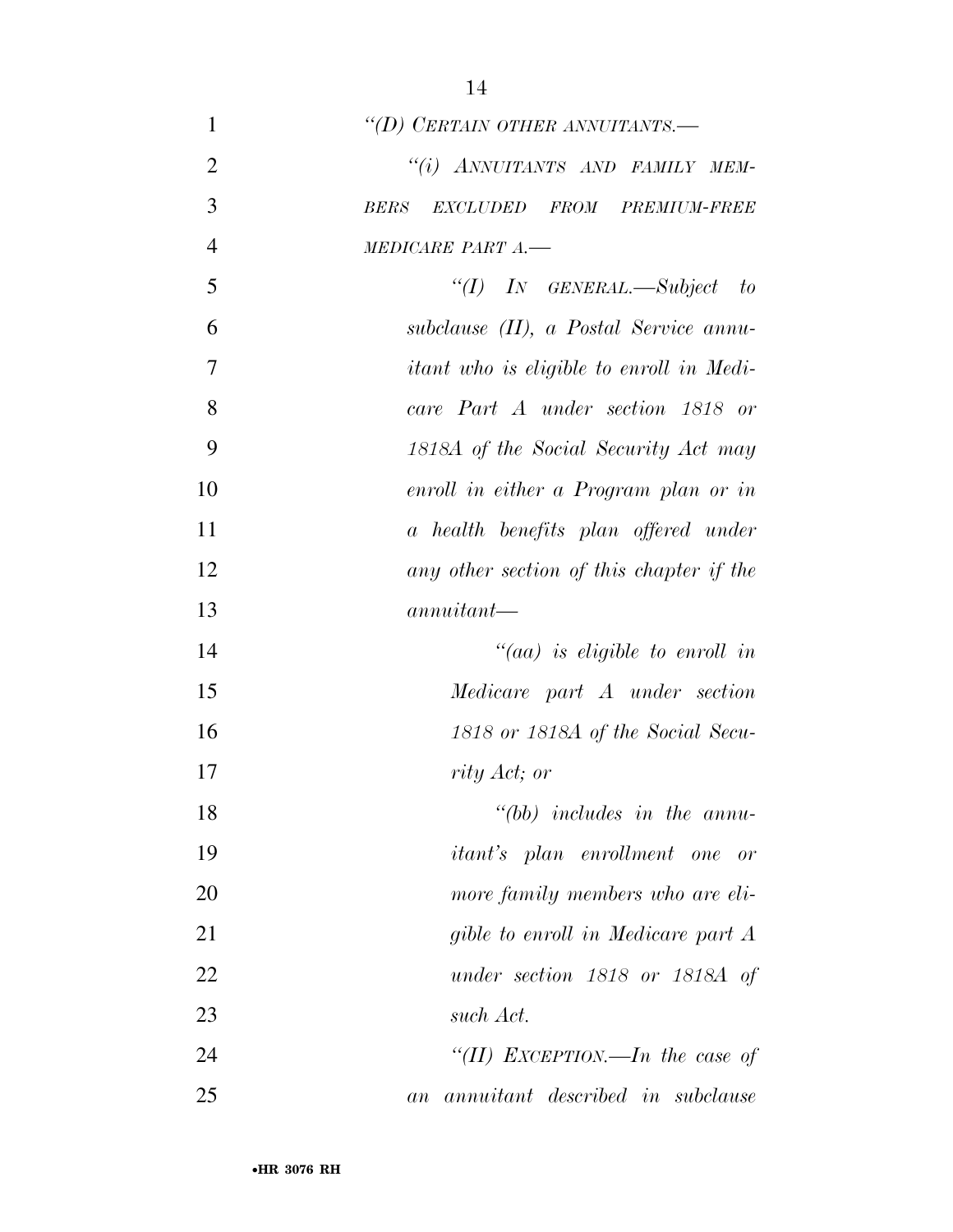| $\mathbf{1}$   | $(I)$ who enrolls in a Program plan for        |
|----------------|------------------------------------------------|
| $\overline{2}$ | any contract year beginning on or              |
| 3              | after the date on which the annuitant          |
| $\overline{4}$ | or any member of family covered by             |
| 5              | the enrollment becomes eligible to enroll      |
| 6              | in Medicare part A, beginning with             |
| $\overline{7}$ | such contract year, subclause $(I)$ shall      |
| 8              | no longer apply to the annuitant and           |
| 9              | the annuitant may receive health bene-         |
| 10             | fits under this chapter only through           |
| 11             | enrollment in a Program plan.                  |
| 12             | "(ii) LIMITED OR REDUNDANT COV-                |
| 13             | $ERAGE. - An individual who is a Postal$       |
| 14             | Service annuitant may enroll either in a       |
| 15             | Program plan (subject to subsection (e) of     |
| 16             | this section and to sections $226(j)$ and      |
| 17             | $1837(0)(2)$ of the Social Security Act) or in |
| 18             | a health benefits plan offered under any       |
| 19             | other section of this chapter for any con-     |
| 20             | tract year in which the annuitant or mem-      |
| 21             | ber of family covered by the enrollment, re-   |
| 22             | spectively, is a covered Medicare individual   |
| 23             | $and$ —                                        |
| 24             | $\lq (I)$<br>the annuitant or family           |
| 25             | member, respectively, resides in an            |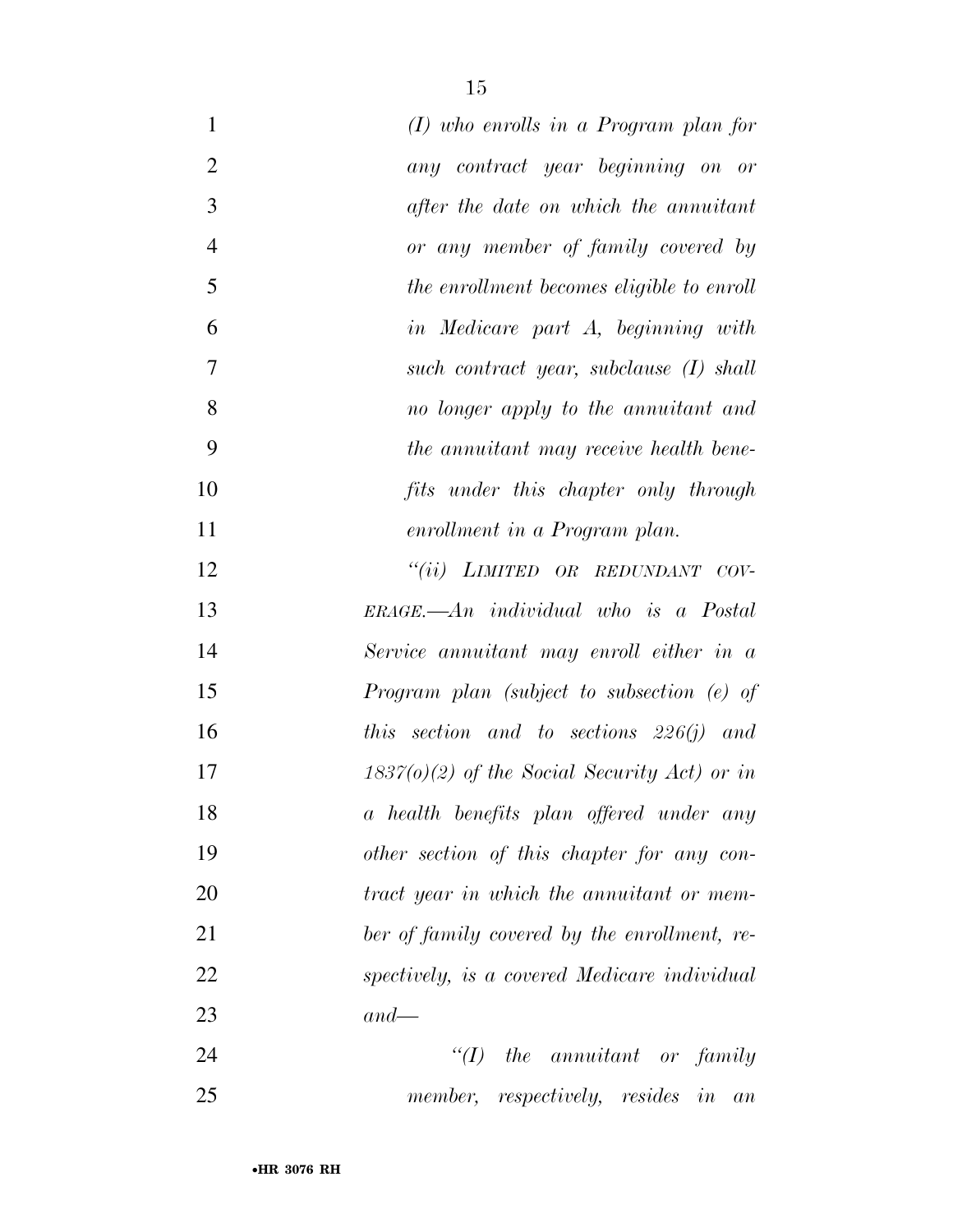| $\mathbf{1}$   | area where the Office has determined                       |
|----------------|------------------------------------------------------------|
| $\overline{2}$ | that no Medicare providers are avail-                      |
| 3              | <i>able</i> ;                                              |
| $\overline{4}$ | $H(H)$ the annuitant receives com-                         |
| 5              | prehensive medical coverage provided                       |
| 6              | by the Department of Veterans Affairs                      |
| $\overline{7}$ | under subchapter $II$ of chapter 17 of                     |
| 8              | title 38, United States Code; or                           |
| 9              | $``(III)$ the annuitant receives com-                      |
| 10             | prehensive medical coverage provided                       |
| 11             | by the Indian Health Service under the                     |
| 12             | Indian Health Care Improvement Act                         |
| 13             | $(25 \text{ U.S.C. } 1601 \text{ et seq.}).$               |
| 14             | "( <i>iii</i> ) ${\it REGULATIONS.}$ <i>Not later than</i> |
| 15             | 90 days after the date of enactment of this                |
| 16             | section, the Office shall, in consultation                 |
| 17             | with the Secretary of Health and Human                     |
| 18             | Services, the Secretary of Veterans Affairs,               |
| 19             | and the Postmaster General, promulgate                     |
| 20             | any regulations necessary to implement this                |
| 21             | subparagraph.                                              |
| 22             | "(e) REQUIREMENT OF MEDICARE ENROLLMENT FOR                |
| 23             | CERTAIN ANNUITANTS AND THEIR FAMILY MEMBERS.-              |
| 24             | "(1) ANNUITANTS.— $Except$ as provided under               |
| 25             | subsection $(d)(2)$ , a Postal Service Medicare covered    |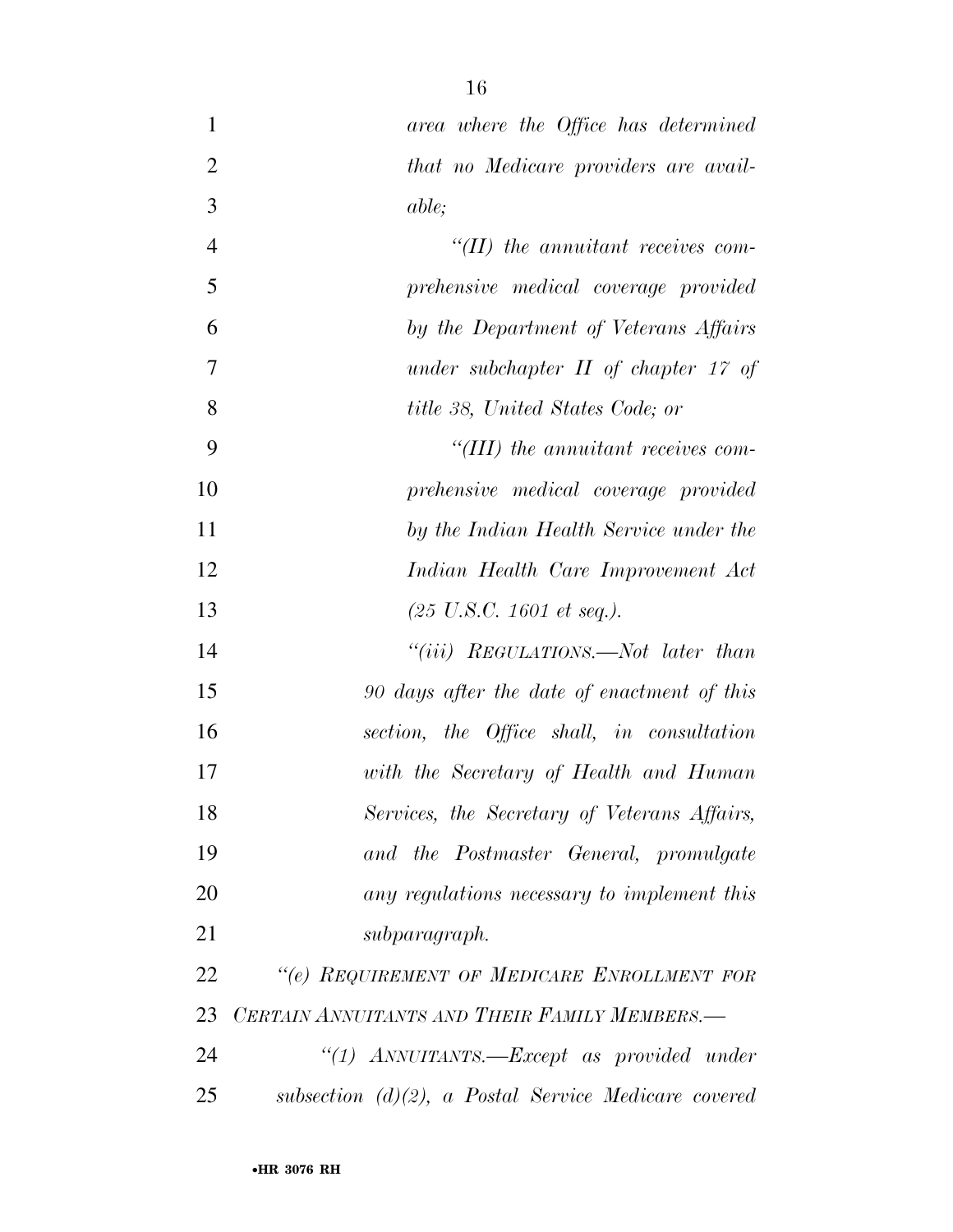| $\mathbf{1}$   | annuitant may not enroll under a Program plan un-      |
|----------------|--------------------------------------------------------|
| $\overline{2}$ | less the annuitant is enrolled in both Medicare part   |
| 3              | A and Medicare part B.                                 |
| $\overline{4}$ | "(2) MEDICARE COVERED FAMILY MEMBERS.-In               |
| 5              | the case of a Postal Service annuitant who is required |
| 6              | under this subsection to enroll in Medicare part A     |
| 7              | and Medicare part B to enroll under the Program, if    |
| 8              | a member of family of such Postal Service annuitant    |
| 9              | is a covered Medicare individual or is eligible to en- |
| 10             | roll in Medicare Part A under section 1818 or 1818A    |
| 11             | of the Social Security Act, that member of family      |
| 12             | may not enroll under the Program as a member of        |
| 13             | family of the Postal Service annuitant unless that     |
| 14             | member of family is enrolled in both Medicare part     |
| 15             | A and Medicare part B.                                 |
| 16             | "(3) PROCESS FOR COORDINATED ELECTION OF               |
| 17             | MEDICARE ENROLLMENT.—The Office shall establish a      |
| 18             | process under which—                                   |
| 19             | "(A) Postal Service annuitants and mem-                |
| 20             | bers of family who are subject to the require-         |
| 21             | ments of paragraph $(1)$ or $(2)$ —                    |
| 22             | $"(i)$ are informed, prior to enrollment               |
| 23             | under this section, of such requirement; and           |
|                |                                                        |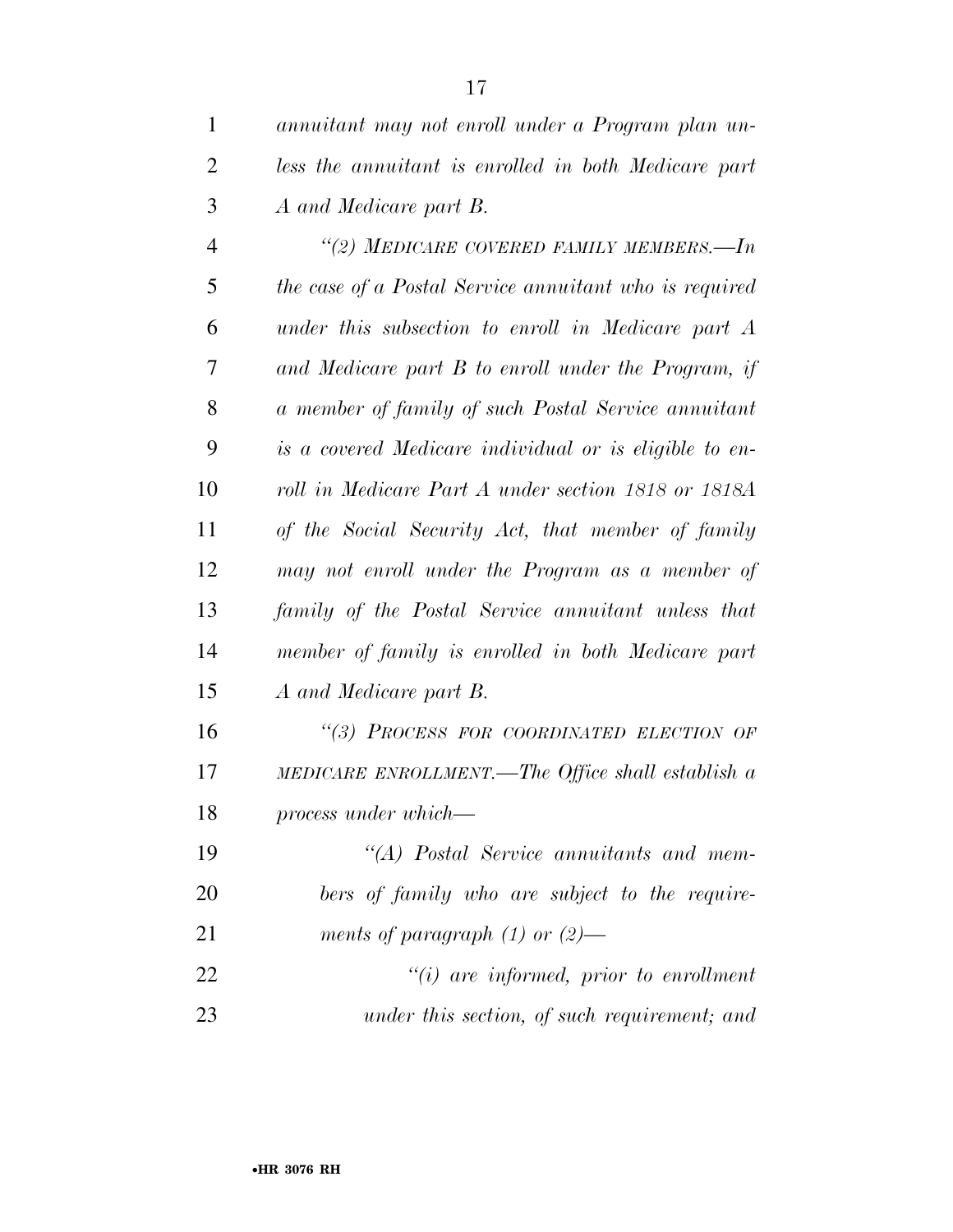*''(ii) receive requests for any addi- tional information necessary for enrollment in writing; and* 

 *''(B) the Office provides the Secretary of Health and Human Services and the Commis- sioner of Social Security in a timely manner with such information with respect to such an- nuitants and members of family and such elec- tion as may be required to effect their enrollment and coverage under Medicare part A and Medi- care part B and this section in a timely manner, including to effect deemed enrollments, if appli- cable under sections 226(j) and 1837(o) of the Social Security Act, for such continuous period as such annuitant or member of family involved otherwise maintains eligibility for enrollment under Medicare part A and Medicare part B, to have elected to be enrolled under such part (in accordance with such sections) in connection with the enrollment in a Program plan under this section.* 

*''(f) MEDICARE COORDINATION.—* 

 *''(1) IN GENERAL.—The Office shall require each Program plan to provide benefits for covered Medicare individuals (and individuals eligible to enroll in*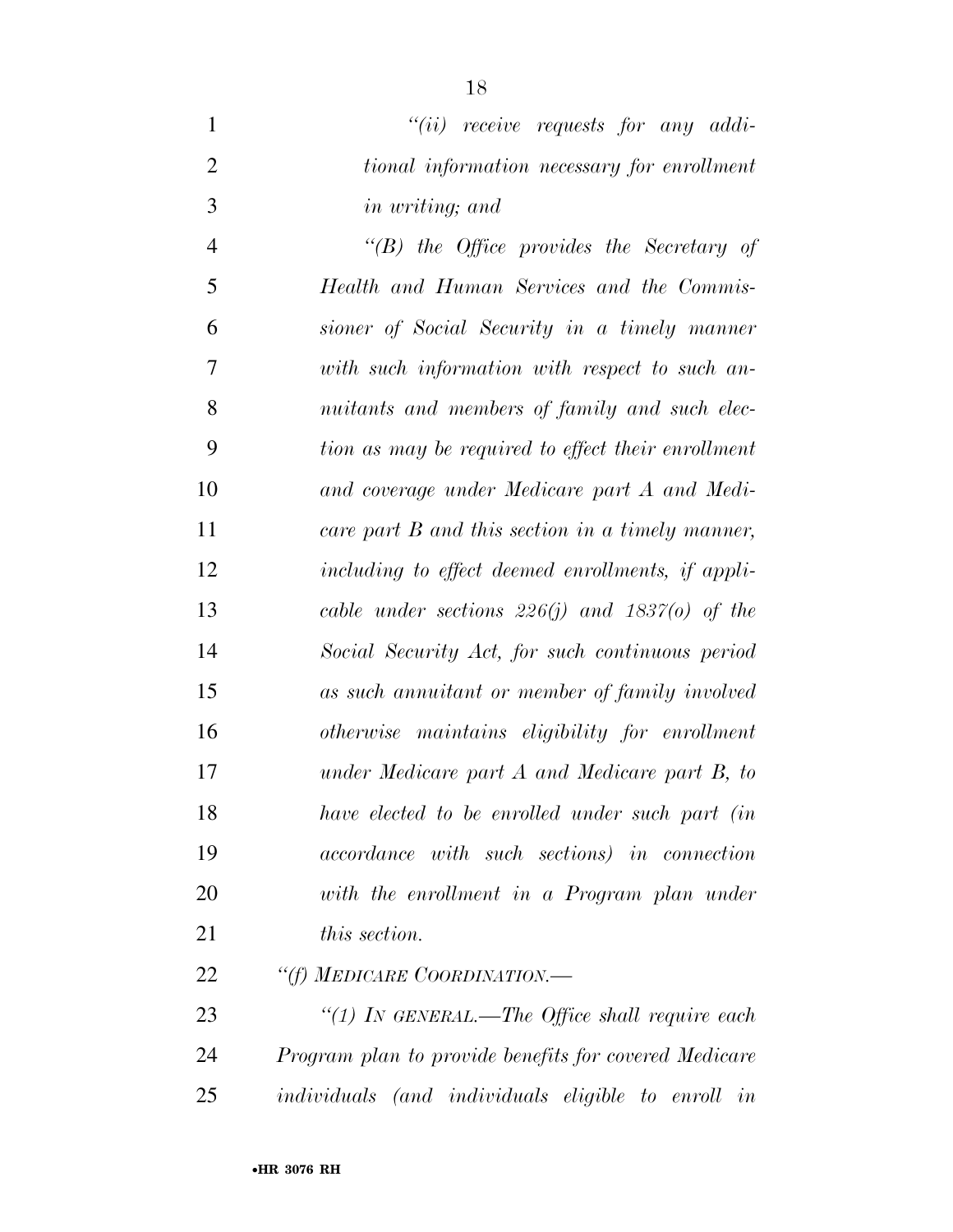| $\mathbf{1}$   | Medicare part A pursuant to section 1818 or 1818A        |
|----------------|----------------------------------------------------------|
| $\overline{2}$ | of the Social Security Act) pursuant to the same co-     |
| 3              | ordination of benefits method used in connection with    |
| $\overline{4}$ | plans offered under any other section of this chapter.   |
| 5              | "(2) MEDICARE PART D PRESCRIPTION DRUG                   |
| 6              | BENEFITS.—The Office shall require each Program          |
| 7              | plan to provide prescription drug benefits to any        |
| 8              | Postal Service annuitant and member of family of         |
| 9              | such annuitant who is a part D eligible individual       |
| 10             | (as defined in section $1860D-1(a)(3)(A)$ of the Social  |
| 11             | Security Act) through employment-based retiree           |
| 12             | health coverage (as defined in section $1860D-22(c)(1)$  |
| 13             | of such Act) through a prescription drug plan (as de-    |
| 14             | fined in section 1860D-41(a)(14) of such Act).           |
| 15             | "(g) POSTAL SERVICE CONTRIBUTION.—                       |
| 16             | "(1) IN GENERAL.—Subject to subsection (i), for          |
| 17             | purposes of applying section 8906(b) to the Postal       |
| 18             | Service, the weighted average shall be calculated in     |
| 19             | $accordance$ with paragraphs $(2)$ and $(3)$ .           |
| 20             | "(2) WEIGHTED AVERAGE CALCULATION.—Not                   |
| 21             | later than October 1 of each year (beginning with        |
| 22             | 2022), the Office shall determine the weighted average   |
| 23             | of the rates established pursuant to subsection $(c)(2)$ |
| 24             | for Program plans that will be in effect during the      |
| 25             | following contract year with respect to-                 |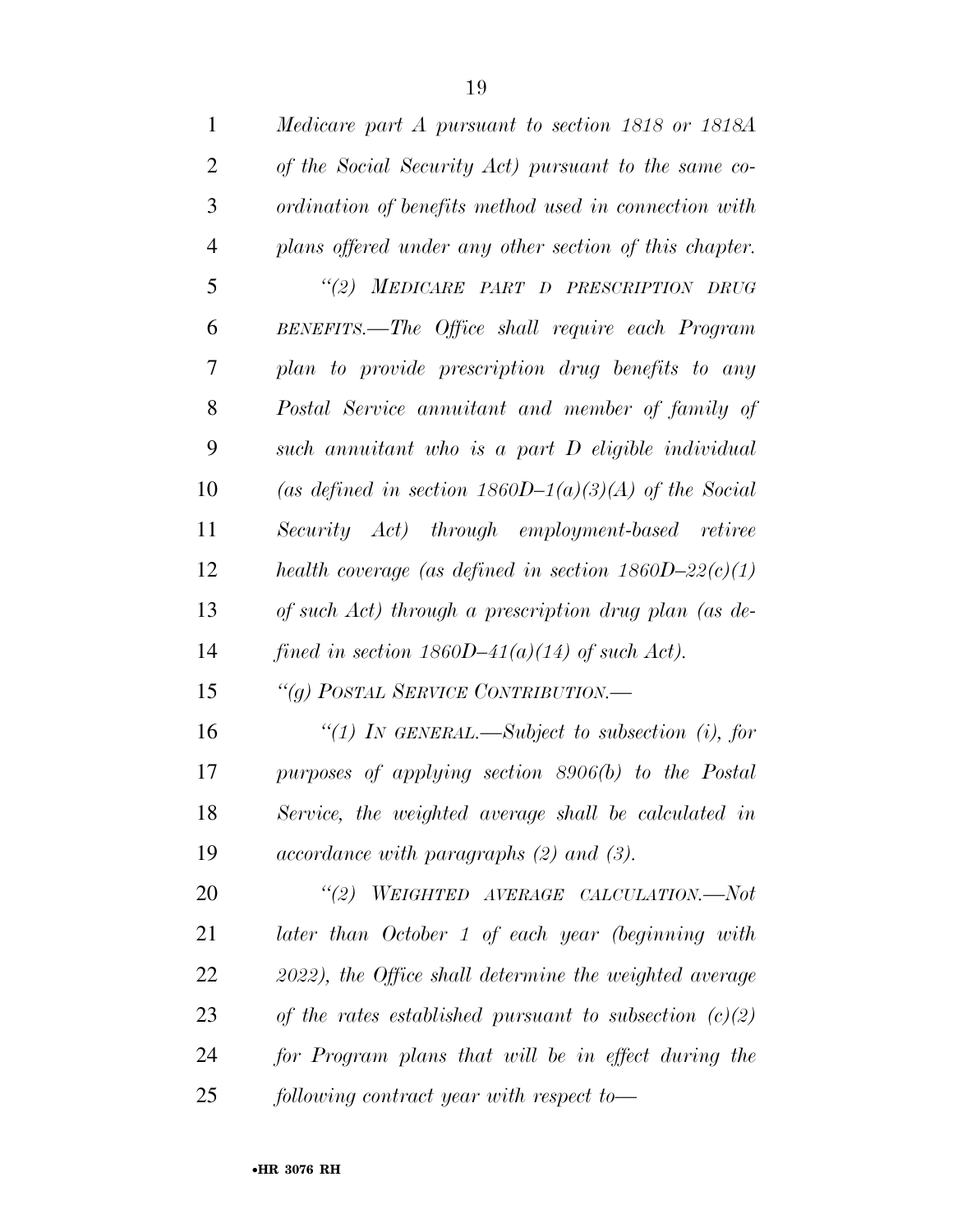| 1              | "(A) enrollments for self only;                         |
|----------------|---------------------------------------------------------|
| $\overline{2}$ | "(B) enrollments for self plus one; and                 |
| 3              | $\lq\lq C$ enrollments for self and family.             |
| $\overline{4}$ | "(3) WEIGHTING IN COMPUTING RATES FOR INI-              |
| 5              | TIAL CONTRACT YEAR.—In determining such weighted        |
| 6              | average of the rates for the initial contract year, the |
| 7              | Office shall take into account (for purposes of section |
| 8              | $8906(a)(2)$ ) the enrollment of Postal Service employ- |
| 9              | ees and annuitants in the health benefits plans offered |
| 10             | by the initial participating carriers as of March 31,   |
| 11             | 2022.                                                   |
| 12             | $\lq(n)$ RESERVES.—                                     |
|                |                                                         |
| 13             | "(1) SEPARATE RESERVES.—                                |
| 14             | "(A) IN GENERAL.—The Office shall ensure                |
| 15             | that each Program plan maintains separate re-           |
| 16             | serves (including a separate contingency reserve)       |
| 17             | with respect to the enrollees in the Program plan       |
| 18             | in accordance with section 8909. All provisions         |
| 19             | of section 8909 relating to contingency reserves        |
| 20             | shall apply to contingency reserves of Program          |
| 21             | plans in the same manner as to those of other           |
| 22             | plans under this chapter, except to the extent          |
| 23             | that such provisions are inconsistent with the re-      |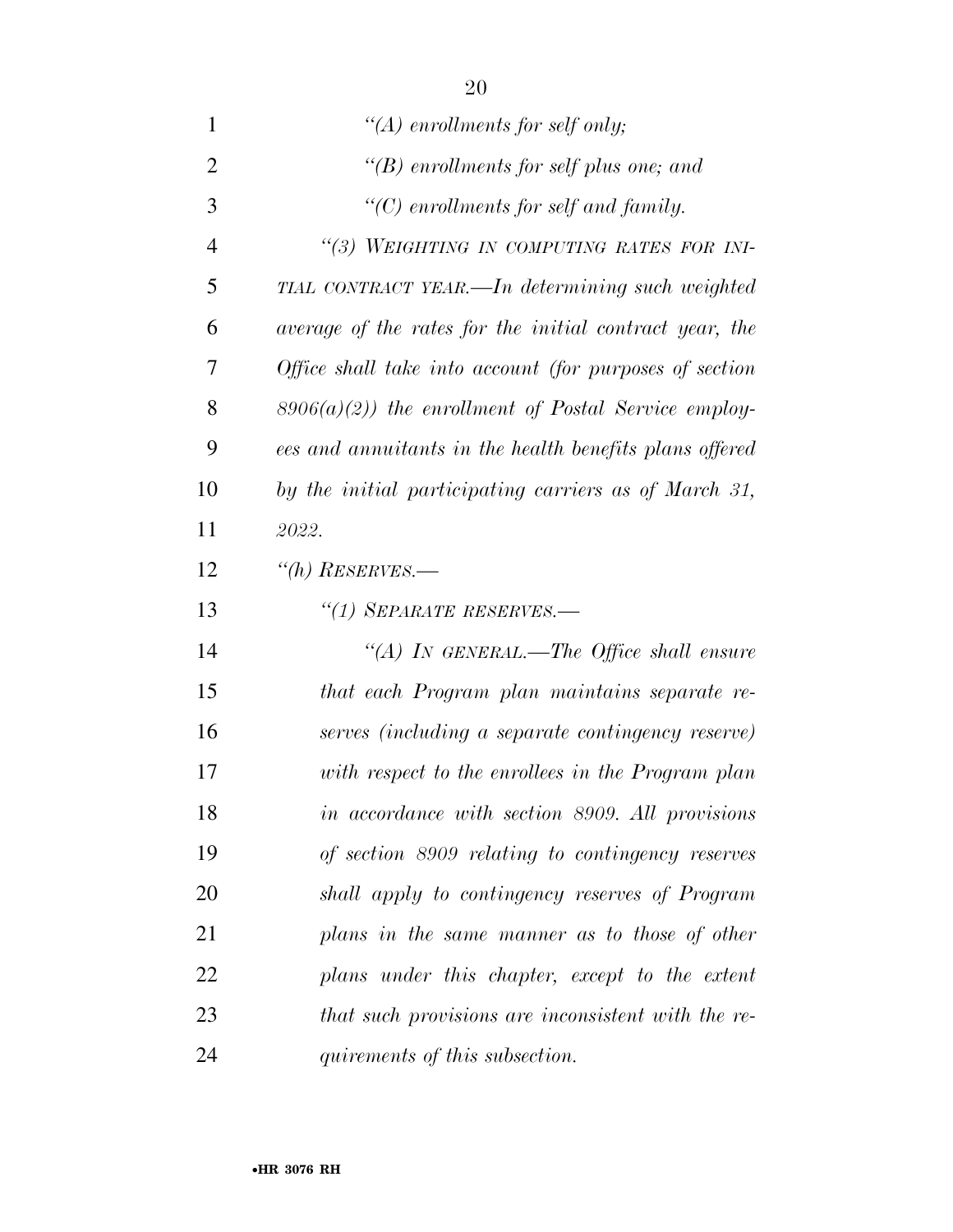*''(B) REFERENCES.—For purposes of the Program, each reference to 'the Government' in section 8909 shall be deemed to be a reference to the Postal Service. ''(C) AMOUNTS TO BE CREDITED.—The re- serves (including the separate contingency re- serve) maintained by each Program plan shall be credited with a proportionate amount of the funds in the reserves for health benefits plans of- fered by the carrier. ''(2) DISCONTINUATION OF PROGRAM PLAN.—In applying section 8909(e) relating to a Program plan that is discontinued, the Office shall credit the sepa- rate Postal Service contingency reserve maintained under paragraph (1) for that plan only to the sepa- rate Postal Service contingency reserves of the Pro- gram plans continuing under this chapter. ''(i) NO EFFECT ON EXISTING LAW.—Nothing in this* 

 *section shall be construed as affecting section 1005(f) of title 39 regarding variations, additions, or substitutions to the provisions of this chapter.* 

*''(j) HEALTH BENEFITS EDUCATION PROGRAM.—* 

 *''(1) Not later than 180 days after the date of en-actment of this section, the Postal Service shall estab-*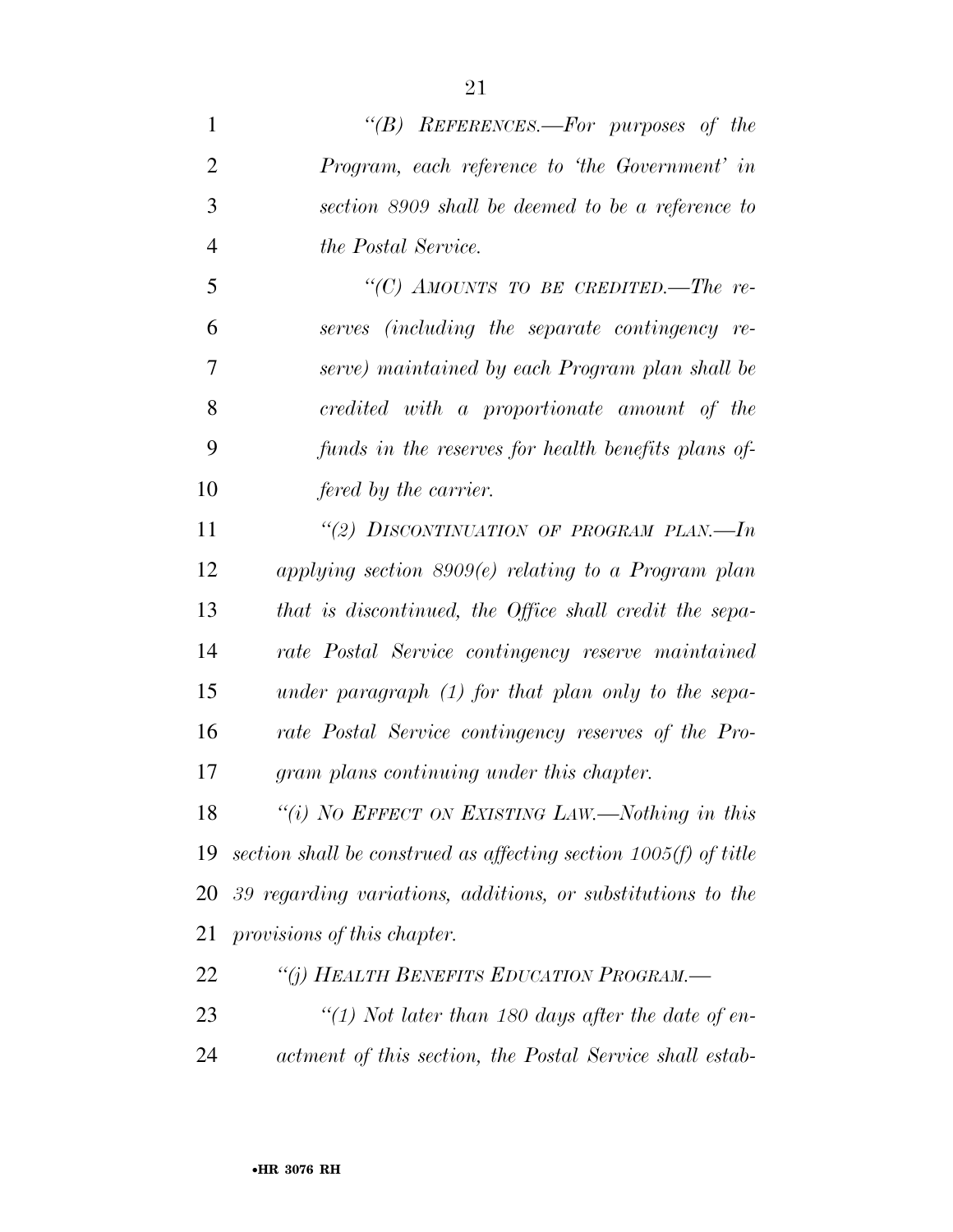| $\mathbf{1}$   | lish a Health Benefits Education Program. Under the |
|----------------|-----------------------------------------------------|
| $\overline{2}$ | Program, the Postal Service shall—                  |
| 3              | $\lq (A)$ notify annuitants and employees of the    |
| $\overline{4}$ | Postal Service about the Postal Service Health      |
| 5              | Benefits Program established under subsection       |
| 6              | (c)(1);                                             |
| 7              | $\lq\lq B$ provide information regarding the        |
| 8              | Postal Service Health Benefits Program to such      |
| 9              | annuitants and employees, including a descrip-      |
| 10             | tion of the health care options available under     |
| 11             | such Program, the enrollment provisions of sub-     |
| 12             | section (d), and the requirement that annuitants    |
| 13             | and their family members be enrolled in Medi-       |
| 14             | care under subsection $(e)$ ; and                   |
| 15             | $\lq\lq C$ in coordination with the Centers for     |
| 16             | Medicare & Medicaid Services and the Commis-        |
| 17             | sioner of Social Security, respond and provide      |
| 18             | answers to any inquiry from such employees and      |
| 19             | annuitants about the Postal Service Health Ben-     |
| 20             | efits Program or Medicare enrollment.               |
| 21             | "(2) The Office shall timely provide the Postal     |
| 22             | Service with such information as the Postal Service |
| 23             | determines to be necessary to conduct the Medicare  |
| 24             | Education Program.".                                |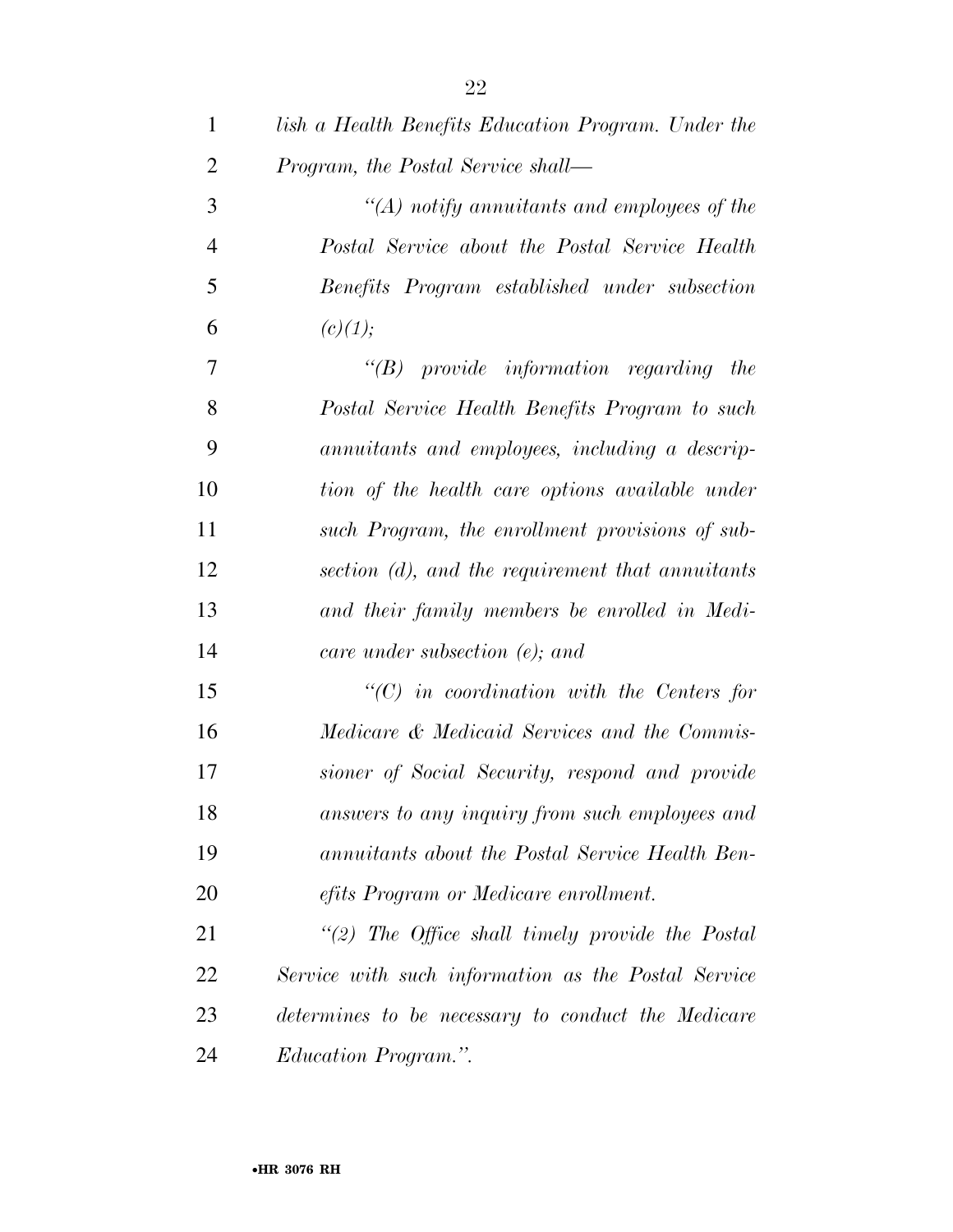*(2) TECHNICAL AND CONFORMING AMEND-*

| 2  | MENTS.                                                          |
|----|-----------------------------------------------------------------|
| 3  | $(A)$ Section 8903(1) of title 5, United States                 |
| 4  | Code, is amended by striking "two levels of bene-               |
| 5  | fits" and inserting "2 levels of benefits for enroll-           |
| 6  | ees under this chapter generally and 2 levels of                |
| 7  | benefits for enrollees under the Postal Service                 |
| 8  | Health Benefits Program established under sec-                  |
| 9  | $tion 8903c$ ".                                                 |
| 10 | $(B)$ The table of sections for chapter 89 of                   |
| 11 | title 5, United States Code, is amended by in-                  |
| 12 | serting after the item relating to section 8903b                |
| 13 | the following:                                                  |
|    | "8903c. Postal Service Health Benefits Program.".               |
|    |                                                                 |
| 14 | (b) COORDINATION WITH MEDICARE.-                                |
| 15 | (1) MEDICARE PART A.—Section 226 of the So-                     |
| 16 | cial Security Act $(42 \text{ U.S.C. } 426)$ is amended by add- |
| 17 | ing at the end the following new subsection:                    |
| 18 | "(j)(1) In the case of an individual who-                       |
| 19 | "(A) on or after January 1, 2023, is—                           |
| 20 | "(i) a Postal Service employee;                                 |
| 21 | "(ii) a Postal Service annuitant who is                         |
| 22 | not a Postal Service Medicare covered an-                       |
| 23 | nuitant; or                                                     |

- *Service employee or of a Postal Service an-*
	- •**HR 3076 RH**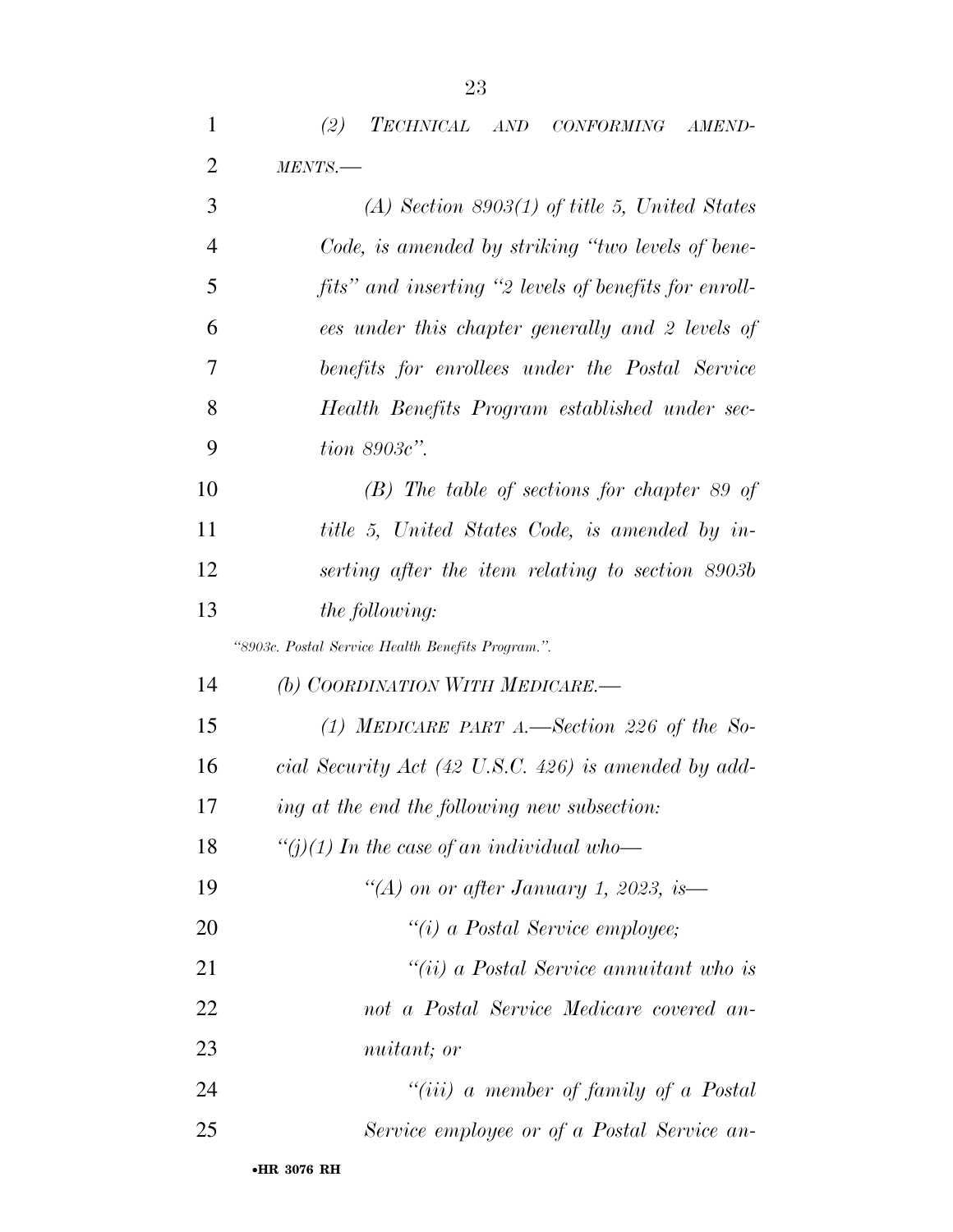| 1              | nuitant and who is not described in section              |
|----------------|----------------------------------------------------------|
| $\overline{2}$ | $1837(0)(1)$ of this Act; and                            |
| 3              | " $(B)$ enrolls in a Program plan under sec-             |
| $\overline{4}$ | tion 8903c of title 5, United States Code,               |
| 5              | such individual is deemed to be enrolled under this      |
| 6              | part, regardless of whether such individual has filed    |
| 7              | an application under subparagraph $(A)$ or $(C)$ of sub- |
| 8              | section $(a)(2)$ .                                       |
| 9              | $\lq(2)$ Entitlement to hospital benefits under part     |
| 10             | A by reason of paragraph $(1)$ begins as of-             |
| 11             | "(A) in the case of an individual who is a               |
| 12             | Postal Service employee or a Postal Service an-          |
| 13             | nuitant who is eligible to become a Postal Serv-         |
| 14             | ice Medicare covered annuitant, the date on              |
| 15             | which the individual becomes a Postal Service            |
| 16             | Medicare covered annuitant or the date of enroll-        |
| 17             | ment in a Program plan, whichever is later;              |
| 18             | "(B) in the case of an individual who is eli-            |
| 19             | gible to enroll under section 1818 or 1818A, the         |
| 20             | date on which the individual attains such eligi-         |
| 21             | bility or the date of enrollment in a Program            |
| 22             | plan whichever is later; and                             |
| 23             | "(C) in the case of an individual who is de-             |
| 24             | scribed in paragraph $(1)(A)(iii)$ and is eligible       |
| 25             | to become a covered Medicare individual, as of           |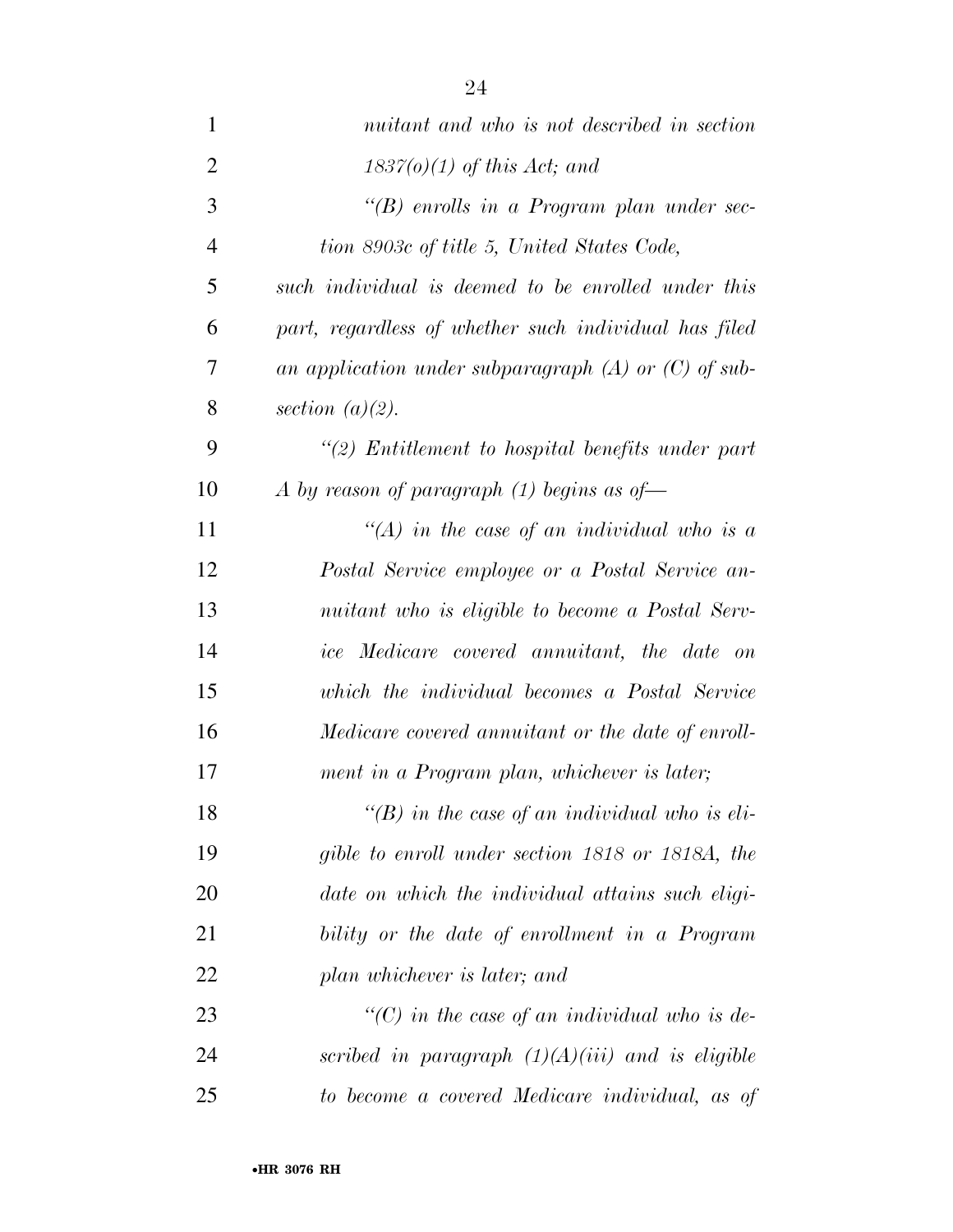| $\mathbf{1}$   | the first date the individual becomes a covered           |
|----------------|-----------------------------------------------------------|
| $\overline{2}$ | Medicare individual or the date of enrollment in          |
| 3              | a Program plan, whichever is later.                       |
| $\overline{4}$ | "(3) The definitions in section $8903c(a)$ of title       |
| 5              | 5, United States Code, shall apply for purposes of this   |
| 6              | subsection.                                               |
| 7              | $\lq(4)$ Nothing in this subsection shall be construed    |
| 8              | to deprive any individual of any other method or pe-      |
| 9              | riod of enrollment to which such individual is entitled   |
| 10             | under this section.".                                     |
| 11             | (2) MEDICARE PART B.                                      |
| 12             | (A) ENROLLMENT.—Section 1837 of the So-                   |
| 13             | cial Security Act $(42 \text{ U.S.C. } 1395p)$ is amended |
| 14             | by adding at the end the following new sub-               |
| 15             | section:                                                  |
| 16             | "(o)(1) In the case of an individual who-                 |
| 17             | "(A) as of January 1, 2023, is—                           |
| 18             | "(i) a Postal Service Medicare covered                    |
| 19             | annuitant; or                                             |
| 20             | "(ii) a member of family of a Postal                      |
| 21             | Service employee or of a Postal Service an-               |
| 22             | nuitant and is a covered Medicare indi-                   |
| 23             | vidual;                                                   |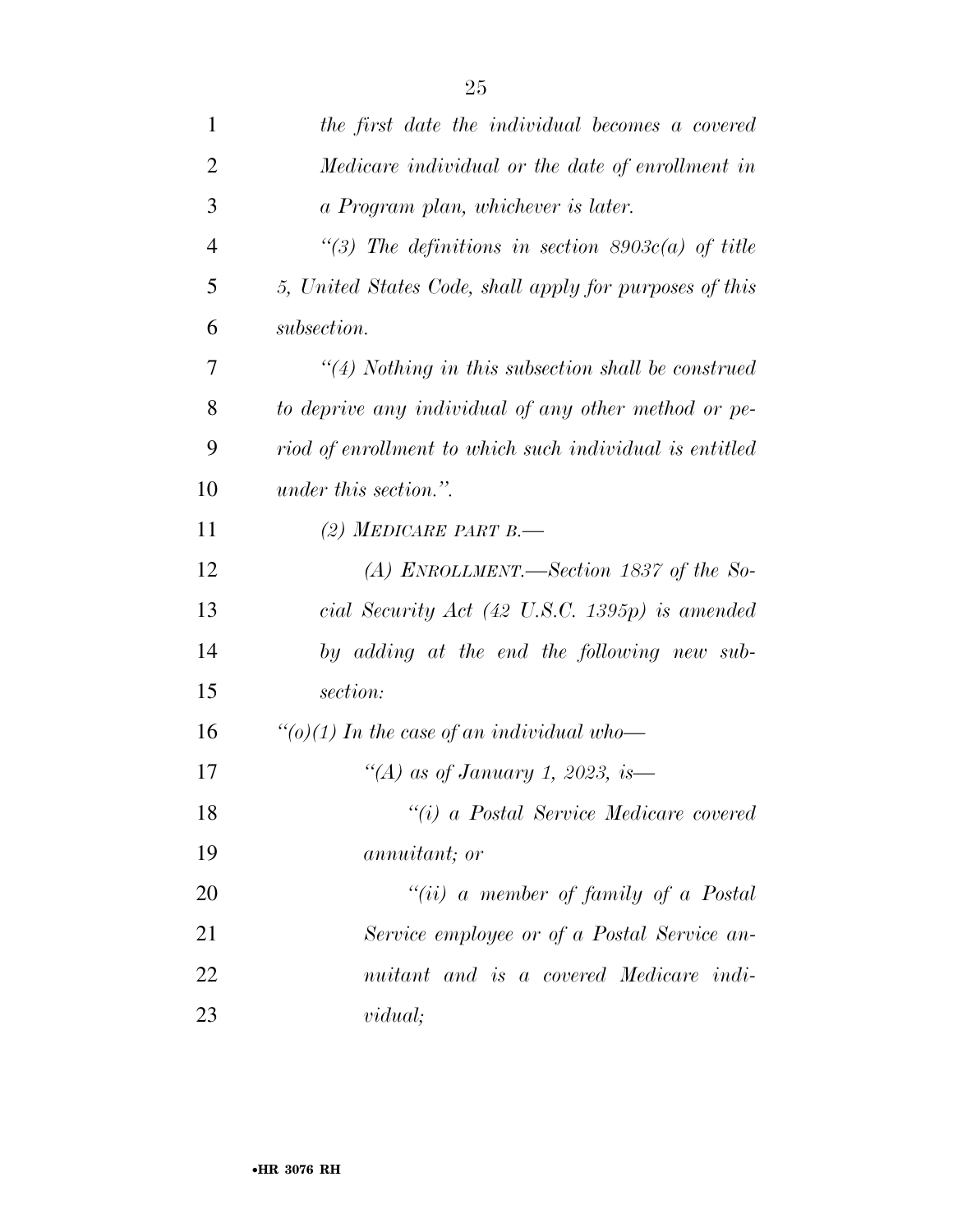| $\mathbf{1}$   | " $(B)$ intends to enroll in a Program plan             |
|----------------|---------------------------------------------------------|
| $\overline{2}$ | under section 8903c of title 5, United States           |
| 3              | Code, for the initial contract year; and                |
| $\overline{4}$ | $\lq\lq C$ is not enrolled under this part,             |
| 5              | the individual may elect to be enrolled under this      |
| 6              | part during a special enrollment period during the 3-   |
| 7              | month period beginning on January 1, 2023.              |
| 8              | "(2) In the case of an individual who-                  |
| 9              | "(A) on or after January 1, 2023, is—                   |
| 10             | $\lq\lq(i)$ a Postal Service employee;                  |
| 11             | "(ii) a Postal Service annuitant who is                 |
| 12             | not a Postal Service Medicare covered an-               |
| 13             | nuitant; or                                             |
| 14             | "(iii) a member of family of a Postal                   |
| 15             | Service employee or of a Postal Service an-             |
| 16             | nuitant and who is not described in para-               |
| 17             | graph $(1)$ ; and                                       |
| 18             | " $(B)$ enrolls in a Program plan under sec-            |
| 19             | tion 8903c of title 5, United States Code;              |
| 20             | the individual shall be deemed to have enrolled in the  |
| 21             | medical insurance program established by this part.     |
| 22             | "(3) The definitions in section 8903c(a) of title       |
| 23             | 5, United States Code, shall apply for purposes of this |
| 24             | subsection.                                             |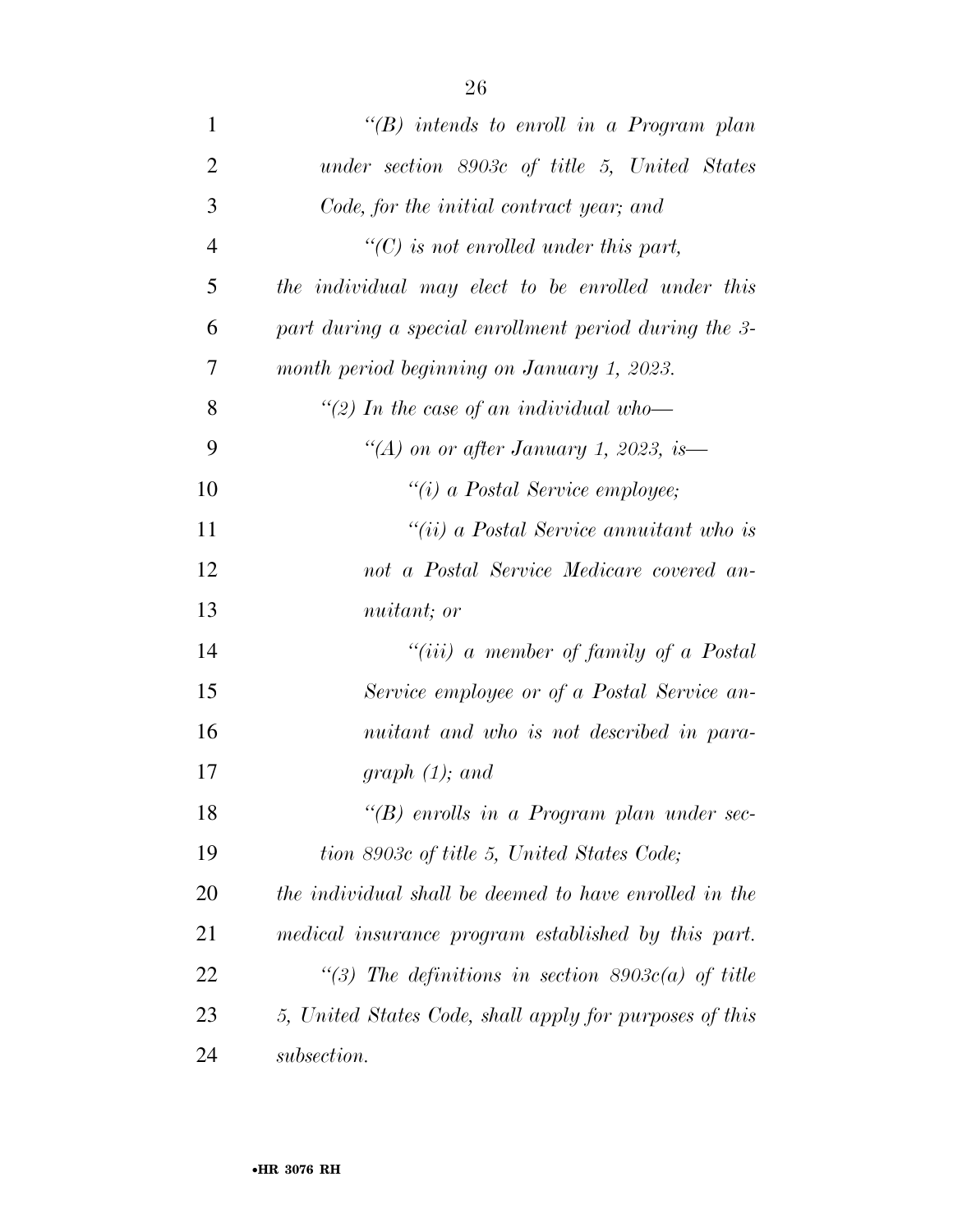| $\mathbf{1}$   | $\lq(4)$ Nothing in this subsection shall be construed      |
|----------------|-------------------------------------------------------------|
| $\overline{2}$ | to deprive any individual of any other method or pe-        |
| 3              | riod of enrollment to which such individual is entitled     |
| $\overline{4}$ | <i>under this section.</i> ".                               |
| 5              | (B) COVERAGE PERIODS.—Section 1838 of                       |
| 6              | the Social Security Act $(42 \text{ U.S.C. } 1395q)$ is     |
| 7              | amended by adding at the end the following new              |
| 8              | subsection:                                                 |
| 9              | "(i) Notwithstanding subsection $(a)$ —                     |
| 10             | $\lq(1)$ in the case of an individual who enrolls           |
| 11             | under this part pursuant to a special enrollment pe-        |
| 12             | riod under paragraph $(1)$ of section 1837 $(0)$ , the cov- |
| 13             | erage period under this part shall begin on the date        |
| 14             | that the individual first has coverage under the Pro-       |
| 15             | gram plan pursuant to the enrollment described in           |
| 16             | paragraph $(1)(B)$ of such section; and                     |
| 17             | $\lq(2)$ in the case of an individual who is deemed         |
| 18             | enrolled under paragraph $(2)$ of section 1837(o), the      |
| 19             | coverage period under this part shall begin as of-          |
| 20             | $\lq (A)$ in the case of such an individual who             |
| 21             | is a Postal Service employee or a Postal Service            |
| 22             | annuitant who is eligible to become a Postal                |
| 23             | Service Medicare covered annuitant, the date on             |
| 24             | which the individual becomes a Postal Service               |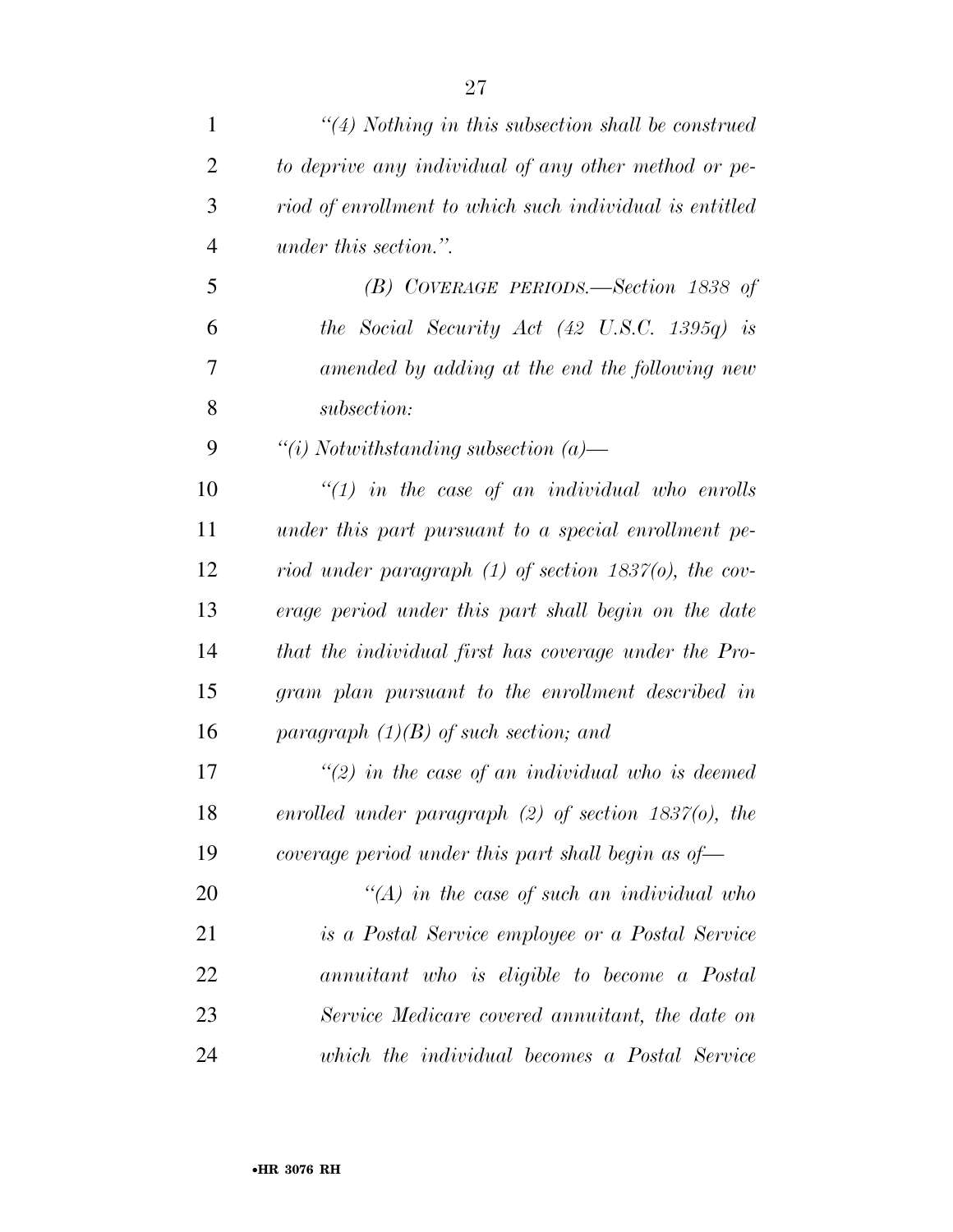| $\mathbf 1$    | Medicare covered annuitant or the date of enroll-          |
|----------------|------------------------------------------------------------|
| $\overline{2}$ | ment in a Program plan, whichever is later;                |
| 3              | $\lq (B)$ in the case of such an individual who            |
| $\overline{4}$ | is eligible to enroll under section 1818 or 1818A          |
| 5              | of this Social Security Act, the date on which the         |
| 6              | individual attains such eligibility or the date of         |
| 7              | enrollment in a Program plan, whichever is                 |
| 8              | later; and                                                 |
| 9              | $\lq$ (C) in the case of an individual described           |
| 10             | in paragraph $(2)(A)(i)(III)$ of such section who          |
| 11             | is eligible to become a covered Medicare indi-             |
| 12             | vidual, as of the first date the individual becomes        |
| 13             | a covered Medicare individual or the date of en-           |
| 14             | rollment in a Program plan, whichever is                   |
| 15             | later.".                                                   |
| 16             | (3) PART D EGWP CONTRACTING CONFORMING                     |
| 17             | $AMENDMENT. \text{—Section 1860D-22(b) of the Social Se-}$ |
| 18             | curity Act (42 U.S.C. 1395w-132(b)) is amended by          |
| 19             | inserting before the period at the end the following: ",   |
| 20             | and shall be applied in a manner to facilitate the of-     |
| 21             | fering of prescription drug benefits under a Program       |
| 22             | plan under section 8903c of title 5, United States         |
| 23             | Code, through employment-based retiree health cov-         |
| 24             | erage through a prescription drug plan, as required        |
| 25             | under subsection $(f)$ of such section, through contracts  |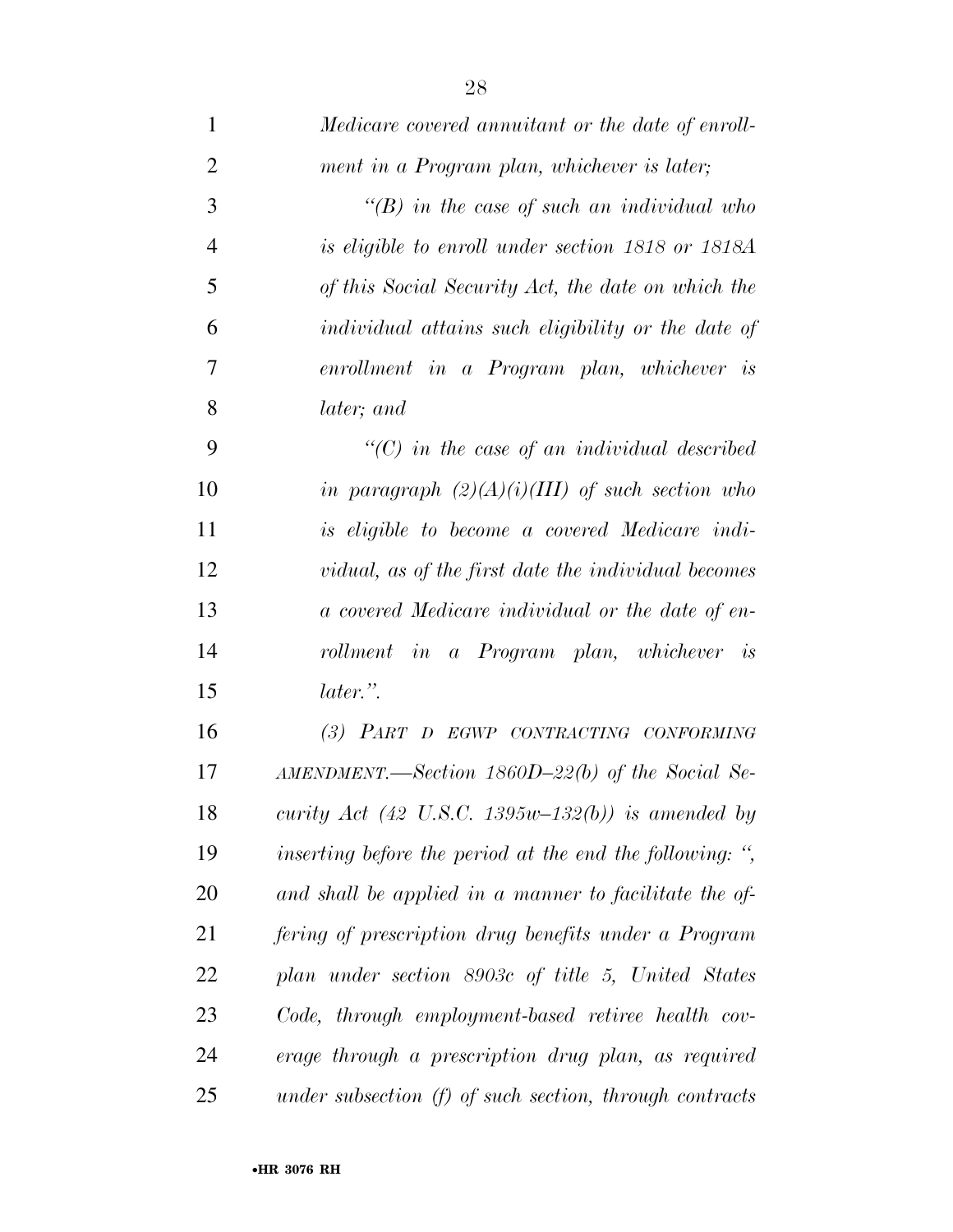*between such a Program plan and such a prescription drug plan''. (4) WAIVER OF INCREASE OF MEDICARE PART B PREMIUM.—Section 1839(b) of the Social Security Act (42 U.S.C. 1395r(b)) is amended by inserting after ''subsection (i)(4) or (l) of section 1837'' the fol- lowing: ''or pursuant to the special enrollment period under subsection (o)(1) of such section''. SEC. 102. USPS FAIRNESS ACT. (a) SHORT TITLE.—This section may be cited as the ''USPS Fairness Act''. (b) RATIONAL BENEFITS FUNDING AND ACCOUNT- ING.— (1) IN GENERAL.—Section 8909a of title 5, United States Code, is amended by striking subsection (d) and inserting the following:* 

 *''(d)(1) Not later than June 30, 2024, and by June 30 of each succeeding year, the Office shall compute, for the most recently concluded fiscal year, the difference between—* 

 *''(A) any Government contributions re- quired to be paid from the Fund under section 8906(g)(2)(A); and* 

 *''(B) the net claims costs under the enroll- ment of the individuals described in section 8906(g)(2)(A).*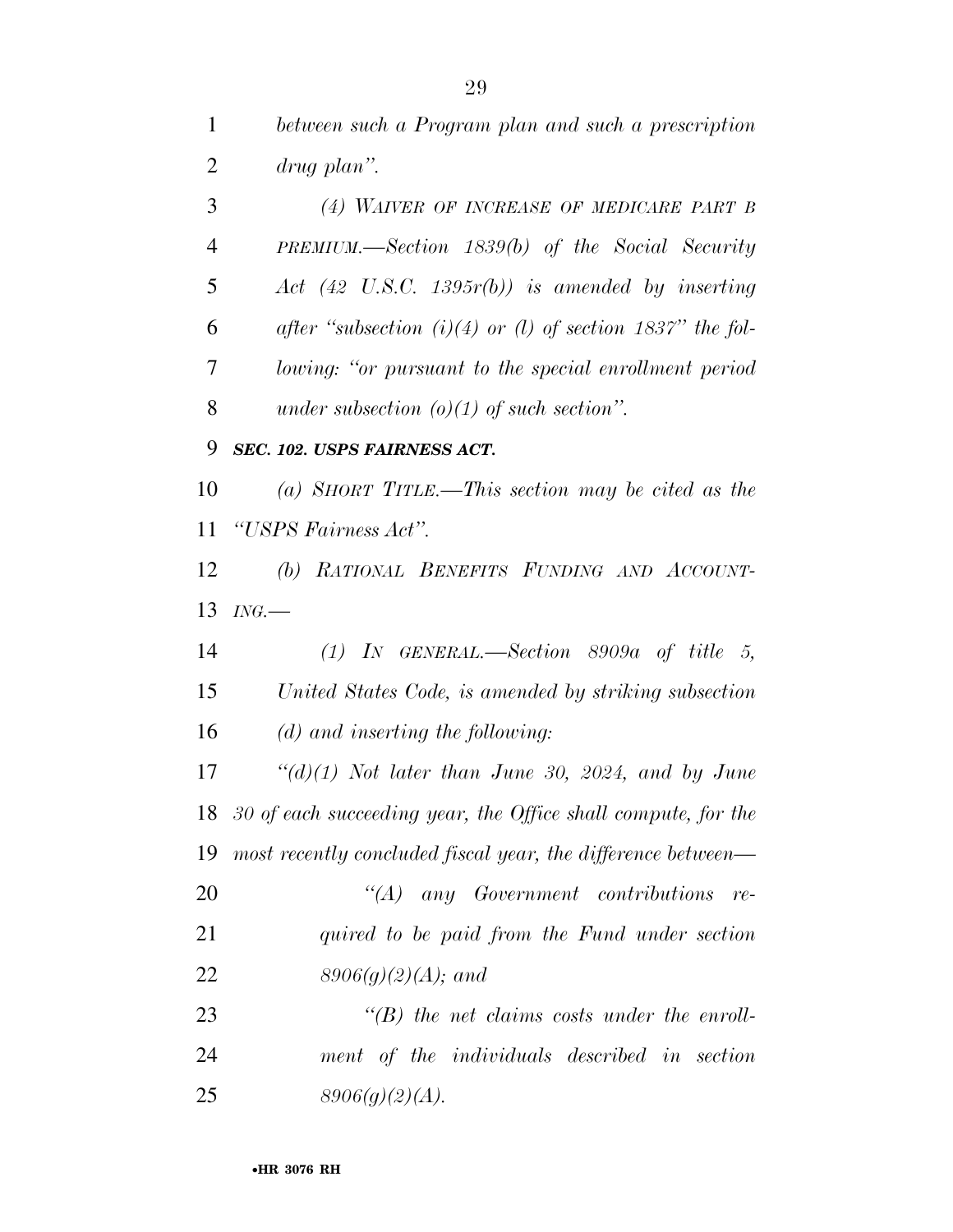| $\mathbf{1}$   | "(2) Not later than September 30 of each year in      |
|----------------|-------------------------------------------------------|
| $\overline{2}$ | which the Office makes a computation under para-      |
| 3              | graph (1), the United States Postal Service shall pay |
| $\overline{4}$ | into the Fund the difference computed in such para-   |
| 5              | graph.                                                |
| 6              | "(e) Any computation of the liability of the Fund re- |
| 7              | quired by law shall be based on—                      |
| 8              | $\lq(1)$ the net present value of the future net      |
| 9              | claims costs with respect to-                         |
| 10             | $\lq\lq (A)$ current annuitants of the United         |
| 11             | States Postal Service as of the end of the fiscal     |
| 12             | year ending on September 30 of the relevant re-       |
| 13             | porting year; and                                     |
| 14             | $\lq\lq(B)$ current employees of the United States    |
| 15             | Postal Service who would, as of September 30 of       |
| 16             | that year,—                                           |
| 17             | $``(i)$ be eligible to become annuitants              |
| 18             | pursuant to section $8901(3)(A)$ ; and                |
| 19             | "(ii) if they were retired as of that                 |
| 20             | date, meet the criteria for coverage of annu-         |
| 21             | <i>itants under section 8905(b)</i> ;                 |
| 22             | $\lq(2)$ economic and actuarial methods and as-       |
| 23             | sumptions consistent with the methods and assump-     |
| 24             | tions used in determining the Postal surplus or sup-  |
| 25             | plemental liability under section 8348(h); and        |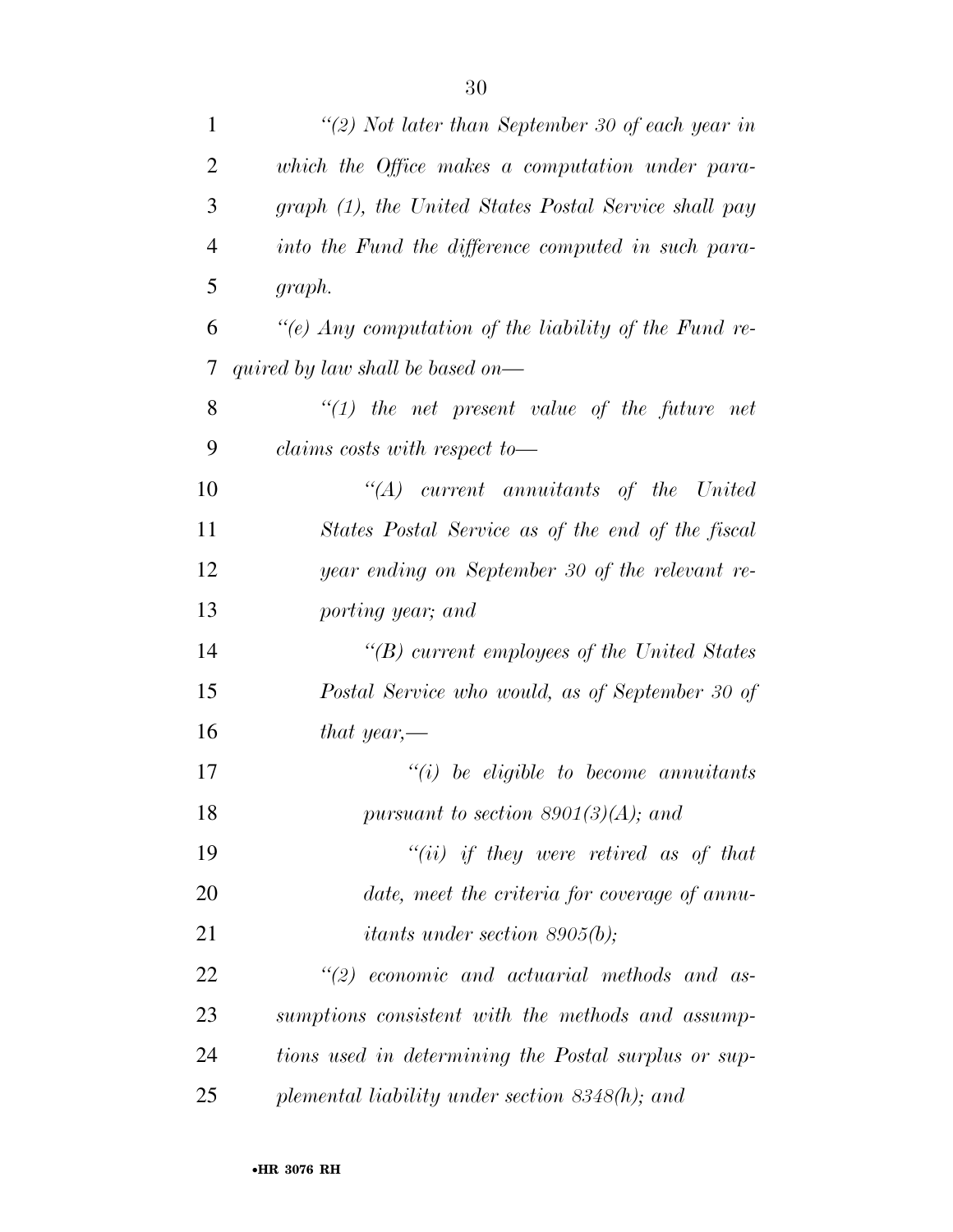| $\mathbf{1}$   | $\lq(3)$ any other methods and assumptions, includ-          |
|----------------|--------------------------------------------------------------|
| 2              | ing a health care cost trend rate, that the Director of      |
| 3              | the Office determines to be appropriate.                     |
| $\overline{4}$ | "(f) After consultation with the United States Postal        |
| 5              | Service, the Office shall promulgate any regulations the Of- |
| 6              | <i>fice determines necessary under this subsection.</i>      |
| 7              | "(g) For purposes of this section, the term 'net claims      |
| 8              | costs' shall mean the difference between—                    |
| 9              | "(1) the sum of $-$                                          |
| 10             | $\lq (A)$ the costs incurred by a carrier in pro-            |
| 11             | viding health services to, paying for health serv-           |
| 12             | ices provided to, or reimbursing expenses for                |
| 13             | health services provided to, annuitants of the               |
| 14             | United States Postal Service and any other per-              |
| 15             | sons covered under the enrollment of such annu-              |
| 16             | <i>itants</i> ; and                                          |
| 17             | $\lq\lq(B)$ an amount of indirect expenses reason-           |
| 18             | ably allocable to the provision, payment, or re-             |
| 19             | imbursement described in subparagraph (A), as                |
| 20             | determined by the Office; and                                |
| 21             | "(2) the amount withheld from the annuity of or              |
| 22             | paid by annuitants of the United States Postal Serv-         |
| 23             | <i>ice under section 8906.</i> ".                            |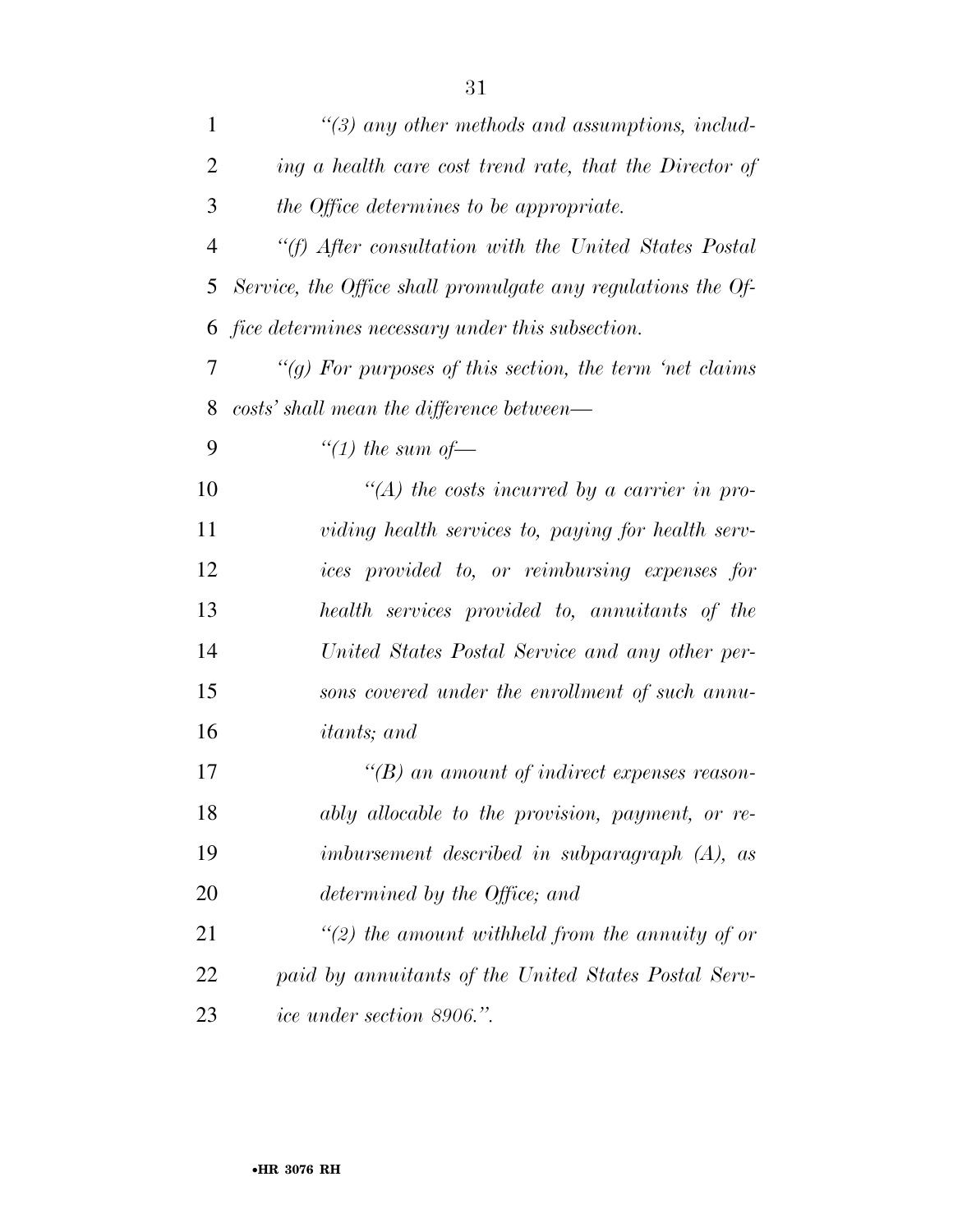| $\mathbf{1}$   | (2) CLERICAL AMENDMENT.—The heading of sec-                       |
|----------------|-------------------------------------------------------------------|
| $\overline{2}$ | tion 8909a of title 5, United States Code, is amended             |
| 3              | by striking " <b>Benefit</b> " and inserting " <b>Benefits</b> ". |
| $\overline{4}$ | $(c)$ APPLICATION.—                                               |
| 5              | (1) CANCELLATION OF PAYMENTS.—Any pay-                            |
| 6              | ment required from the Postal Service under section               |
| 7              | 8909a of title 5, United States Code, as in effect on             |
| 8              | the day before the date of enactment of this Act that             |
| 9              | remains unpaid as of such date of enactment is can-               |
| 10             | celed.                                                            |
| 11             | (2) EFFECT OF THIS ACT.—In any determina-                         |
| 12             | tion relating to the future liability for retiree health          |
| 13             | benefits of the United States Postal Service or the               |
| 14             | Postal Service Retiree Health Benefits Fund, the Of-              |
| 15             | fice of Personnel Management shall take into account              |
| 16             | the actual and reasonably expected effects of this Act.           |
| 17             | (d) USE OF FUNDS FROM SALE OF REAL PROPERTY                       |
|                | 18 FOR CERTAIN PAYMENTS.                                          |
| 19             | $(1)$ In GENERAL.—Chapter 29 of title 39, United                  |
| 20             | States Code, is amended by adding at the end the fol-             |
| 21             | lowing:                                                           |
| 22             | "§2903. Use of funds from sale of property                        |
| 23             | "In the event that the Postal Service permanently                 |
| 24             | ceases operations, any funds derived from the sale of any         |
|                | 25 real property owned by the Postal Service shall be used to     |
|                |                                                                   |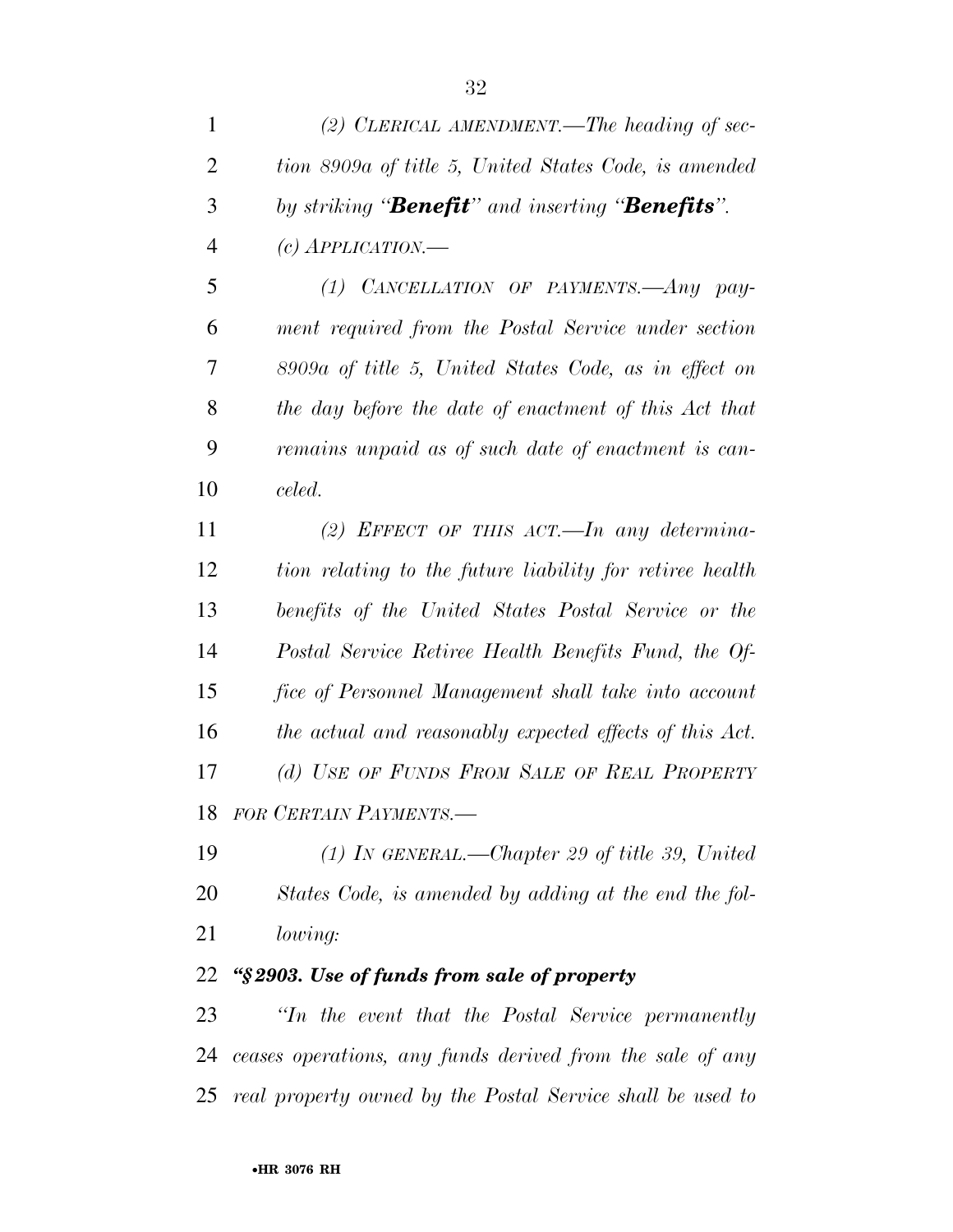*pay any outstanding liability with respect to the salaries and expenses of any Postal Service employee. The balance of any remaining funds shall be deposited into the Postal Service Retiree Health Benefits Fund established under sec-tion 8909a of title 5.''.* 

 *(2) CLERICAL AMENDMENT.—The table of sec- tions of such chapter is amended by adding after the item relating to section 2902 the following new item: ''2903. Use of funds from sale of property.''.* 

#### *SEC. 103. NONPOSTAL SERVICES.*

- *(a) NONPOSTAL SERVICES.—*
- *(1) IN GENERAL.—Part IV of title 39, United*
- *States Code, is amended by adding after chapter 36*

*the following:* 

#### *''CHAPTER 37—NONPOSTAL SERVICES*

*''Sec.* 

*''3701. Purpose. ''3702. Definitions. ''3703. Postal Service program for State governments. ''3704. Postal Service program for other Government agencies. ''3705. Transparency and accountability for nonpostal services.* 

#### *''§ 3701. Purpose*

 *''The purpose of this chapter is to enable the Postal Service to increase its net revenues through specific non- postal products and services that are expressly authorized by this chapter. Postal Service revenues and expenses under this chapter shall be funded through the Postal Service Fund.*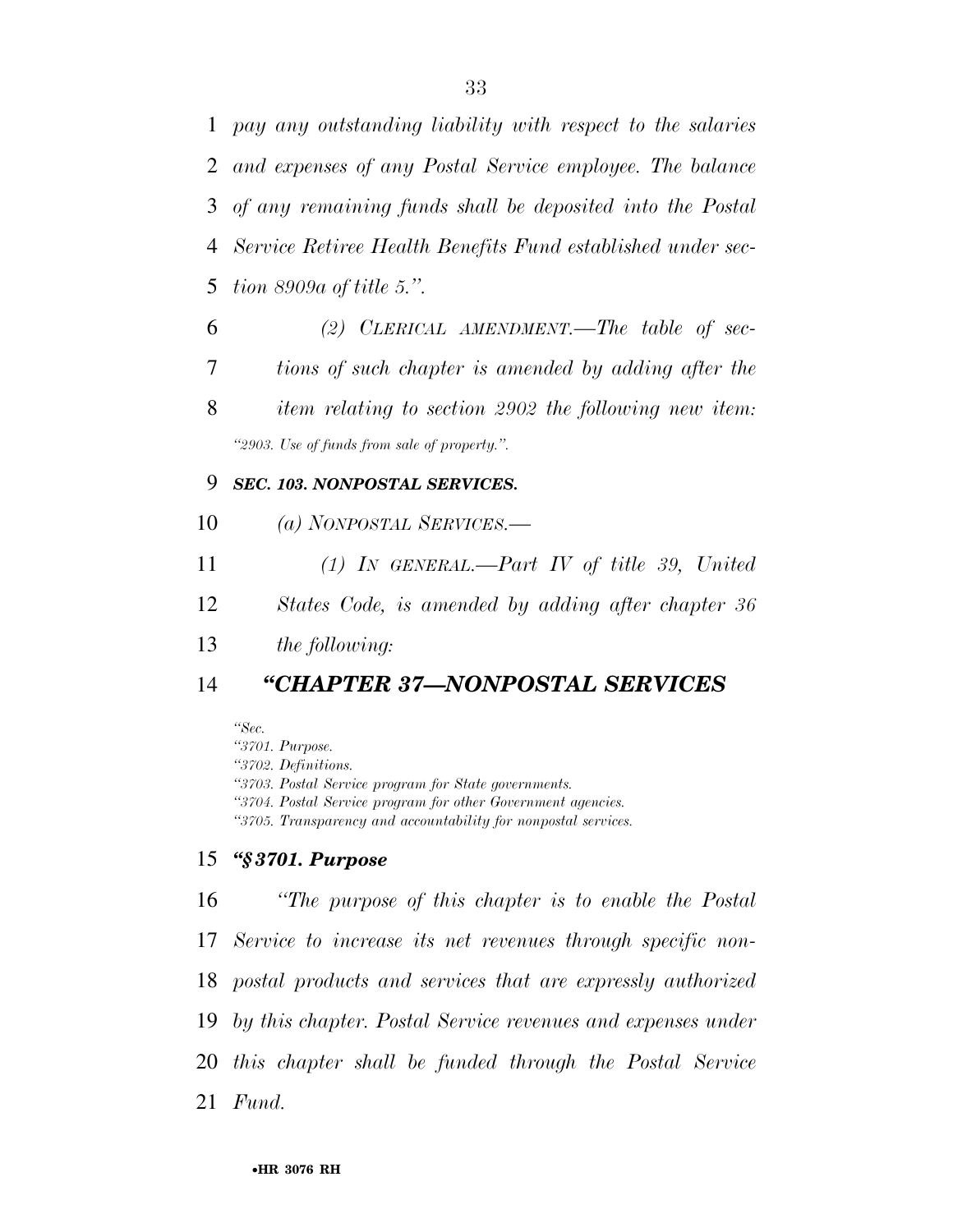### *''§ 3702. Definitions*

| $\overline{2}$ | $\lq$ <sup>th</sup> this chapter—                           |
|----------------|-------------------------------------------------------------|
| 3              | $\lq(1)$ the term 'nonpostal services' is limited to        |
| 4              | services offered by the Postal Service that are ex-         |
| 5              | pressly authorized by this chapter and are not postal       |
| 6              | products or services;                                       |
| 7              | $\lq(2)$ the term 'attributable costs' has the meaning      |
| 8              | given such term in section 3631; and                        |
| 9              | "(3) the term 'year' means a fiscal year.                   |
| 10             | "§3703. Postal Service program for State governments        |
| 11             | "(a) In GENERAL.—Notwithstanding any other provi-           |
| 12             | sion of this title, the Postal Service may establish a pro- |
| 13             | gram to enter into agreements with an agency of any State   |
| 14             | government, local government, or tribal government to pro-  |
| 15             | vide property and services on behalf of such agencies for   |
| 16             | non-commercial products and services, but only if such      |
| 17             | property and services—                                      |
| 18             | $\lq(1)$ provide enhanced value to the public, such         |
| 19             | as by lowering the cost or raising the quality of such      |
| 20             | services or by making such services more accessible;        |
| 21             | $\lq(2)$ do not interfere with or detract from the          |
| 22             | value of postal services, including—                        |
| 23             | $\lq (A)$ the cost and efficiency of postal serv-           |

*ices; and*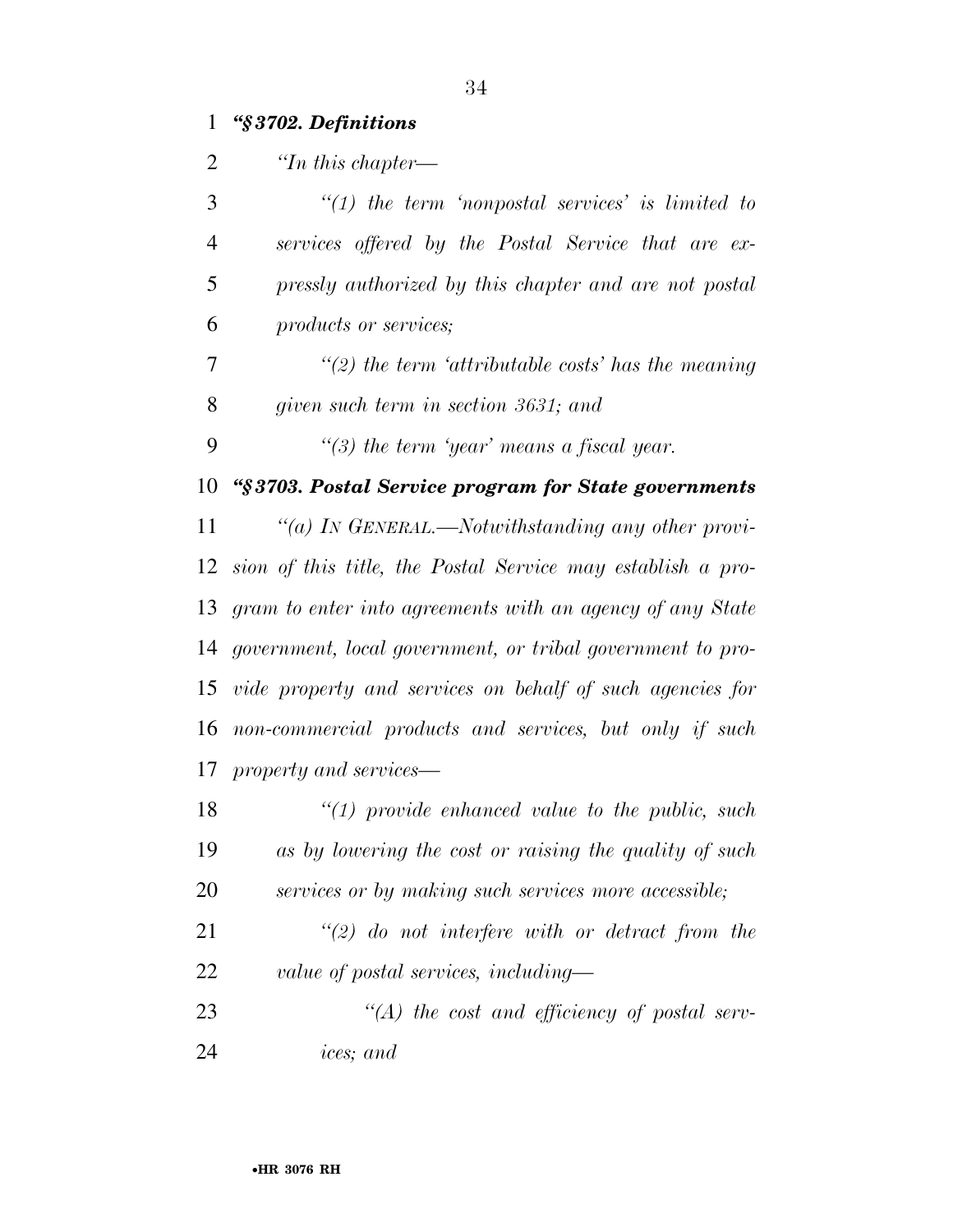| $\mathbf{1}$   | "(B) unreasonably restricting access to post-                |
|----------------|--------------------------------------------------------------|
| $\overline{2}$ | al retail service, such as customer waiting time             |
| 3              | and access to parking; and                                   |
| $\overline{4}$ | $\lq(3)$ provide a reasonable contribution to the in-        |
| 5              | stitutional costs of the Postal Service, defined as re-      |
| 6              | imbursement that covers at least 100 percent of at-          |
| 7              | tributable costs of all property and services provided       |
| 8              | under each relevant agreement in each year.                  |
| 9              | "(b) PUBLIC NOTICE.—At least 90 days before offering         |
| 10             | a service under the program, the Postal Service shall make   |
| 11             | <i>available to the public on its website—</i>               |
| 12             | $\lq(1)$ the agreement with the agency regarding             |
| 13             | such service; and                                            |
| 14             | $\lq(2)$ a business plan that describes the specific         |
| 15             | service to be provided, the enhanced value to the pub-       |
| 16             | lic, terms of reimbursement, the estimated annual re-        |
| 17             | imbursement to the Postal Service, and the estimated         |
| 18             | percentage of attributable Postal Service costs that         |
| 19             | will be covered by reimbursement (with documenta-            |
| 20             | tion to support the estimates).                              |
| 21             | "(c) PUBLIC COMMENT.—Before offering a service               |
| 22             | under the program, the Postal Service shall provide for a    |
| 23             | public comment period of at least 30 days that allows the    |
|                | 24 public to post comments relating to the provision of such |

*services on the Postal Service website. The Postal Service*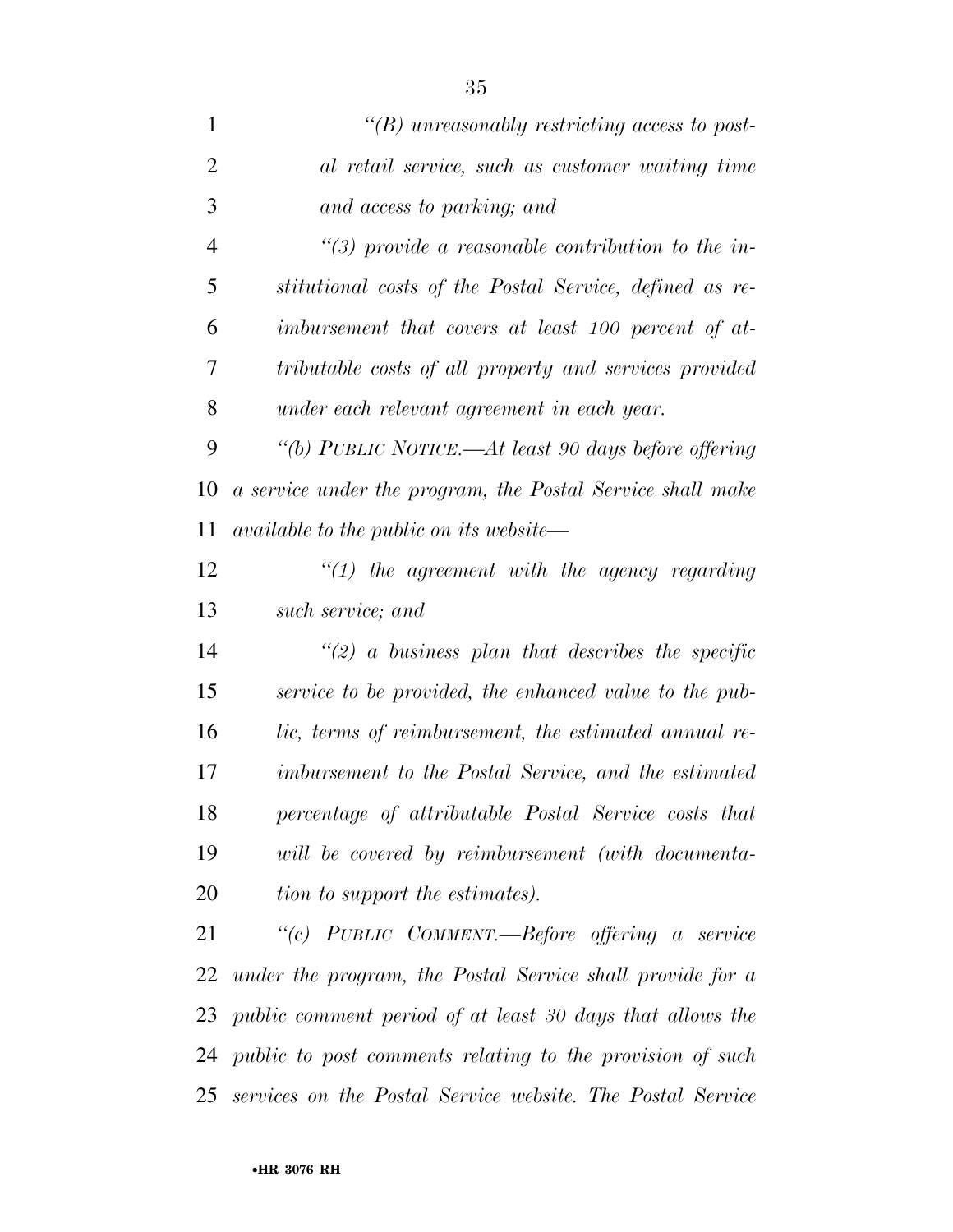*shall make reasonable efforts to provide written responses to the comments on such website at least 30 days before of-fering such services.* 

 *''(d) APPROVAL REQUIRED.—The Postal Service may not establish the program under subsection (a) unless the Governors of the Postal Service approve such program by a recorded vote that is publicly disclosed on the Postal Serv- ice website with a majority of the total Governors voting for approval.* 

 *''(e) APPLICATION OF REPORTING REQUIREMENTS.— For purposes of the reporting requirements under section 3705, the Postal Service shall submit a separate report for each agreement with an agency entered into under sub- section (a) analyzing the costs, revenues, rates, and quality of service for the provision of all services under such agree- ment, including information demonstrating that the agree- ment satisfies the requirements of paragraphs (1) through (3) of subsection (a).* 

 *''(f) REGULATIONS REQUIRED.—The Postal Regu- latory Commission shall issue such regulations as are nec-essary to carry out this section.* 

*''(g) DEFINITIONS.—For the purpose of this section—* 

 *''(1) the term 'local government' means a county, municipality, city, town, township, local public au-thority, school district, special district, intrastate dis-*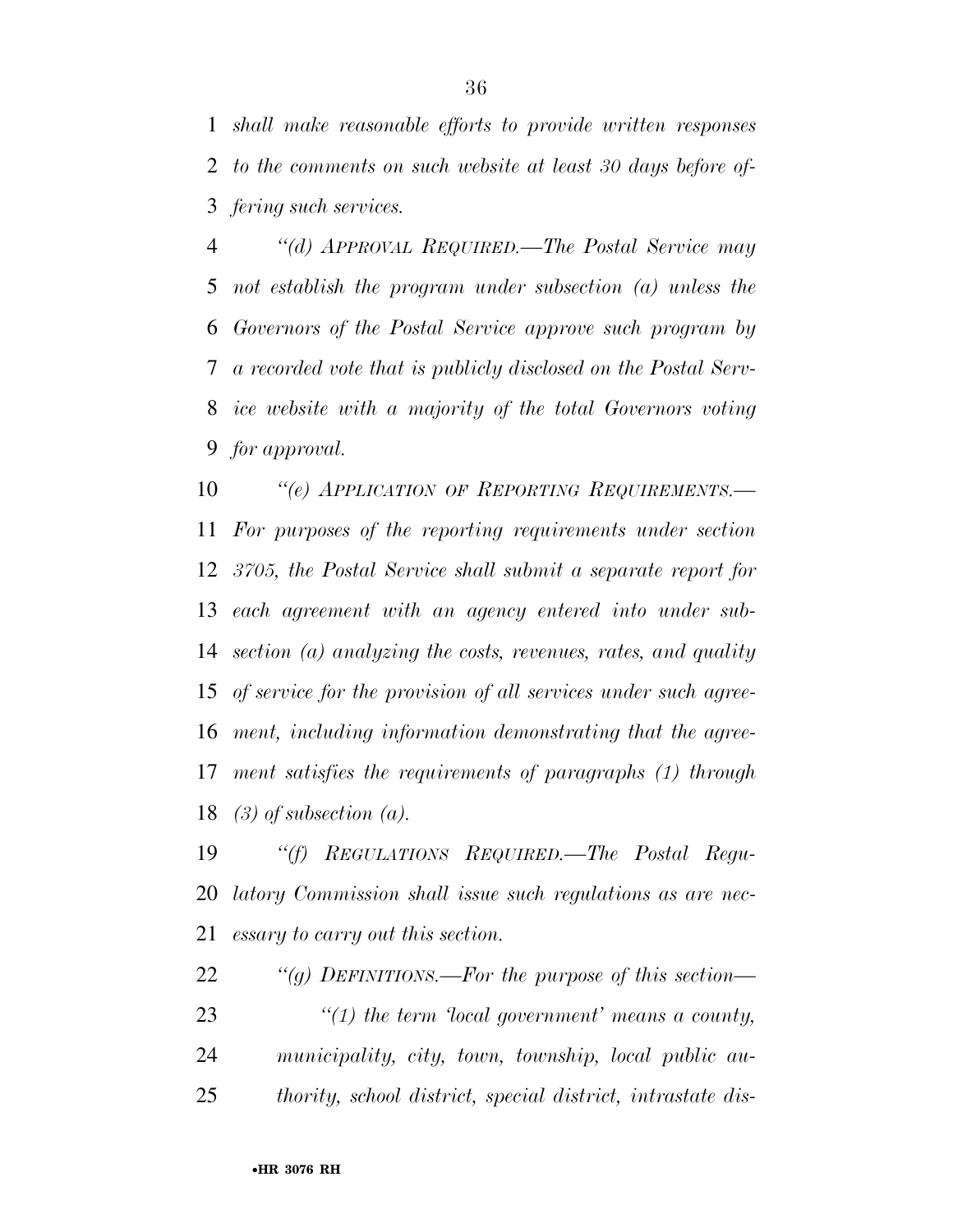| $\mathbf{1}$   | trict, council of governments, or regional or interstate   |
|----------------|------------------------------------------------------------|
| $\overline{2}$ | <i>government entity;</i>                                  |
| 3              | $\lq(2)$ the term 'State government' includes the          |
| $\overline{4}$ | government of the District of Columbia, the Common-        |
| 5              | wealth of Puerto Rico, the United States Virgin Is-        |
| 6              | lands, Guam, American Samoa, the Commonwealth of           |
| 7              | the Northern Mariana Islands, and any other terri-         |
| 8              | tory or possession of the United States;                   |
| 9              | $\lq(3)$ the term 'tribal government' means the gov-       |
| 10             | ernment of an Indian tribe, as that term is defined        |
| 11             | in section $4(e)$ of the Indian Self-Determination Act     |
| 12             | $(25 \text{ U.S.C. } 450b(e))$ ; and                       |
| 13             | $``(4)$ the term 'United States', when used in a           |
| 14             | geographical sense, means the States, the District of      |
| 15             | Columbia, the Commonwealth of Puerto Rico, the             |
| 16             | United States Virgin Islands, Guam, American               |
| 17             | Samoa, the Commonwealth of the Northern Mariana            |
| 18             | Islands, and any other territory or possession of the      |
| 19             | United States.                                             |
| 20             | "(h) CONFIDENTIAL INFORMATION.—Subsection (b) or           |
| 21             | (c) shall not be construed as requiring the Postal Service |
| 22             | to disclose to the public any information—                 |
| 23             | "(1) described in section 410(c); or                       |
| 24             | $\lq(2)$ exempt from public disclosure under section       |
| 25             | $552(b)$ of title 5.                                       |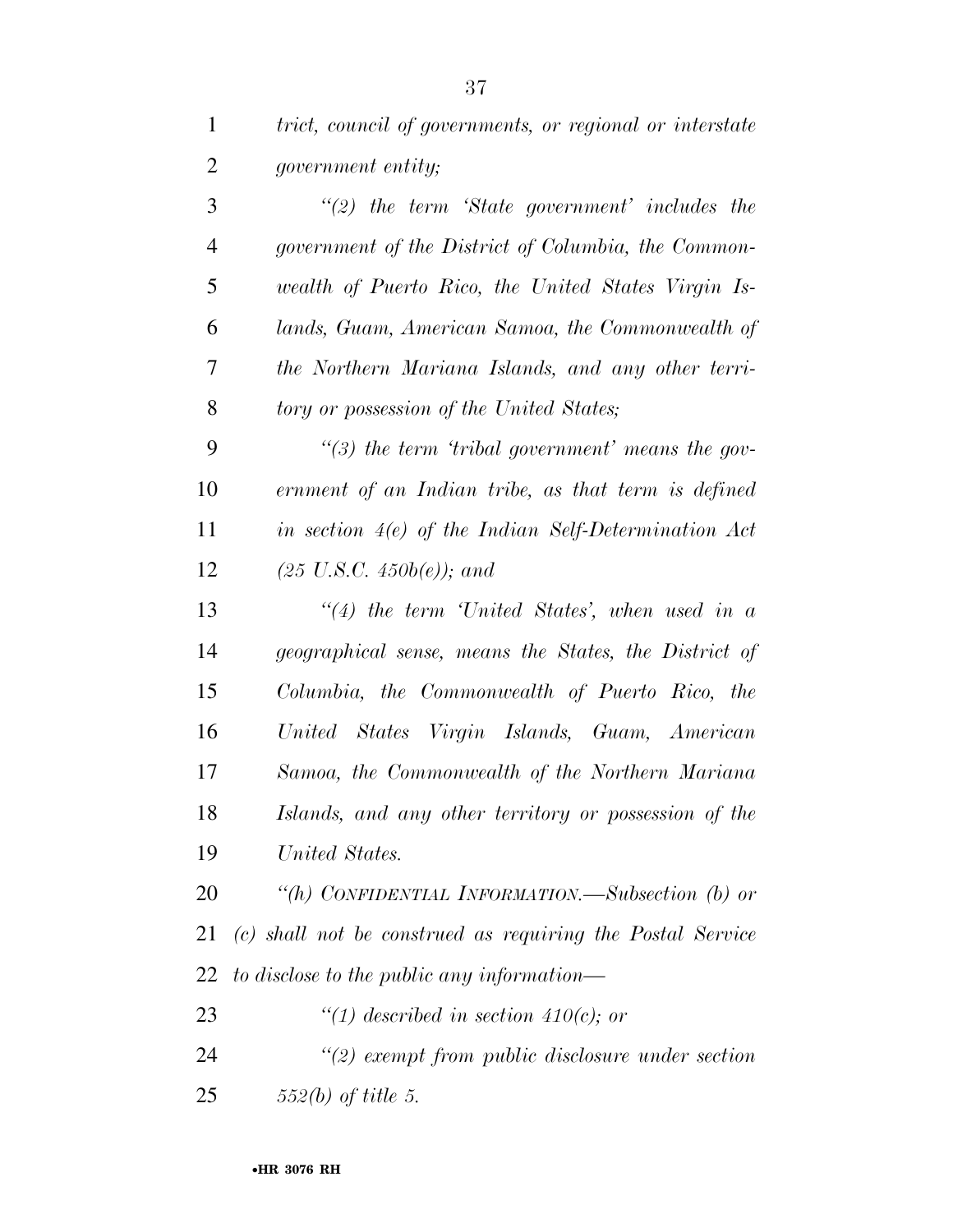*''§ 3704. Postal Service program for other Government agencies* 

 *''(a) IN GENERAL.—The Postal Service may establish a program to provide property and services to other Govern- ment agencies within the meaning of section 411, but only if such program provides a reasonable contribution to the institutional costs of the Postal Service, defined as reim- bursement by each agency that covers at least 100 percent of the attributable costs of all property and service provided by the Postal Service in each year to such agency.* 

 *''(b) APPLICATION OF REPORTING REQUIREMENTS.— For purposes of the reporting requirements under section 3705, the Postal Service shall submit a separate report for each agreement with an agency entered into under sub- section (a) analyzing the costs, revenues, rates, and quality of service for the provision of all services under such agree- ment, including information demonstrating that the agree-ment satisfies the requirements of subsection (a).* 

## *''§ 3705. Transparency and accountability for non-postal services*

*''(a) ANNUAL REPORT TO THE COMMISSION.—* 

•**HR 3076 RH** *''(1) IN GENERAL.—Not later than 90 days after the last day of each year, the Postal Service shall sub- mit to the Postal Regulatory Commission a report that analyzes costs, revenues, rates, and quality of service for each agreement for the provision of prop-*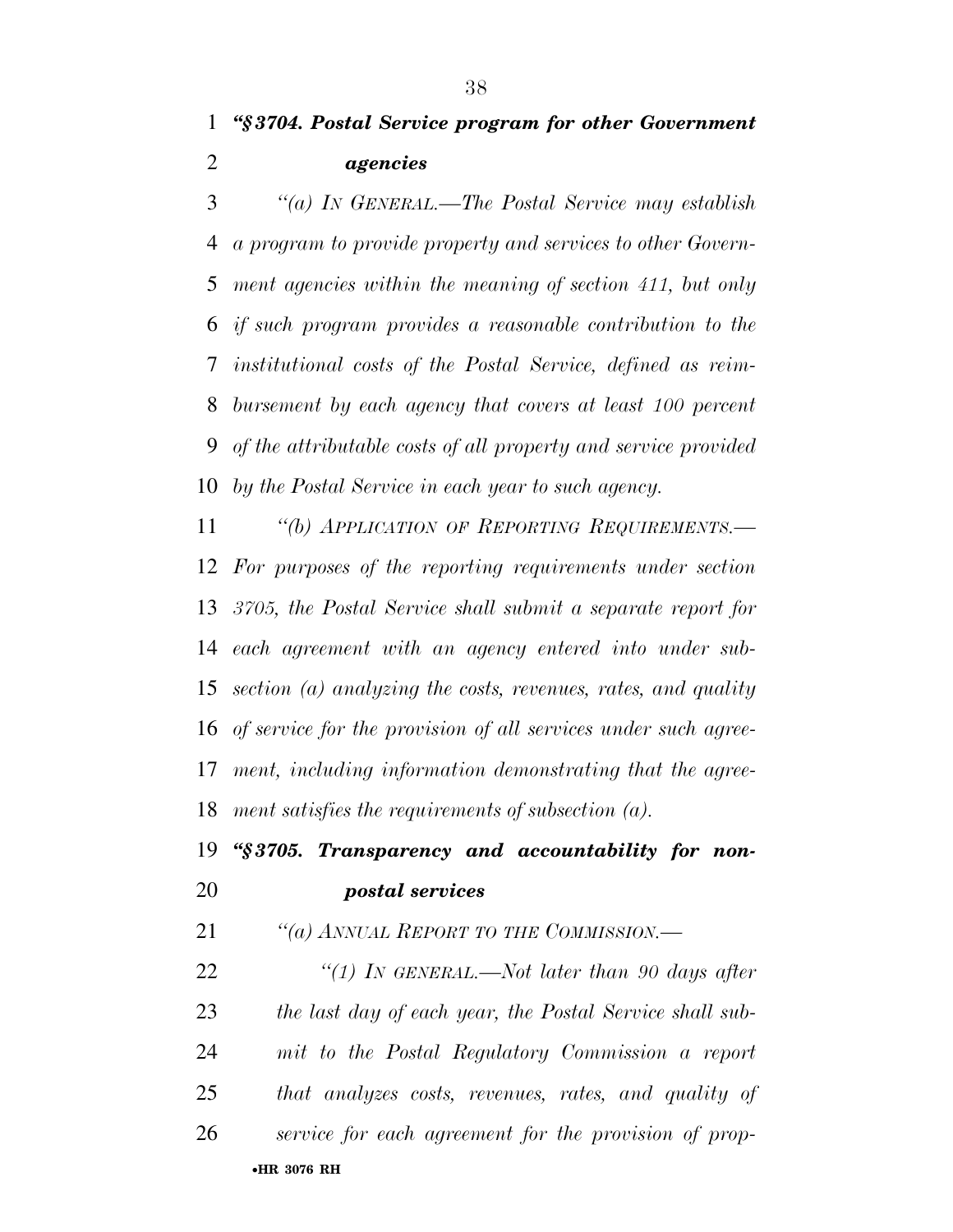| $\mathbf{1}$   | erty and services under this chapter, using such meth-  |
|----------------|---------------------------------------------------------|
| $\overline{2}$ | odologies as the Commission may prescribe, and in       |
| 3              | sufficient detail to demonstrate compliance with the    |
| $\overline{4}$ | <i>requirements of this chapter.</i>                    |
| 5              | "(2) SUPPORTING MATTER.—A report submitted              |
| 6              | under paragraph (1) shall include any nonpublic         |
| 7              | annex, the working papers, and any other supporting     |
| 8              | matter of the Postal Service and the Inspector Gen-     |
| 9              | eral related to the information submitted in such re-   |
| 10             | port.                                                   |
| 11             | "(b) CONTENT AND FORM OF REPORT.-                       |
| 12             | "(1) In GENERAL.—The Postal Regulatory Com-             |
| 13             | mission shall, by regulation, prescribe the content and |
| 14             | form of the report required under subsection $(a)$ . In |
| 15             | prescribing such regulations, the Commission shall      |
| 16             | give due consideration to $-$                           |
| 17             | $\lq (A)$ providing the public with timely, ade-        |
| 18             | quate information to assess compliance;                 |
| 19             | $\lq\lq B$ avoiding unnecessary or unwarranted          |
| 20             | administrative effort and expense on the part of        |
| 21             | the Postal Service; and                                 |
| 22             | $\lq\lq C$ protecting the confidentiality of infor-     |
| 23             | mation that is commercially sensitive or is ex-         |
| 24             | empt from public disclosure under section $552(b)$      |
| 25             | of title 5.                                             |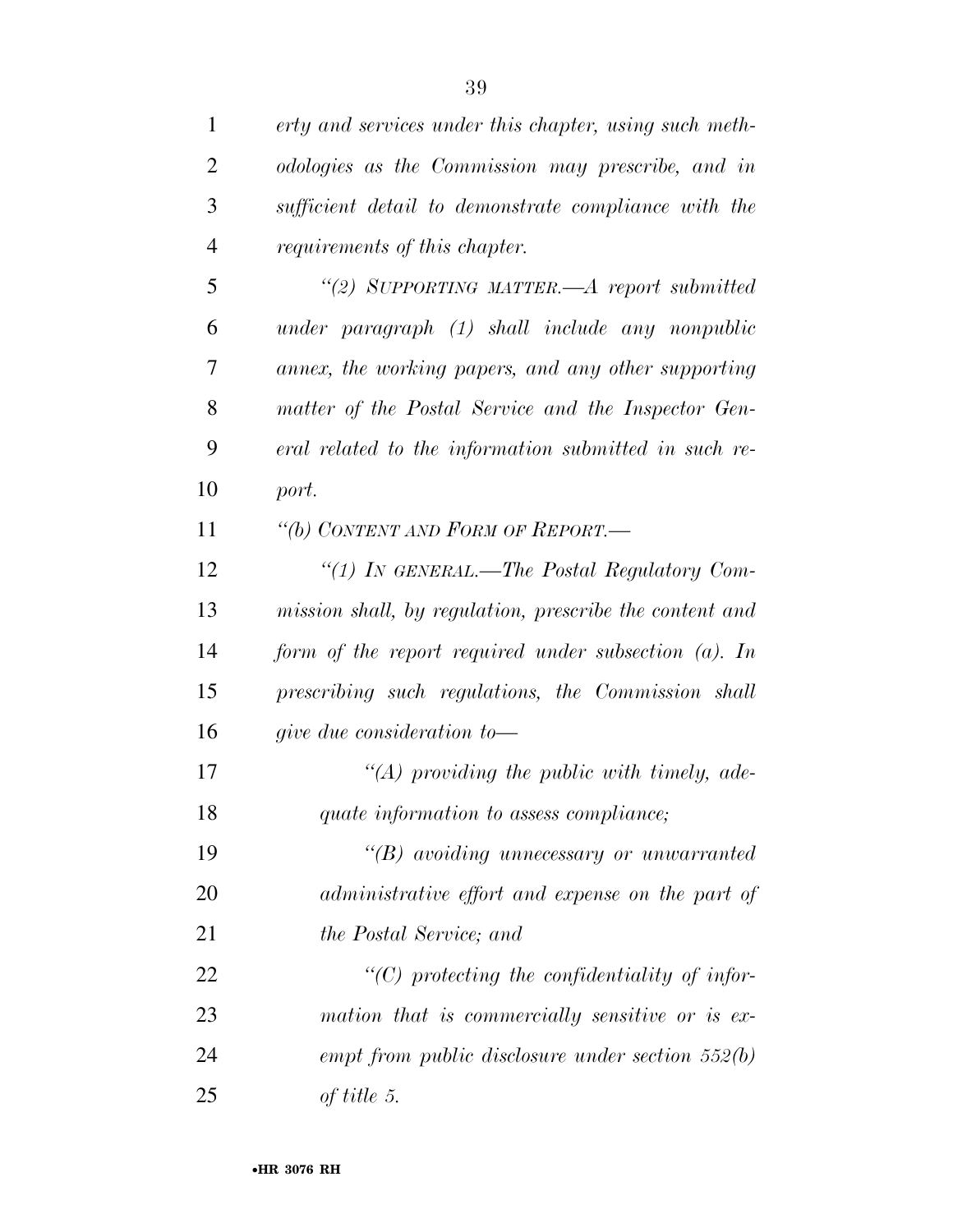| $\mathbf{1}$   | "(2) REVISED REQUIREMENTS.—The Commis-                       |
|----------------|--------------------------------------------------------------|
| $\overline{2}$ | sion may, on its own motion or on request of any in-         |
| 3              | terested party, initiate proceedings to improve the          |
| $\overline{4}$ | quality, accuracy, or completeness of Postal Service         |
| 5              | data required by the Commission if-                          |
| 6              | $\lq (A)$ the attribution of costs or revenues to            |
| 7              | property or services under this chapter has be-              |
| 8              | come significantly inaccurate or can be signifi-             |
| 9              | cantly improved;                                             |
| 10             | $\lq (B)$ the quality of service data provided to            |
| 11             | the Commission for a report under this chapter               |
| 12             | has become significantly inaccurate or can be                |
| 13             | significantly improved; or                                   |
| 14             | $"$ (C) such revisions are, in the judgment of               |
| 15             | the Commission, otherwise necessitated by the                |
| 16             | <i>public interest.</i>                                      |
| 17             | "(c) AUDITS.—The Inspector General shall regularly           |
| 18             | audit the data collection systems and procedures used in     |
| 19             | collecting information and preparing the report required     |
| 20             | under subsection $(a)$ . The results of any such audit shall |
| 21             | be submitted to the Postal Service and the Postal Regu-      |
| 22             | <i>latory Commission.</i>                                    |
| 23             | "(d) CONFIDENTIAL INFORMATION.—                              |
| 24             | "(1) IN GENERAL.—If the Postal Service deter-                |
| 25             | mines that any document or portion of a document,            |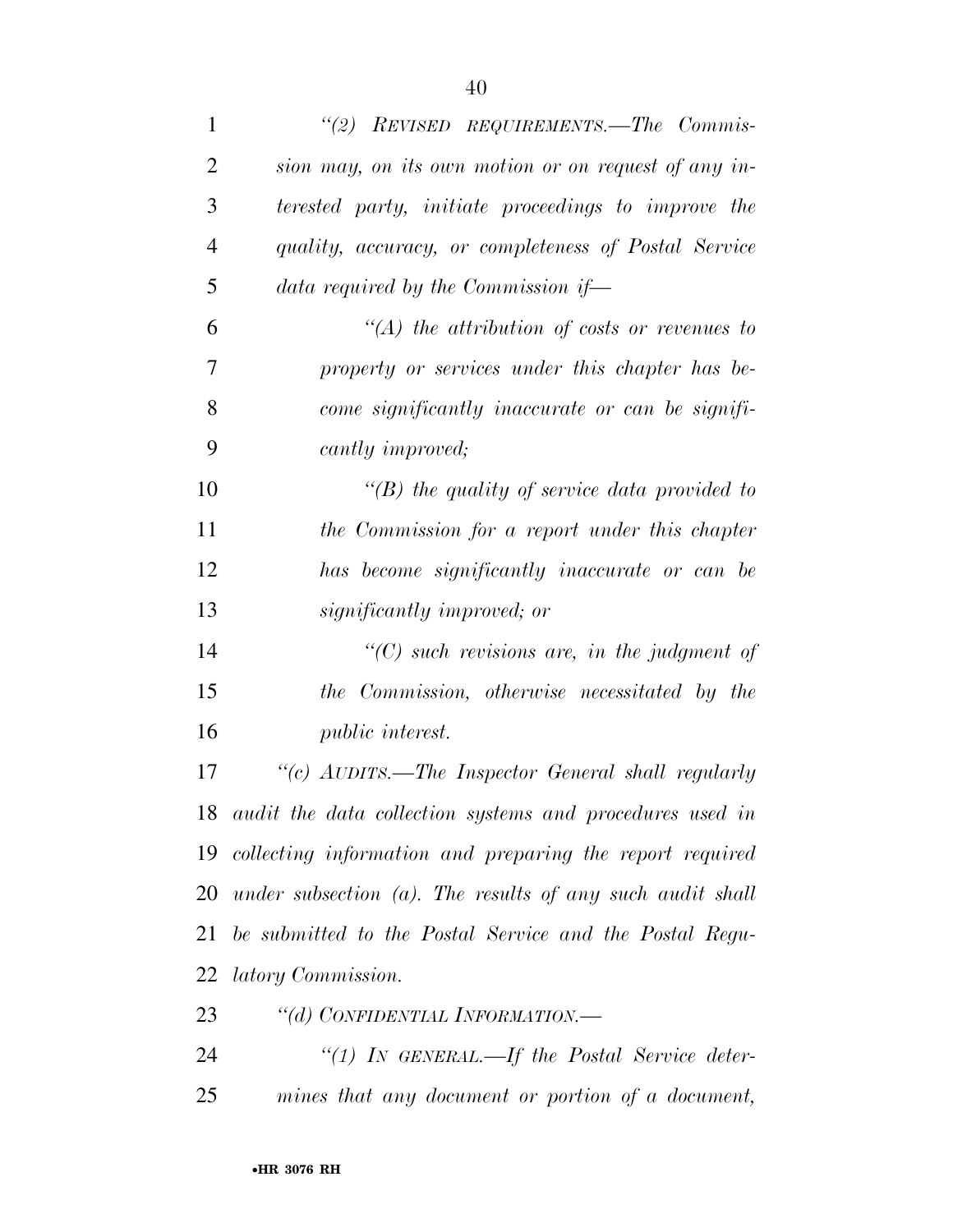| $\mathbf{1}$   | or other matter, which it provides to the Postal Regu-     |
|----------------|------------------------------------------------------------|
| $\overline{2}$ | latory Commission in a nonpublic annex under this          |
| 3              | section contains information described in section          |
| $\overline{4}$ | $410(c)$ , or exempt from public disclosure under section  |
| 5              | $552(b)$ of title 5, the Postal Service shall, at the time |
| 6              | of providing such matter to the Commission, notify         |
| 7              | the Commission of its determination, in writing, and       |
| 8              | describe with particularity the documents (or portions     |
| 9              | of documents) or other matter for which confiden-          |
| 10             | <i>tiality is sought and the reasons therefor.</i>         |
| 11             | "(2) TREATMENT.—Any information or other                   |
| 12             | matter described in paragraph (1) to which the Com-        |
| 13             | mission gains access under this section shall be sub-      |
| 14             | ject to paragraphs (2) and (3) of section $504(g)$ in the  |
| 15             | same way as if the Commission had received notifica-       |
| 16             | with<br>respect to such matter under section<br>tion       |
| 17             | $504(g)(1)$ .                                              |
| 18             | "(e) ANNUAL COMPLIANCE DETERMINATION.—                     |
| 19             | "(1) OPPORTUNITY FOR PUBLIC COMMENT.-                      |
| 20             | Upon receiving a report required under subsection          |
| 21             | (a), the Postal Regulatory Commission shall prompt-        |
| 22             | $ly-$                                                      |
| 23             | $\lq\lq (A)$ provide an opportunity for comment            |
|                |                                                            |

*on such report by any interested party; and*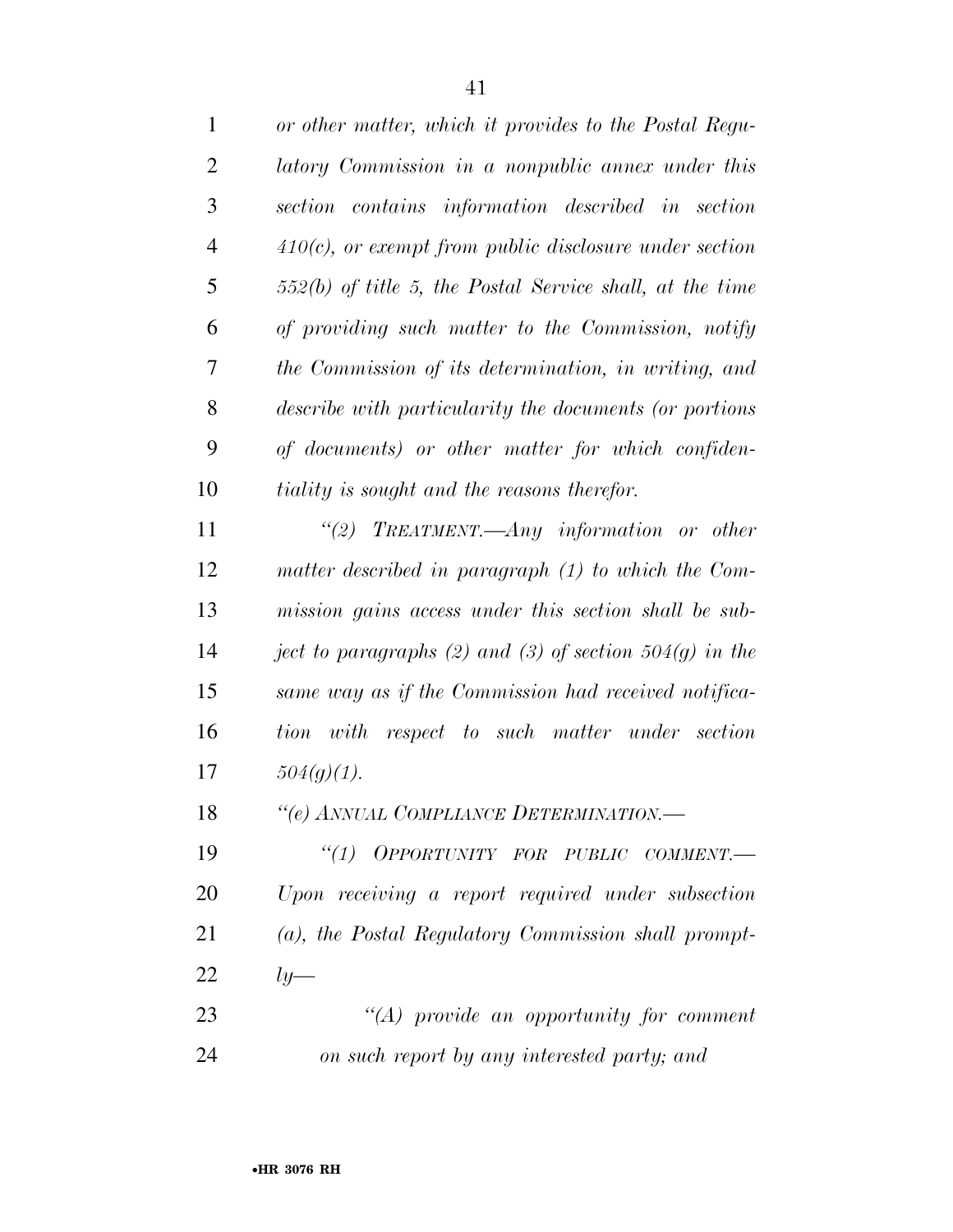| $\mathbf{1}$   | "(B) appoint an officer of the Commission               |
|----------------|---------------------------------------------------------|
| $\overline{2}$ | to represent the interests of the general public.       |
| 3              | "(2) DETERMINATION OF COMPLIANCE OR NON-                |
| $\overline{4}$ | COMPLIANCE.—Not later than 90 days after receiving      |
| 5              | a report required under subsection (a), the Postal      |
| 6              | Regulatory Commission shall make a written deter-       |
| 7              | mination as to whether the nonpostal activities car-    |
| 8              | ried out during the applicable year were or were not    |
| 9              | in compliance with the provisions of this chapter. For  |
| 10             | purposes of this paragraph, any case in which the re-   |
| 11             | quirements for coverage of attributable costs have not  |
| 12             | been met shall be considered to be a case of non-       |
| 13             | compliance. If, with respect to a year, no instance of  |
| 14             | noncompliance is found to have occurred, the deter-     |
| 15             | mination shall be to that effect. Such determination    |
| 16             | of noncompliance shall be included with the annual      |
| 17             | compliance determination required under section         |
| 18             | 3653.                                                   |
| $\sim$         | $T \theta = U^* - T$<br>$\cdots$<br>$(10)$ $\mathbf{1}$ |

 *''(3) NONCOMPLIANCE.—If a timely written de- termination of noncompliance is made under para- graph (2), the Postal Regulatory Commission shall take appropriate action. If the requirements for cov- erage of attributable costs specified by this chapter are not met, the Commission shall, within 60 days after the determination, prescribe remedial action to restore*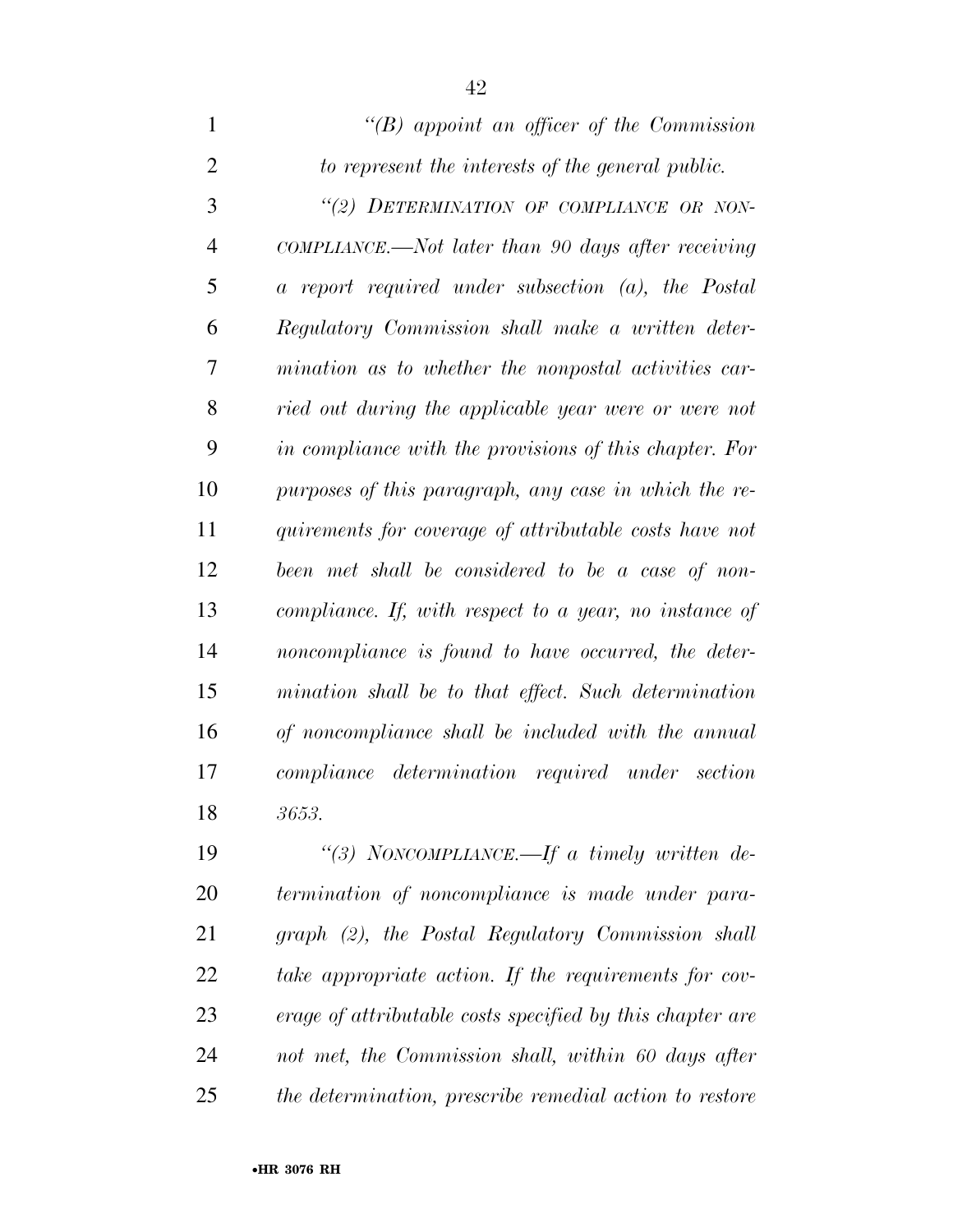*compliance as soon as practicable, including the full restoration of revenue shortfalls during the following year. The Commission may order the Postal Service to discontinue a nonpostal service under section 3703 that persistently fails to meet cost coverage require-ments.* 

 *''(4) DELIBERATE NONCOMPLIANCE.—In the case of deliberate noncompliance by the Postal Service with the requirements of this chapter, the Postal Reg- ulatory Commission may order, based on the nature, circumstances, extent, and seriousness of the non- compliance, a fine (in the amount specified by the Commission in its order) for each incidence of such noncompliance. All receipts from fines imposed under this subsection shall be deposited in the general fund of the Treasury.* 

 *''(f) REGULATIONS REQUIRED.—The Postal Regu- latory Commission shall issue such regulations as are nec-essary to carry out this section.''.* 

 *(2) CLERICAL AMENDMENT.—The table of chap- ters for part IV of title 39, United States Code, is amended by adding after the item relating to chapter 36 the following: ''37. Nonpostal services ........................................................................ 3701''.* 

*(b) CONFORMING AMENDMENTS.—*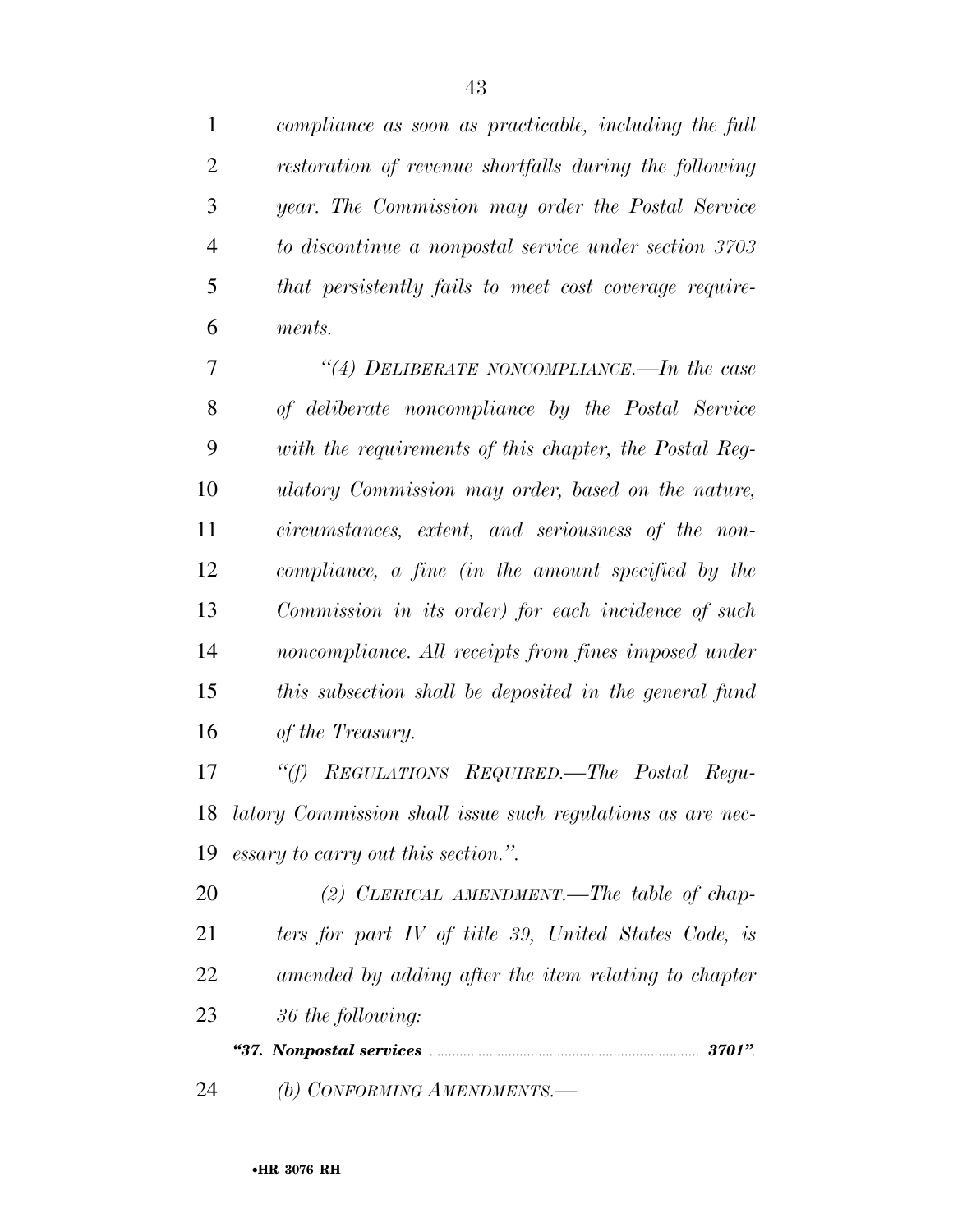| $\mathbf{1}$   | (1) SECTION $404$ —Section $404(e)$ of title 39,             |
|----------------|--------------------------------------------------------------|
| $\overline{2}$ | United States Code, is amended—                              |
| 3              | $(A)$ in paragraph $(2)$ , by inserting after                |
| $\overline{4}$ | "subsection" the following: ", or any nonpostal              |
| 5              | products or services authorized by chapter $37$ ";           |
| 6              | and                                                          |
| 7              | $(B)$ by adding at the end the following:                    |
| 8              | $"(6)$ Licensing which, before the date of enactment of      |
| 9              | this paragraph, has been authorized by the Postal Regu-      |
| 10             | latory Commission for continuation as a nonpostal service    |
| 11             | may not be used for any purpose other than—                  |
| 12             | $\lq (A)$ to continue to provide licensed mailing,           |
| 13             | shipping, or stationery supplies offered as of June 23,      |
| 14             | 2011; or                                                     |
| 15             | $\lq (B)$ to license other goods, products, or services,     |
| 16             | the primary purpose of which is to promote and en-           |
| 17             | hance the image or brand of the Postal Service.              |
| 18             | $\lq(7)$ Nothing in this section shall be construed to pre-  |
| 19             | vent the Postal Service from establishing nonpostal products |
| 20             | and services that are expressly authorized by chapter 37.".  |
| 21             | (2) SECTION 411.—The last sentence of section                |
| 22             | 411 of title 39, United States Code, is amended by           |
| 23             | striking "including reimbursability" and inserting           |
| 24             | "including reimbursability within the limitations of         |
| 25             | chapter 37".                                                 |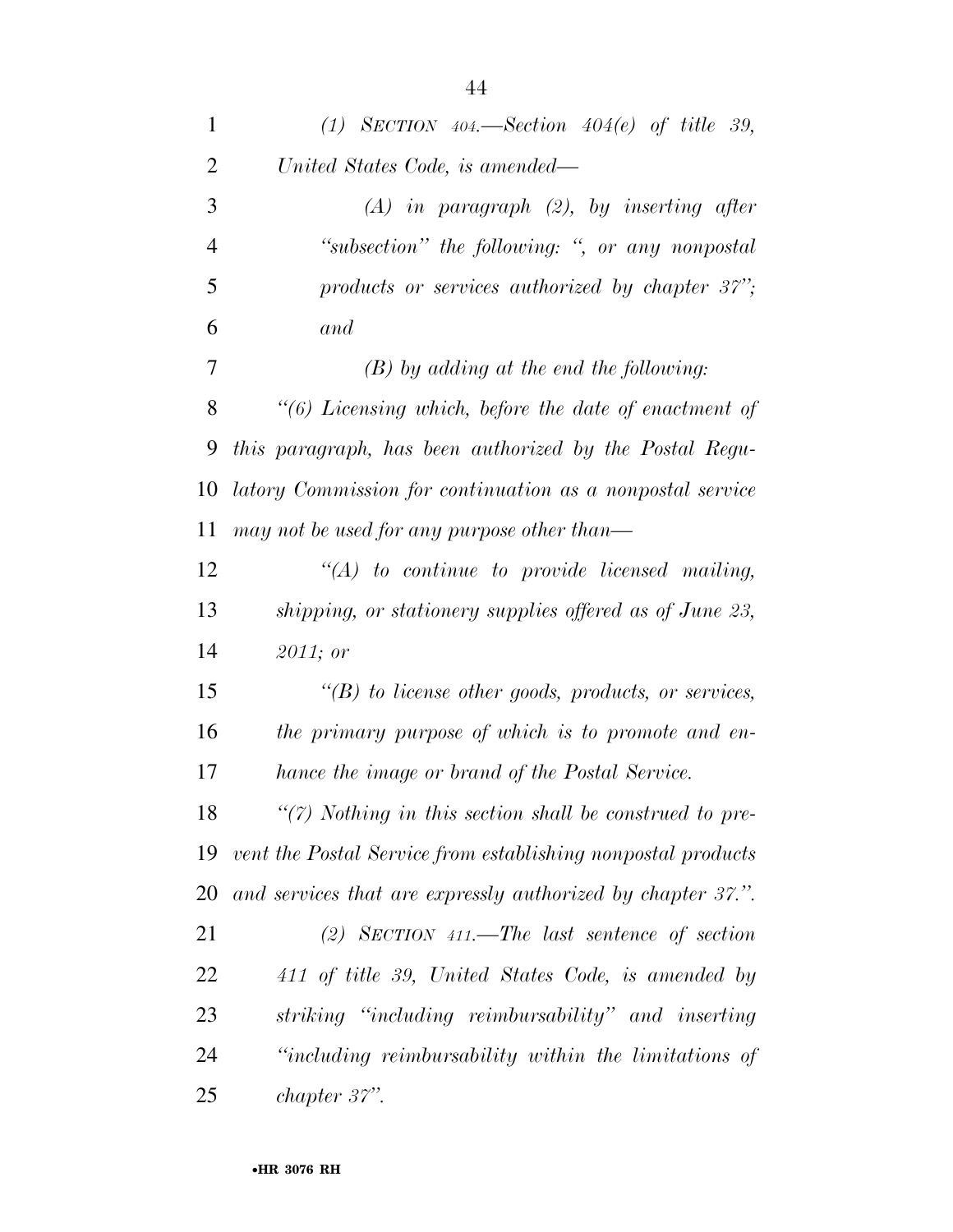| $\mathbf{1}$   | (3) TREATMENT OF EXISTING NONPOSTAL SERV-                      |
|----------------|----------------------------------------------------------------|
| $\overline{2}$ | ICES.—All individual nonpostal services, provided di-          |
| 3              | rectly or through licensing, that are continued pursu-         |
| $\overline{4}$ | ant to section $404(e)$ of title 39, United States Code,       |
| 5              | shall be considered to be expressly authorized by chap-        |
| 6              | ter 37 of such title (as added by subsection $(a)(1)$ )        |
| 7              | and shall be subject to the requirements of such chap-         |
| 8              | ter.                                                           |
| 9              | (4) REPEAL OF CERTAIN LIMITATIONS ON EX-                       |
| 10             | PERIMENTAL PRODUCTS.—Section 3641 of title 39,                 |
| 11             | United States Code, is amended—                                |
| 12             | $(A)$ by striking subsections $(b)$ , $(d)$ , and $(e)$ ;      |
| 13             | and                                                            |
| 14             | $(B)$ by redesignating—                                        |
| 15             | $(i)$ subsection $(c)$ as subsection $(b)$ ; and               |
| 16             | (ii) subsections (f), (g), (h), and (i) as                     |
| 17             | subsections $(c)$ , $(d)$ , $(e)$ , and $(f)$ , respectively.  |
| 18             | TITLE II—POSTAL SERVICE                                        |
| 19             | <b>OPERATIONAL REFORMS</b>                                     |
| 20             | SEC. 201. PERFORMANCE TARGETS AND TRANSPARENCY.                |
| 21             | (a) IN GENERAL.—Subchapter VII of chapter 36 of                |
|                | 22 title 39, United States Code, is amended by inserting after |
|                | 23 section 3691 the following:                                 |
|                |                                                                |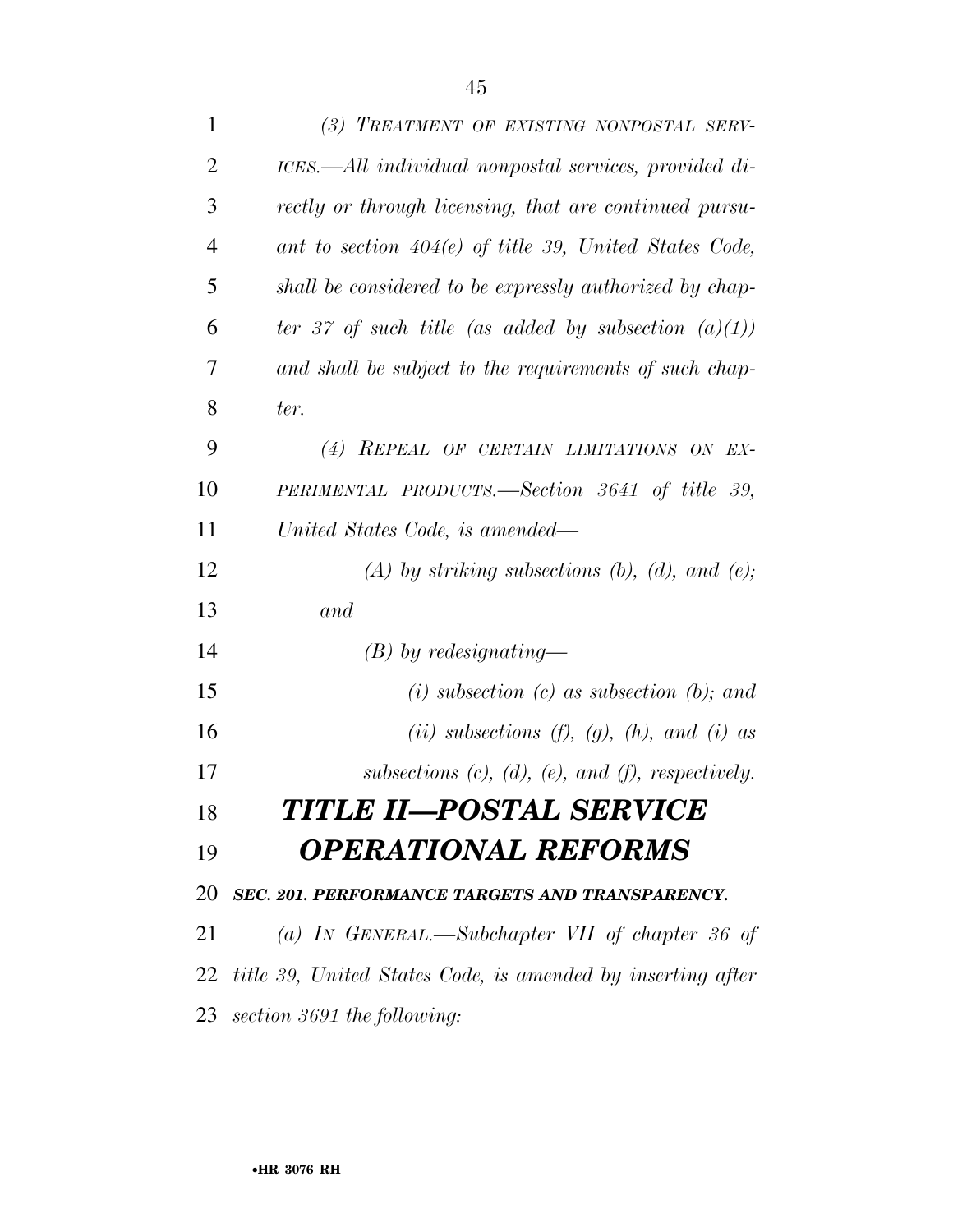*''§ 3692. Performance targets and transparency* 

 *''(a) PERFORMANCE TARGETS.—Each year, to ensure that mail service for postal customers meets the service standards for market-dominant products, established under section 3691, the Postal Service shall—* 

 *''(1) at least 60 days before the beginning of the fiscal year in which they will apply, establish and provide to the Postal Regulatory Commission reason-able targets for performance; and* 

 *''(2) provide the previous fiscal years' perform- ance targets in its Annual Compliance Report to the Postal Regulatory Commission for evaluation of com-pliance.* 

*''(b) PUBLIC PERFORMANCE DASHBOARD.—* 

 *''(1) IN GENERAL.—The Postal Service shall de- velop and maintain a publicly available Website with an interactive web-tool that provides performance in- formation for market-dominant products that is up-dated on a weekly basis.* 

 *''(2) PERFORMANCE INFORMATION.—The per- formance information provided on the Website shall include—* 

 *''(A) the type of market-dominant product; ''(B) geographic area at the nationwide, Area, and District level;*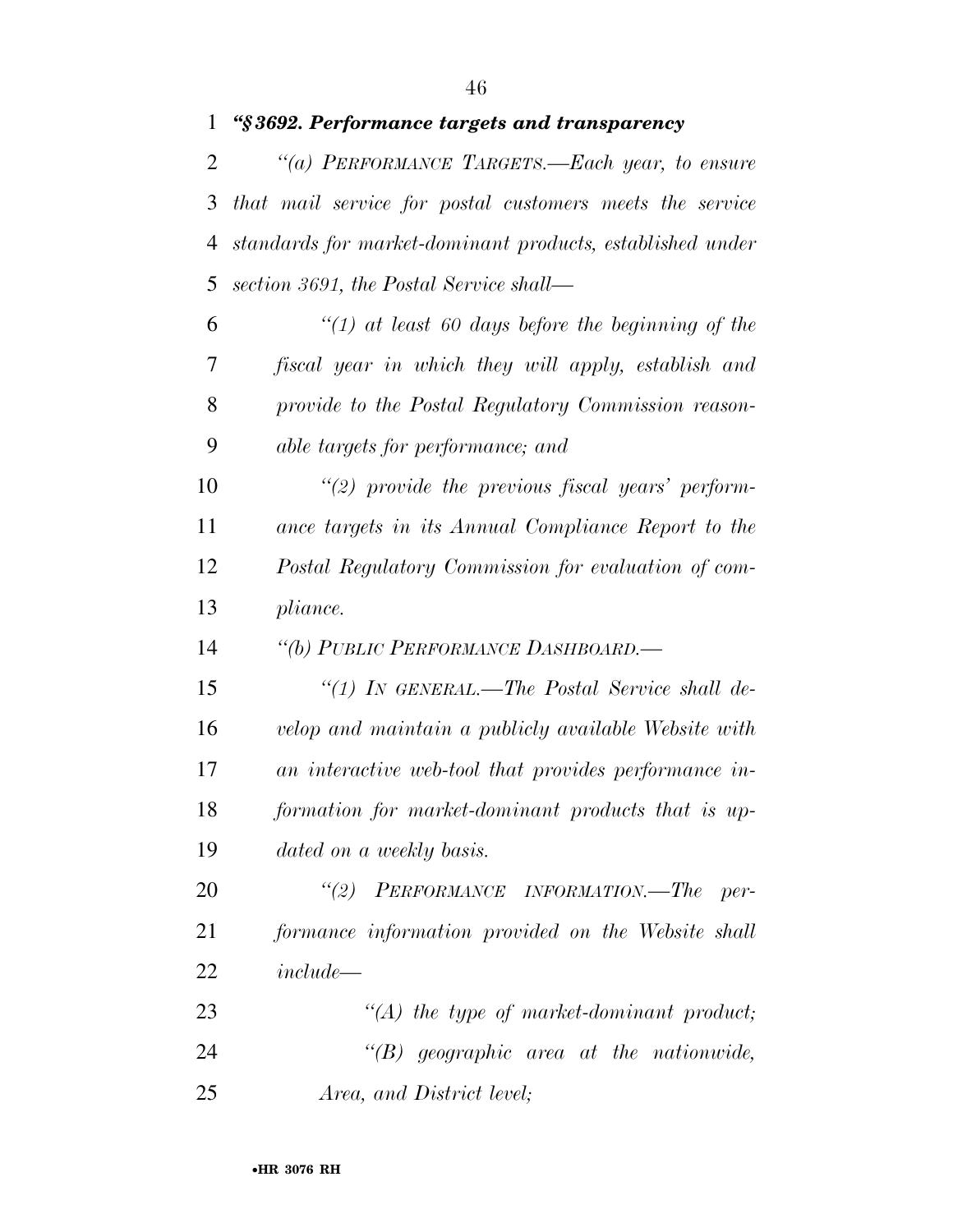| $\mathbf{1}$   | $"$ (C) time periods showing performance in-            |
|----------------|---------------------------------------------------------|
| $\overline{2}$ | formation in annual, quarterly, monthly, and            |
| 3              | <i>weekly segments;</i>                                 |
| $\overline{4}$ | $\lq\lq(D)$ comparisons of performance informa-         |
| 5              | tion for market-dominant products for previous          |
| 6              | time periods to facilitate identification of per-       |
| 7              | formance trends; and                                    |
| 8              | $\lq\lq(E)$ the current performance targets and         |
| 9              | previous fiscal year performance targets, estab-        |
| 10             | lished under subsection $(a)(1)$ .                      |
| 11             | "(3) COMPREHENSIBILITY.—The Website shall               |
| 12             | include plain language descriptions of the elements     |
| 13             | required under paragraph (2) and information on the     |
| 14             | collection process, measurement methodology, com-       |
| 15             | pleteness, accuracy, and validity of the performance    |
| 16             | information provided on the Website.                    |
| 17             | "(4) ADDRESS SEARCH FUNCTIONALITY.—The                  |
| 18             | Website shall include functionality to enable a user to |
| 19             | search for performance information by street address,   |
| 20             | ZIP Code, or post office box.                           |
| 21             | "(5) FORMAT.—The performance information                |
| 22             | provided on the Website shall be made available—        |
| 23             | "(A) in a manner that-                                  |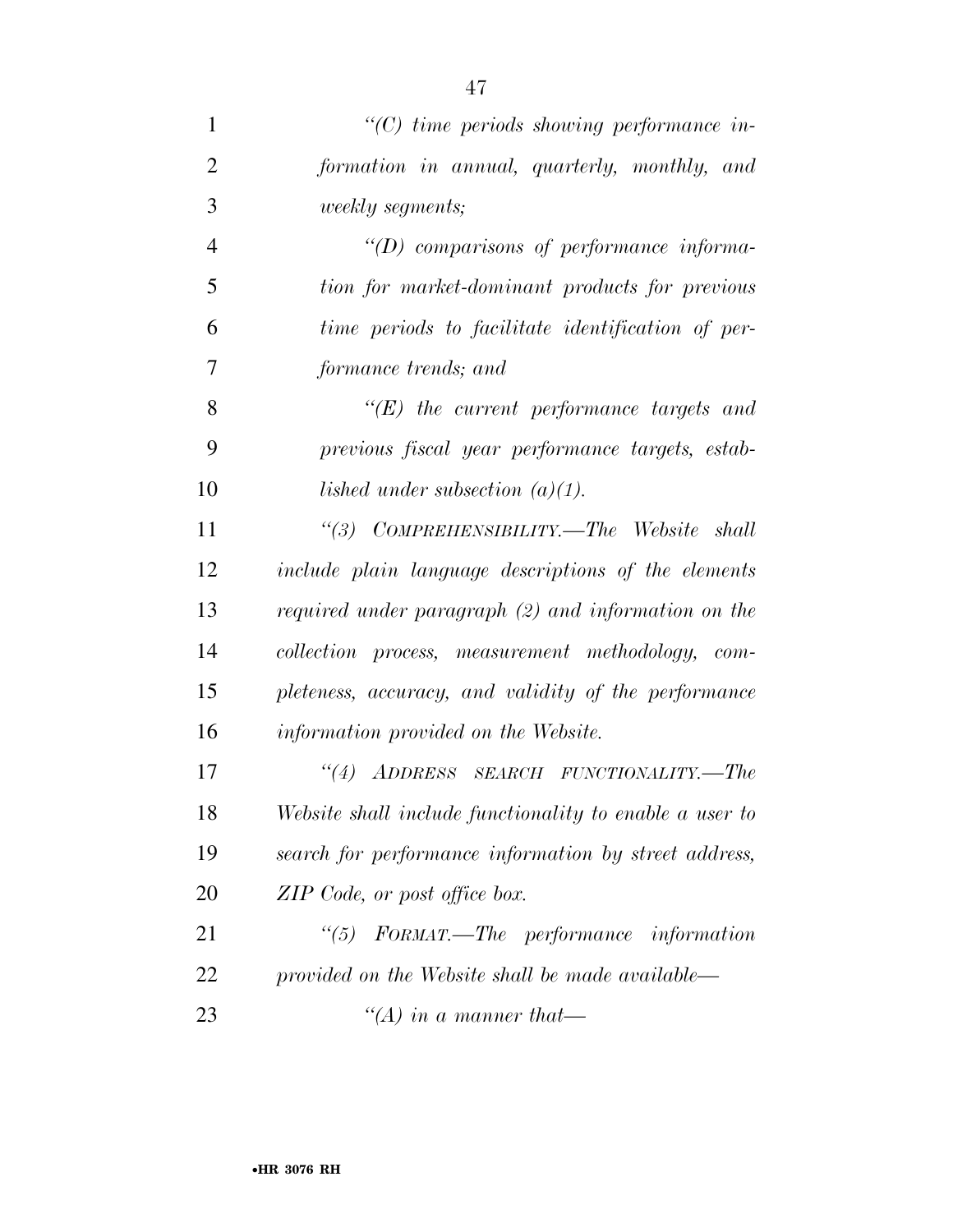| $\mathbf{1}$   | $"(i)$ presents the information referenced           |
|----------------|------------------------------------------------------|
| $\overline{2}$ | $under\ paragraph\ (2) \ on\ an\ interactive$        |
| 3              | dashboard;                                           |
| $\overline{4}$ | $``(ii)$ is searchable and may be sorted             |
| 5              | and filtered by the elements described in            |
| 6              | paragraph $(2)$ ; and                                |
| 7              | $``(iii)$ to the extent practicable, enables         |
| 8              | any person or entity to download in bulk—            |
| 9              | $\lq (I)$ such performance informa-                  |
| 10             | tion; and                                            |
| 11             | "(II) the results of a search by the                 |
| 12             | elements described in paragraph $(2)$ ;              |
| 13             | "(B) in an open format that permits any              |
| 14             | individual or entity to reuse and analyze the        |
| 15             | performance information; and                         |
| 16             | "(C) in a structured data format, to the ex-         |
| 17             | tent practicable.                                    |
| 18             | "(6) CONSULTATION.—The Postal Service shall          |
| 19             | regularly consult with the Postal Regulatory Commis- |
| 20             | sion on appropriate features and information to be   |
| 21             | <i>included on the Website.</i>                      |
| 22             | "(7) PUBLIC INPUT.—The Postal Service shall—         |
| 23             | $\lq (A)$ solicit public input on the design and     |
| 24             | <i>implementation of the Website; and</i>            |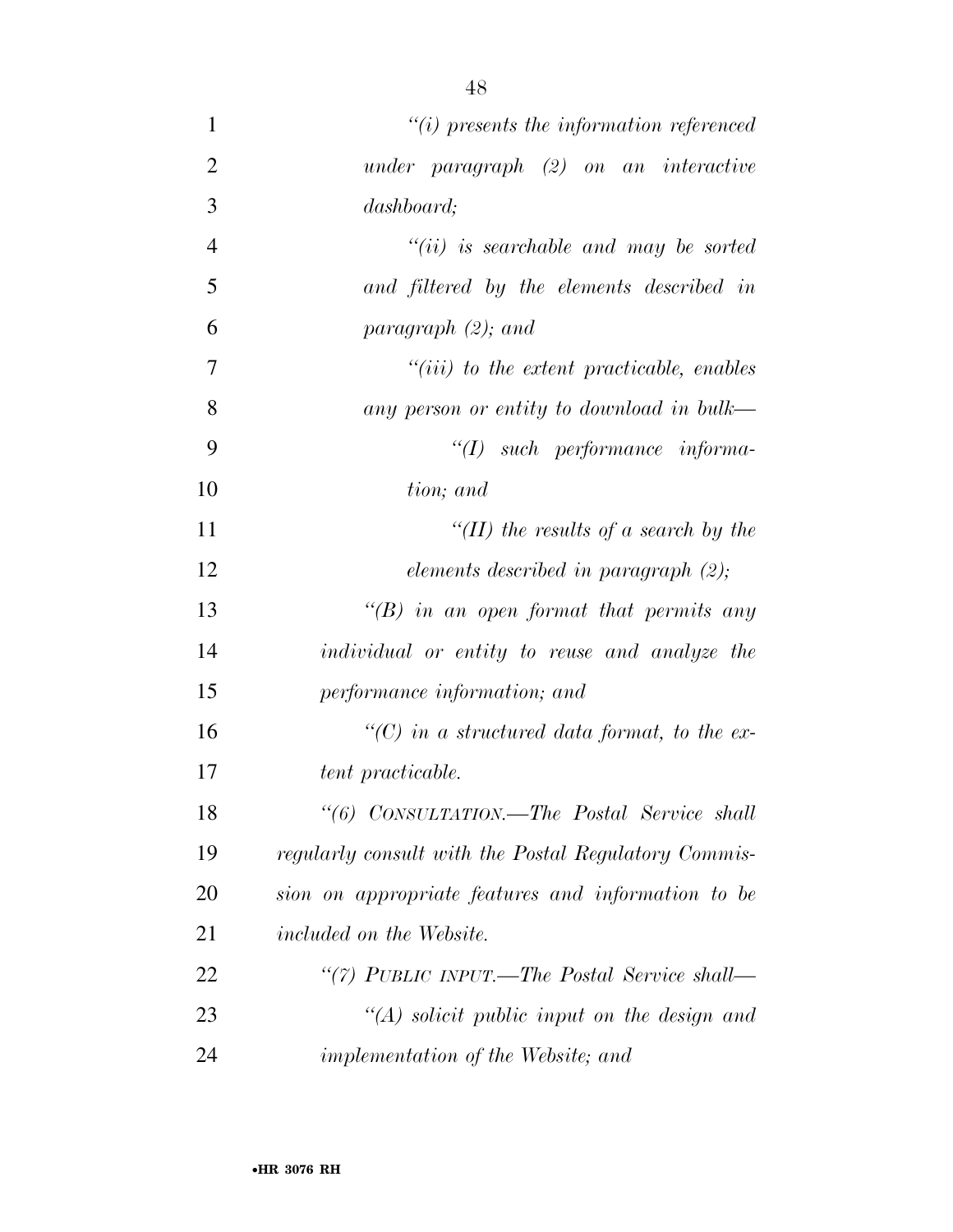| $\mathbf{1}$   | $\lq (B)$ maintain a public feedback tool, to en-       |
|----------------|---------------------------------------------------------|
| $\overline{2}$ | sure features of, and information on, the Website       |
| 3              | is usable and understandable.                           |
| $\overline{4}$ | "(8) DEADLINE.—The Website shall be imple-              |
| 5              | mented and made available to the public not later       |
| 6              | than the date on which the performance targets are      |
| 7              | provided to the Postal Regulatory Commission under      |
| 8              | subsection $(a)(1)$ .                                   |
| 9              | "(9) AVAILABILITY.—A link and plain language            |
| 10             | description of the Website shall be made available on   |
| 11             | the website where the performance targets and meas-     |
| 12             | urements established under subsection $(a)(1)$ are made |
| 13             | <i>available.</i>                                       |
| 14             | "(10) REPORTING.—The dashboard referred to in           |
| 15             | paragraph $(5)(A)(i)$ shall be referenced in the Annual |
| 16             | Performance Plan under section 2803, the Annual         |
| 17             | Performance Report under section 2804, and the An-      |
| 18             | nual Report under section 2402.                         |
| 19             | "(11) DEFINITIONS.—In this subsection—                  |
| 20             | PERFORMANCE INFORMATION.—The<br>$\lq (A)$               |
| 21             | term 'performance information' means the objec-         |
| 22             | tive external performance measurements estab-           |
| 23             | lished under section 3691(b)(1)(D).                     |
| 24             | "(B) WEBSITE.—The term Website' means                   |
| 25             | the website described in paragraph $(1)$ .".            |

•**HR 3076 RH**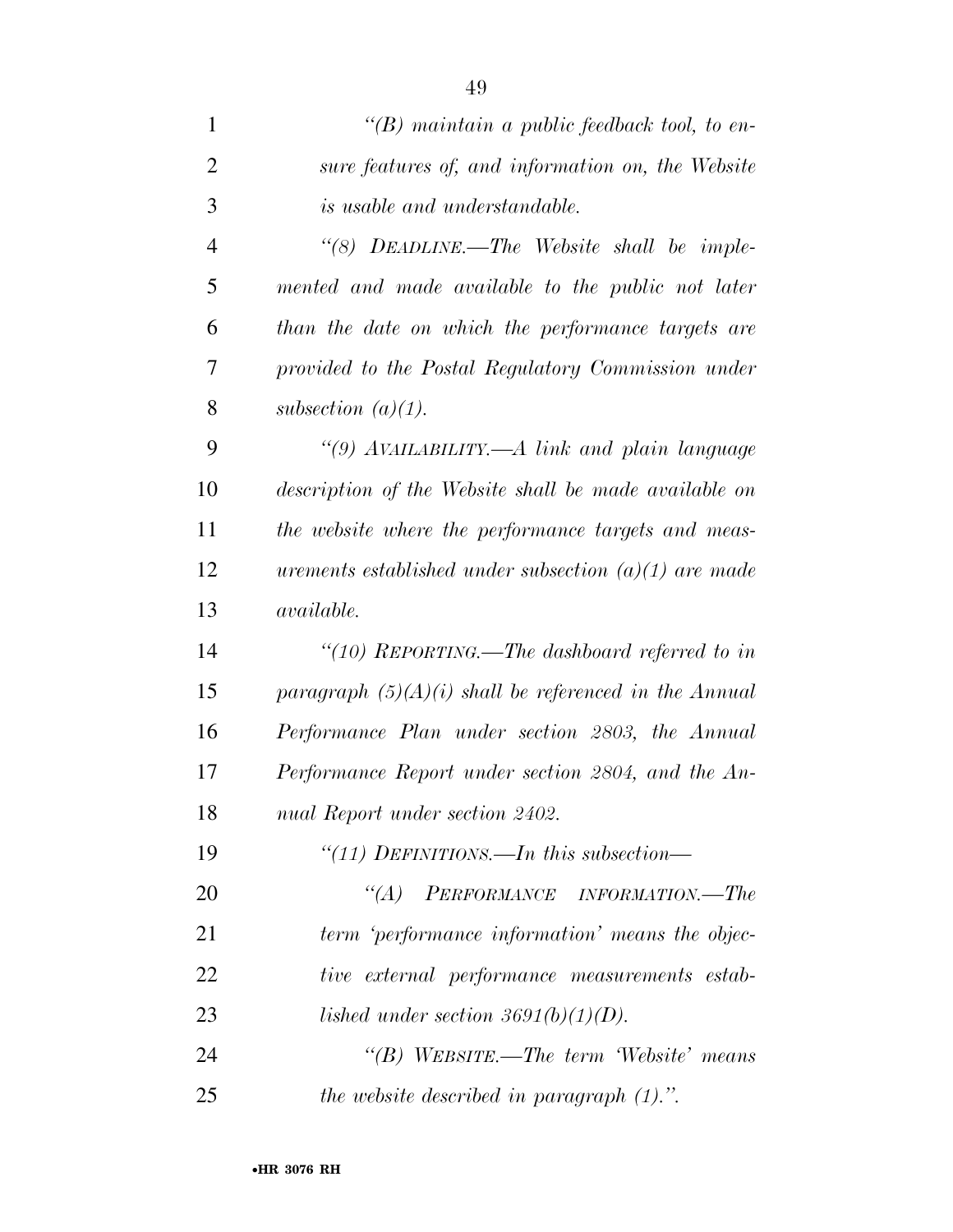*(b) CLERICAL AMENDMENT.—The table of sections for such subchapter is amended by inserting after the item re- lating to section 3691 the following: ''3692. Performance targets and transparency.''.* 

#### *SEC. 202. INTEGRATED DELIVERY NETWORK.*

 *Section 101(b) of title 39, United States Code, is amended by inserting before ''The Postal Service'' the fol- lowing: ''The Postal Service shall maintain an integrated network for the delivery of market-dominant and competi- tive products (as defined in chapter 36 of this title). Deliv- ery shall occur at least six days a week, except during weeks that include a Federal holiday or in emergency situations, such as natural disasters.''.* 

## *SEC. 203. REVIEW OF POSTAL SERVICE COST ATTRIBUTION GUIDELINES.*

•**HR 3076 RH** *Not later than the date that is one year after the date of the enactment of this Act, the Postal Regulatory Commis- sion shall initiate a review of the regulations issued pursu- ant to sections 3633(a) and 3652(a)(1) of title 39, United States Code, to determine whether revisions are appropriate to ensure that all direct and indirect costs attributable to competitive and market-dominant products are properly at- tributed to those products, including by considering the un- derlying methodologies in determining cost attribution and considering options to revise such methodologies. If the Commission determines, after notice and opportunity for*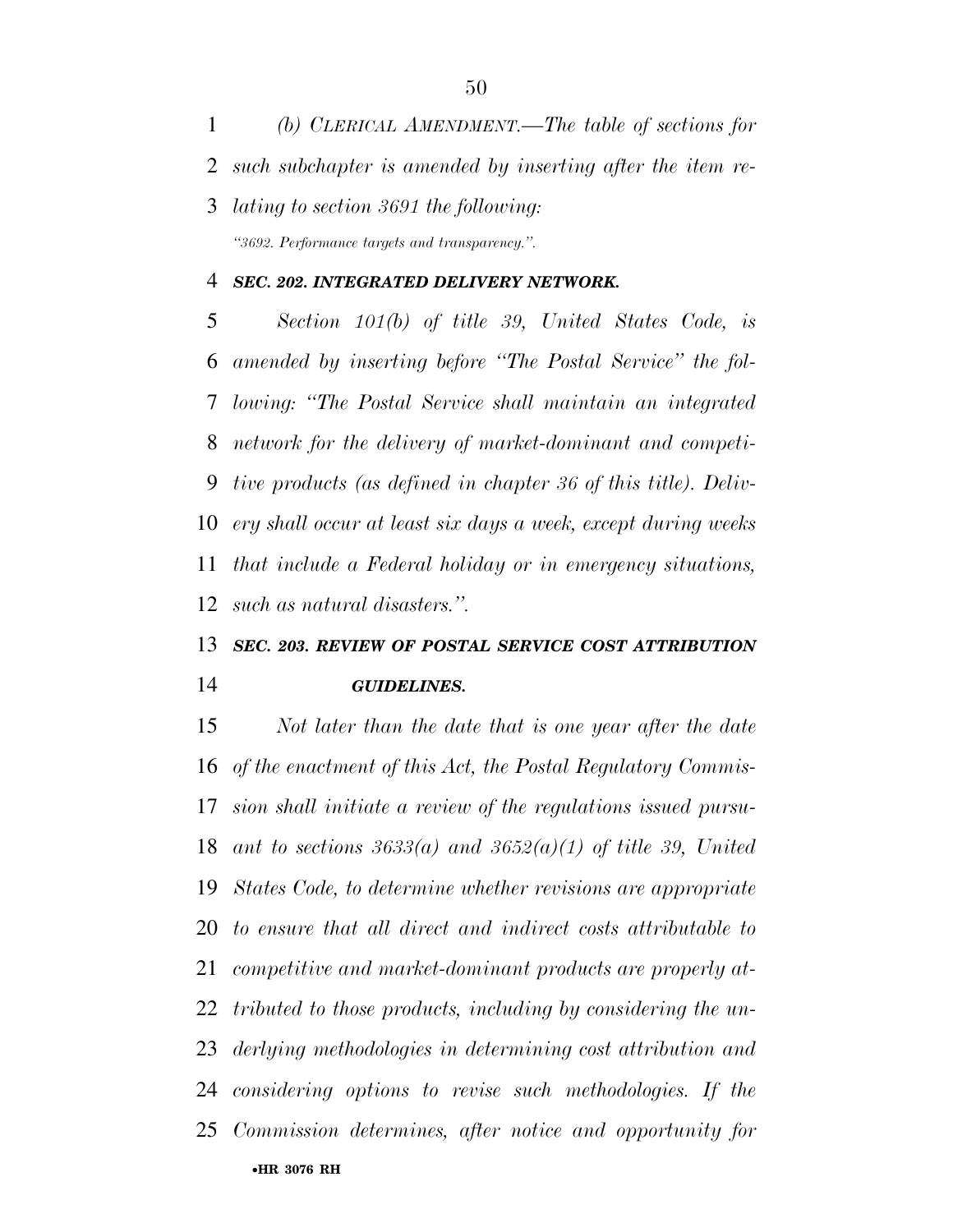*public comment, that revisions are appropriate, the Com- mission shall make modifications or adopt alternative methodologies as necessary.* 

*SEC. 204. RURAL NEWSPAPER SUSTAINABILITY.* 

 *Section 3626(h) of title 39, United States Code, is amended by striking ''10 percent'' and inserting ''50 per-cent''.* 

#### *SEC. 205. FUNDING OF POSTAL REGULATORY COMMISSION.*

 *(a) IN GENERAL.—Subsection (d) of section 504 of title 39, United States Code, is amended to read as follows:* 

 *''(d)(1) Not later than September 1 of each fiscal year (beginning with fiscal year 2022), the Postal Regulatory Commission shall submit to the Postal Service a budget of the Commission's expenses, including expenses for facilities, supplies, compensation, and employee benefits, for the fol- lowing fiscal year. Any such budget shall be deemed ap- proved as submitted if the Governors fail to adjust the budg-et in accordance with paragraph (2).* 

 *''(2)(A) Not later than 30 days after receiving a budget under paragraph (1), the Governors holding office, by unan- imous written decision, may adjust the total amount of funding requested in such budget. Nothing in this subpara- graph may be construed to authorize the Governors to adjust any activity proposed to be funded by the budget.*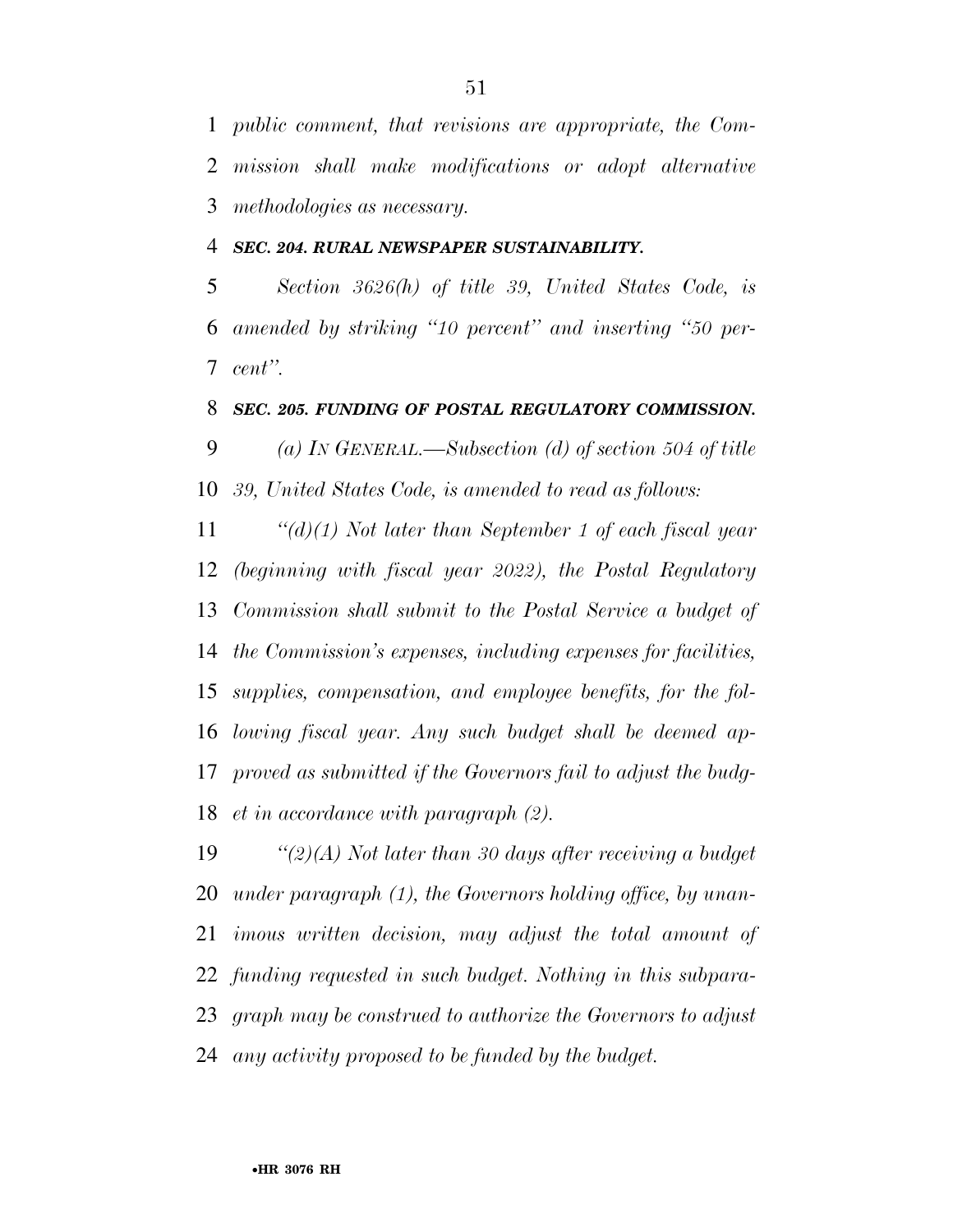*''(B) If the Governors adjust the budget under subpara- graph (A), the Postal Regulatory Commission shall adjust the suballocations within such budget to reflect the total ad- justment made by the Governors. The budget shall be deemed approved on the date the Commission makes any such ad- justments. The Commission may make further adjustments to the suballocations within such budget as necessary.* 

 *''(3) Expenses incurred under any budget approved under this subsection shall be paid out of the Postal Service Fund established under section 2003.''.* 

 *(b) CONFORMING AMENDMENTS.—Title 39, United States Code, is amended—* 

 *(1) in section 2003(e), by striking ''(B) all ex- penses of the Postal Regulatory Commission, subject to the availability of amounts appropriated under section 504(d);'' and inserting ''(B) all expenses of the Postal Regulatory Commission, pursuant to section 504(d);''; and* 

*(2) in section 2009—* 

 *(A) by striking '', (2)'' and inserting '', and (2)''; and* 

 *(B) by striking '', and (3) the Postal Regu- latory Commission requests to be appropriated, out of the Postal Service Fund, under section 504(d) of this title''.*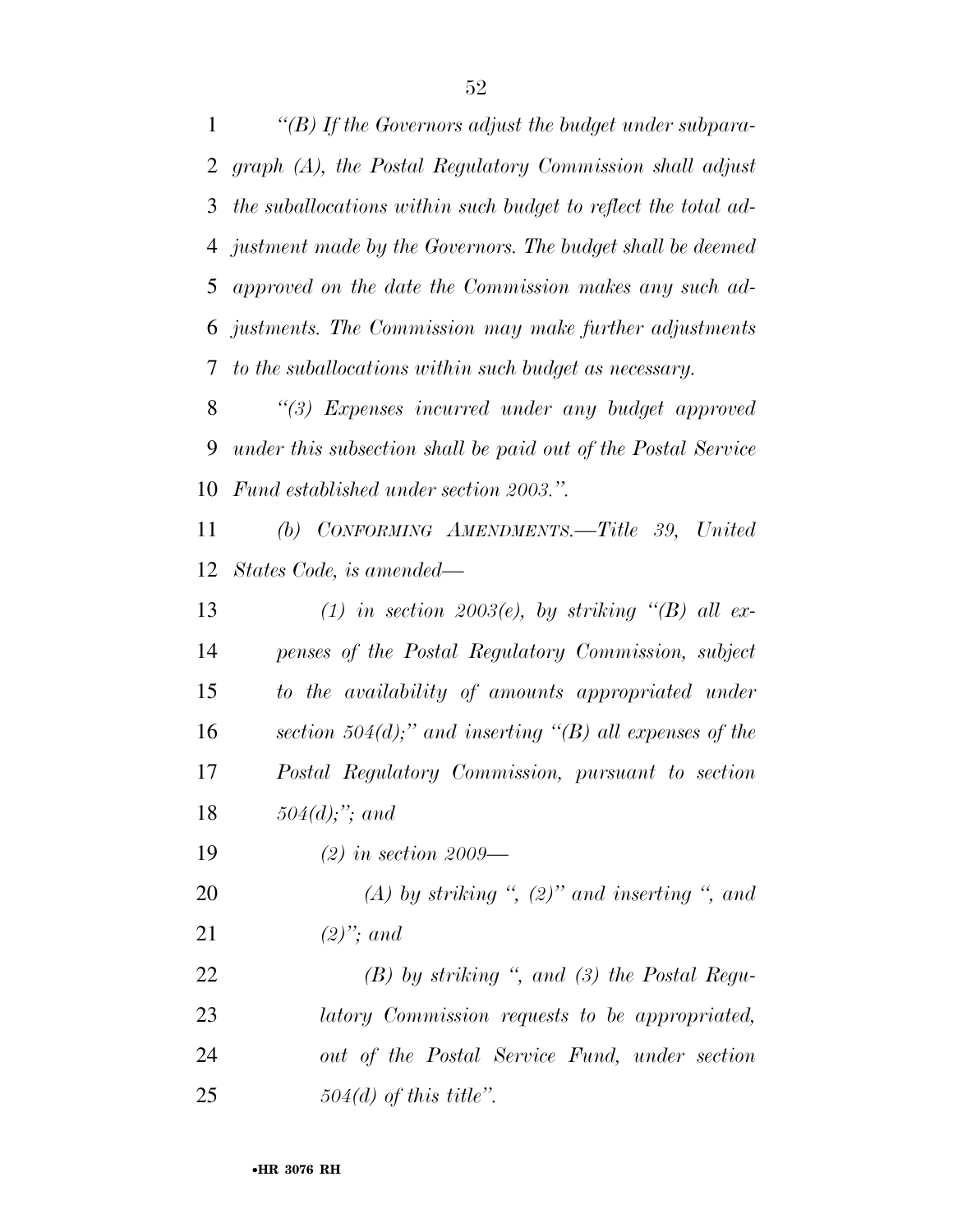| 1              | SEC. 206. FLATS OPERATIONS STUDY AND REFORM.           |
|----------------|--------------------------------------------------------|
| $\overline{2}$ | (a) FLATS OPERATIONS STUDY.-                           |
| 3              | (1) IN GENERAL.—The Postal Regulatory Com-             |
| $\overline{4}$ | mission, in consultation with the Inspector General of |
| 5              | the United States Postal Service, shall conduct a      |
| 6              | study to-                                              |
| 7              | $(A)$ comprehensively identify the causes of           |
| 8              | inefficiencies in the collection, sorting, transpor-   |
| 9              | tation, and delivery of Flats; and                     |
| 10             | $(B)$ quantify the effects of the volume trends,       |
| 11             | investments decisions, excess capacity, and oper-      |
| 12             | ational inefficiencies of the Postal Service on the    |
| 13             | direct and indirect costs of the Postal Service        |
| 14             | that are attributable to Flats.                        |
| 15             | (2) POSTAL SERVICE ASSISTANCE.—For the pur-            |
| 16             | poses of carrying out the study under paragraph (1),   |
| 17             | the Postal Service shall, upon request by the Postal   |
| 18             | Regulatory Commission, consult with the Postal Reg-    |
| 19             | ulatory Commission and provide—                        |
| 20             | $(A)$ access to Postal Service facilities to per-      |
| 21             | sonnel of the Postal Regulatory Commission; and        |
| 22             | $(B)$ information and records necessary to             |
| 23             | conduct such study.                                    |
| 24             | $(3)$ REPORT.—Not later than one year after the        |
| 25             | date of the enactment of this Act, the Postal Regu-    |
| 26             | latory Commission shall submit to Congress and the     |
|                | •HR 3076 RH                                            |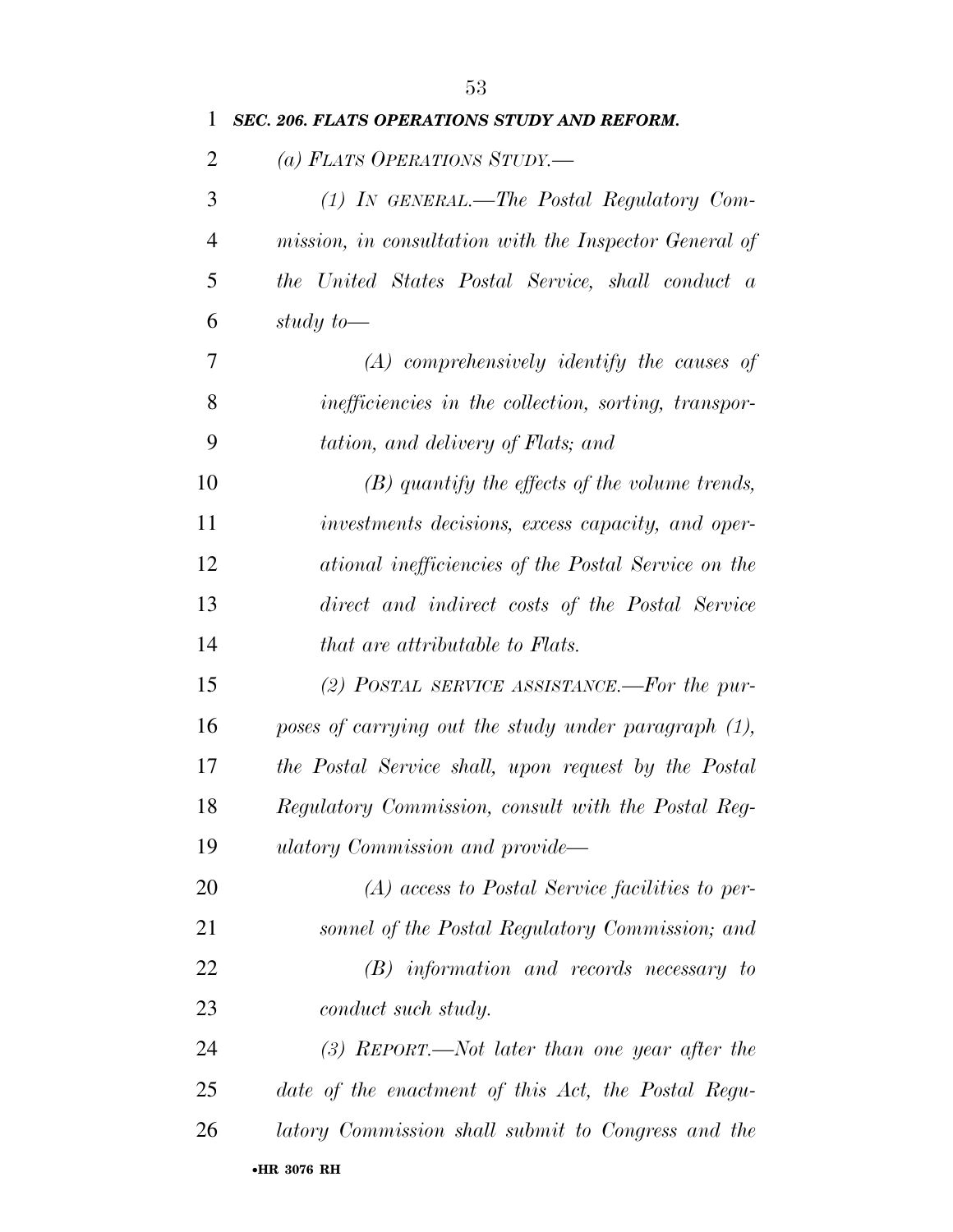| $\mathbf{1}$   | Postmaster General a report on the findings of the      |
|----------------|---------------------------------------------------------|
| $\overline{2}$ | study conducted under paragraph (1).                    |
| 3              | $(4)$ FLATS DEFINED. In this subsection,<br>the         |
| $\overline{4}$ | term "Flats" means products that meet the physical      |
| 5              | standards described in the Domestic Mail Manual (as     |
| 6              | in effect on the date of the enactment of this Act) for |
| 7              | Flats mail for any class of mail.                       |
| 8              | (b) FLATS OPERATIONS REFORM.-                           |
| 9              | $(1)$ IN GENERAL.—Not later than six months             |
| 10             | after the date on which the Postal Regulatory Com-      |
| 11             | mission submits the report described in subsection      |
| 12             | $(a)(3)$ , the Postal Service shall—                    |
| 13             | $(A)$ develop and implement a plan to rem-              |
| 14             | edy each inefficiency identified in the study con-      |
| 15             | ducted under subsection $(a)(1)$ to the extent prac-    |
| 16             | ticable; and                                            |
| 17             | (B) if the Postal Service determines that               |
| 18             | remedying any such inefficiency is not prac-            |
| 19             | ticable, provide to Congress and the Postal Regu-       |
| 20             | latory Commission an explanation why rem-               |
| 21             | edying such inefficiency is not practicable, in-        |
| 22             | cluding whether it may become practicable to            |
| 23             | remedy such inefficiency at a later time.               |
| 24             | (2) IMPLEMENTATION REQUIREMENTS.-Prior to               |
| 25             | implementing the plan described in paragraph $(1)$ —    |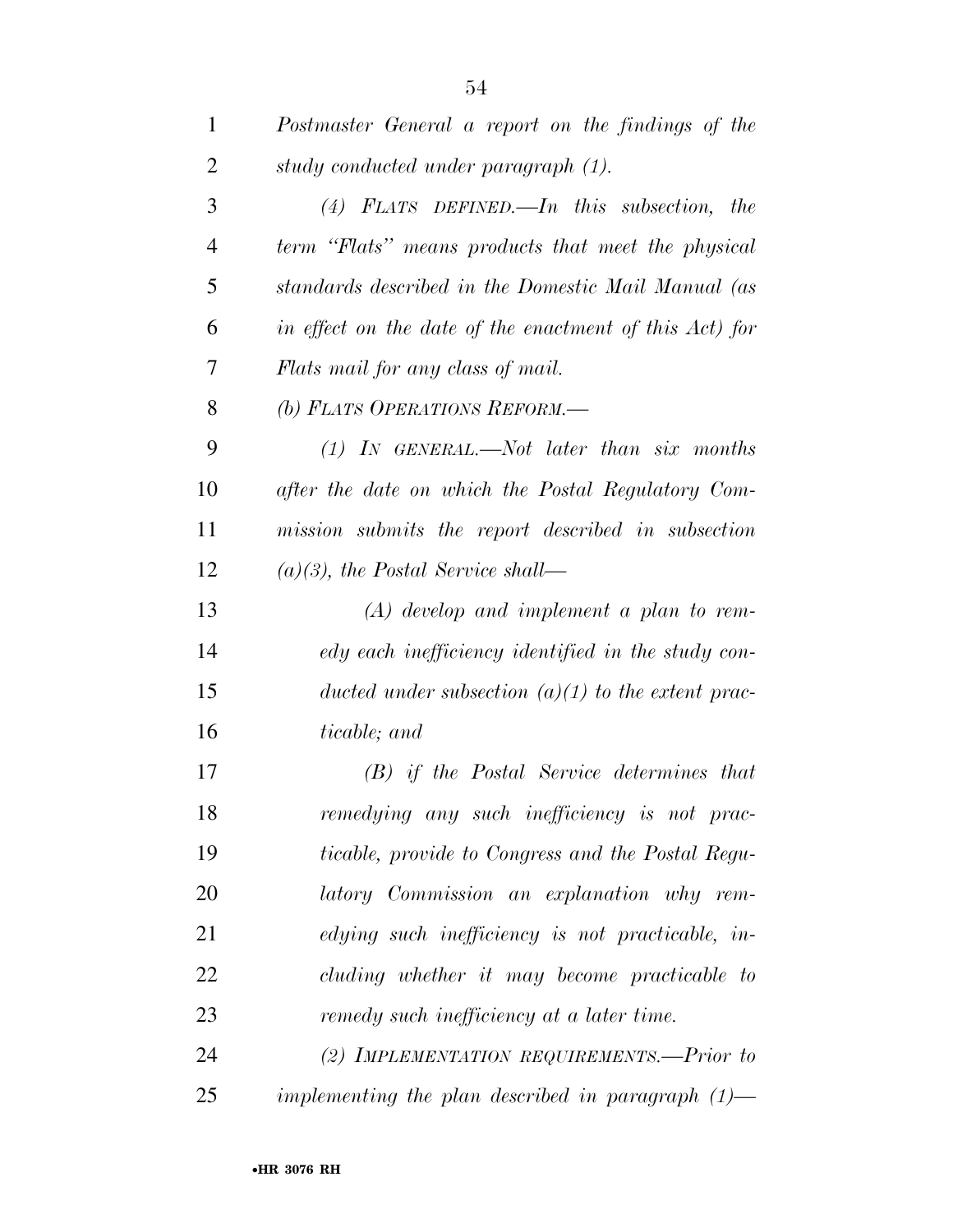| $\mathbf{1}$   | (A) the Postal Regulatory Commission must                           |
|----------------|---------------------------------------------------------------------|
| $\overline{2}$ | approve the plan; and                                               |
| 3              | (B) the Postal Service shall provide an ade-                        |
| $\overline{4}$ | quate opportunity for public comment on the                         |
| 5              | plan.                                                               |
| 6              | (3) COMPLETION NOTICE.—On the date on which                         |
| 7              | the plan described in paragraph $(1)$ is fully imple-               |
| 8              | mented, as determined by the Postmaster General, the                |
| 9              | Postmaster General shall submit to Congress and the                 |
| 10             | Postal Regulatory Commission a written notice of                    |
| 11             | such implementation.                                                |
| 12             | (c) SUBSEQUENT RATE ADJUSTMENTS.—During the                         |
| 13             | five-year period beginning on the date on which the Post-           |
| 14             | master General submits the notice under subsection $(b)(3)$ ,       |
| 15             | the Postal Service shall consider the findings of the report        |
| 16             | described in subsection $(a)(3)$ and the efficacy of the plan       |
| 17             | described in subsection $(b)(1)$ in remedying the inefficien-       |
|                | 18 cies identified in the study conducted under subsection          |
| 19             | $(a)(1)$ when making any adjustment to the rate of a market-        |
| 20             | $dominant\ product\ (as\ defined\ in\ section\ 102\ of\ title\ 39,$ |
| 21             | United States Code).                                                |
|                |                                                                     |

#### *SEC. 207. REPORTING REQUIREMENTS.*

 *(a) IN GENERAL.—Not later than six months after the date of the enactment of this Act, and every six months thereafter, the Postmaster General shall submit to the Presi-*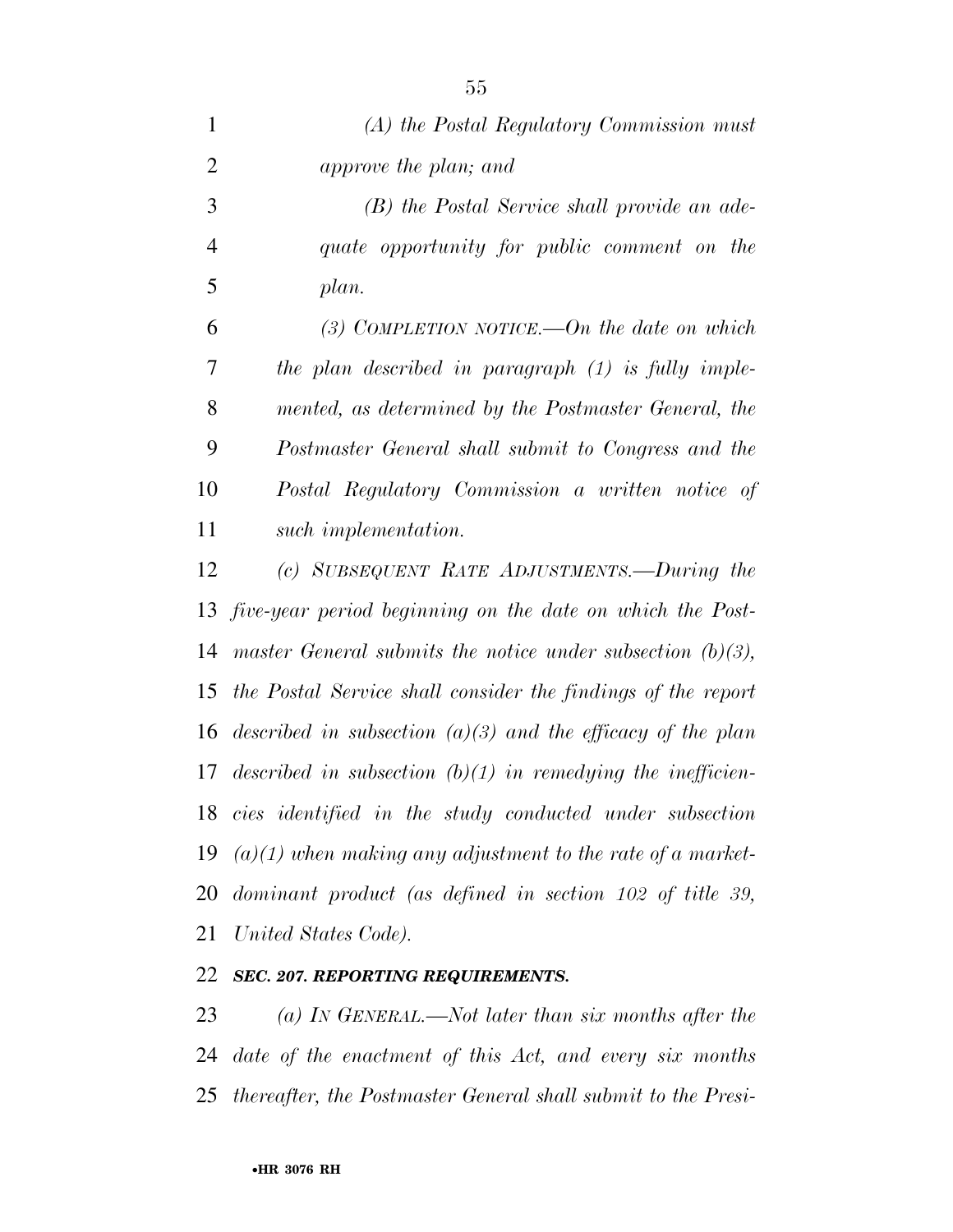*dent, the Postal Regulatory Commission, the Committee on Homeland Security and Governmental Affairs of the Sen- ate, and the Committee on Oversight and Reform of the House of Representatives a report on the operations and financial condition of the Postal Service during the six- month period ending on the date on which the Postmaster General submits such report.* 

 *(b) CONTENTS.—Each report submitted under this sec- tion shall include updates, details of changes from previous standards and requirements, and assessments of progress being made on the operations and financial condition of the Postal Service, including—* 

 *(1) the actual mail and package volume growth relative to any mail or package volume growth projec- tions previously made or relied upon by the Postal Service, including a discussion of the reasons for the differences in projections and the associated adjust- ments being made in order to accommodate any such differences;* 

 *(2) the effect of pricing changes on product vol- ume for market-dominant and competitive products, and associated revenue effects on financial projec- tions, including a discussion of the reasons behind the differences in projections and associated adjustments being made;*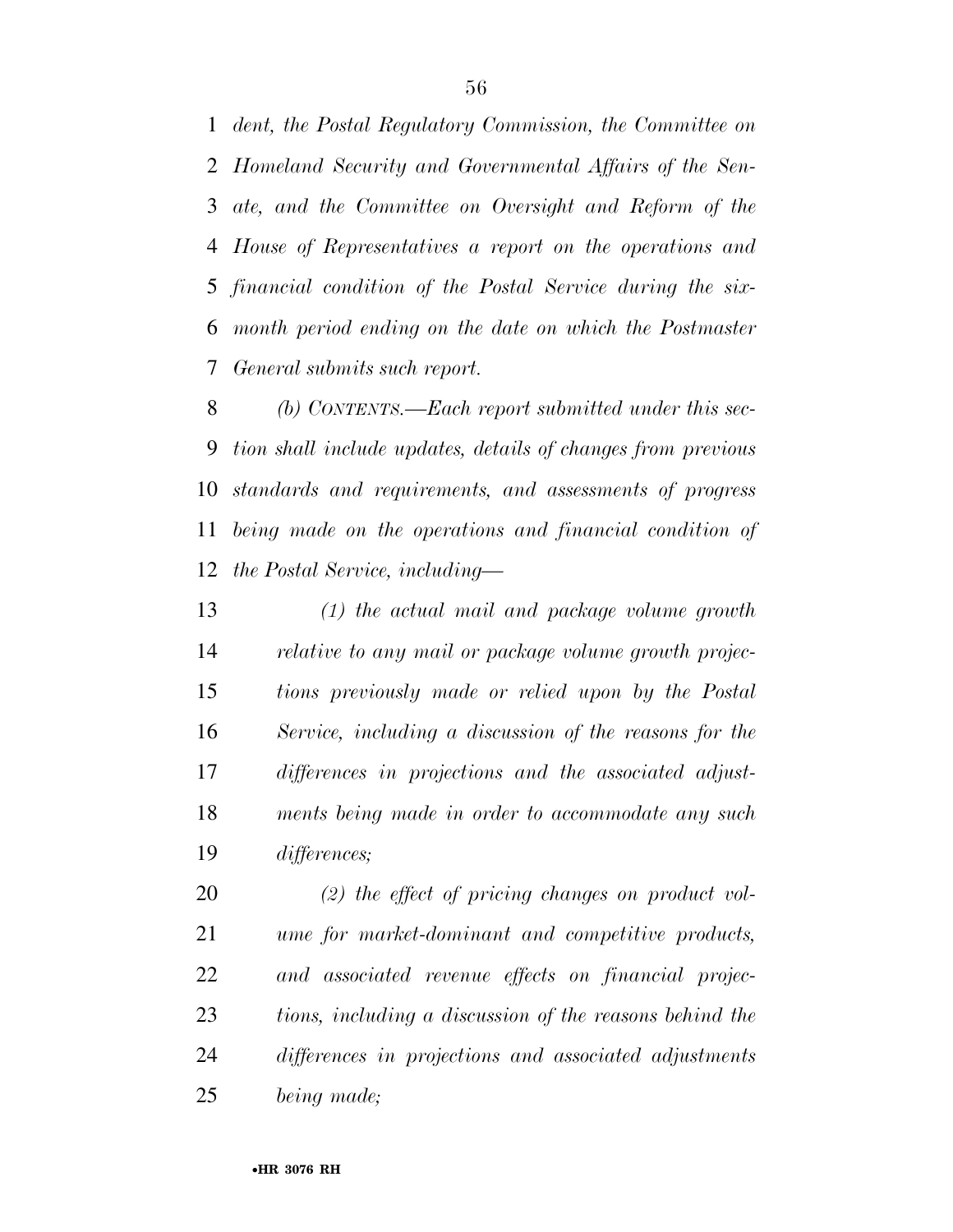*(4) the status of, and any substantial pro- grammatic changes to, the USPS Connect program relative to previous plans by the Postal Service, in- cluding online sales and customer expectations re- garding shipping speeds and shopping preferences rel- ative to projections, as well as associated implementa- tion costs and revenue effects on the financial projects; (5) the use of Priority Mail, Priority Mail Ex- press, First-Class Package Service, and Parcel Select services (as such terms are defined in the Domestic Mail Classification Schedule as in effect on the date of the enactment of this Act) among businesses of var-ious sizes, and associated revenue effects;* 

 *(6) the use of USPS Connect Returns service among customers, and associated implementation costs and revenue effects;* 

 *(7) the use of USPS E-Commerce Marketplace among customers, and associated implementation costs and revenue effects;* 

 *(8) updates on the reliability, efficiency, and cost-effectiveness of the transportation network, in-cluding the manner in which ground transportation*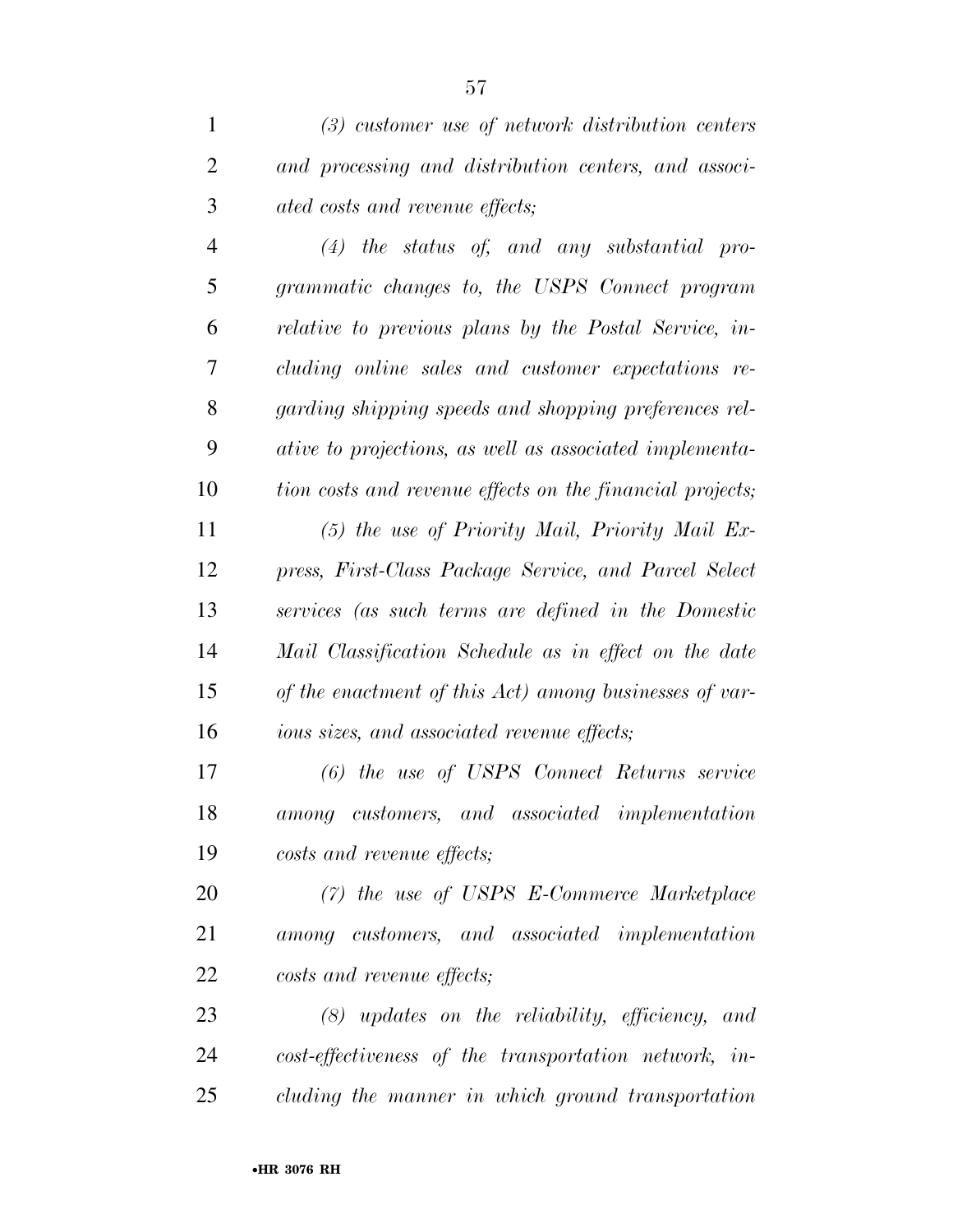*is utilized over air transportation for types of prod-ucts;* 

 *(9) a review of efforts to enhance employee train- ing, safety, and wellbeing, including associated effects on employee recruitment, satisfaction, and retention; (10) a review of efforts being made to improve employee allocation, including changes of non-career employees to career status, and any associated im- pacts to operational expenses and processing, trans-portation, and delivery efficiency;* 

 *(11) the rate of planned investment into Postal Service processing, transportation, and delivery equipment and infrastructure for market-dominant and competitive products, and a review of any associ-ated effects on operational expenses and efficiency;* 

 *(12) changes to network distribution centers and the expansion of regional distribution centers, includ- ing costs associated with the changes and any realized reduction in operational expenses or improved re-source efficiencies;* 

 *(13) a review of the ability of the Postal Service to meet performance targets established under section 3692(a)(1)(A) of title 39, United States Code;* 

 *(14) a discussion of the progress of the Postal Service in achieving any new, self-funded invest-*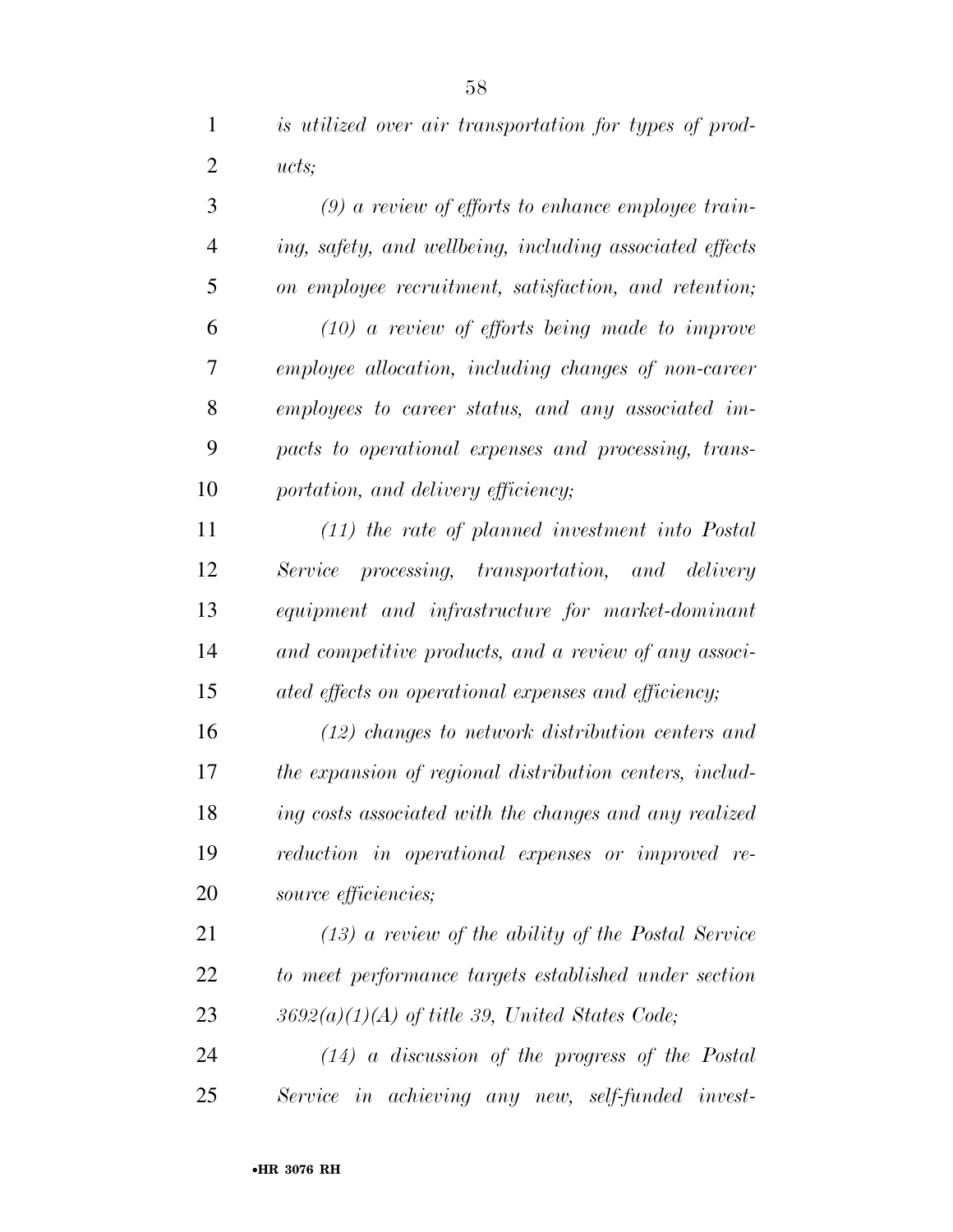| 1              | ments, including the amounts realized and expended       |
|----------------|----------------------------------------------------------|
| $\overline{2}$ | to date, and a discussion of the reasons behind any      |
| 3              | disparities in the assumptions regarding the expected    |
| $\overline{4}$ | progress of the Postal Service getting new, self-funded  |
| 5              | investments to accommodate changes; and                  |
| 6              | $(15)$ any other information the Postal Service          |
| 7              | determines relevant, such as barriers or unanticipated   |
| 8              | events, in order to help the Postal Regulatory Com-      |
| 9              | mission, Congress, the President, and the American       |
| 10             | public evaluate the success or difficulties faced by the |
| 11             | Postal Service in implementing the reform plan.          |
| 12             | (c) CONFIDENTIAL INFORMATION.-                           |
| 13             | $(1)$ IN GENERAL.—The report required under              |
| 14             | this subsection shall be submitted in a form that ex-    |
| 15             | cludes any proprietary or confidential information       |
| 16             | and trade secrets.                                       |
| 17             | (2) NOTIFICATION.—If the Postal Service deter-           |
| 18             | mines that any information must be excluded under        |
| 19             | paragraph (1), the Postal Service shall, at the time     |
| 20             | of submitting the report, notify the President,<br>the   |
| 21             | Committee on Oversight and Reform of the House of        |
| 22             | Representatives, the Committee on Homeland Secu-         |
| 23             | rity and Governmental Affairs of the Senate, and the     |
| 24             | Postal Regulatory Commission in writing of its deter-    |
| 25             | mination and describe in detail the information for      |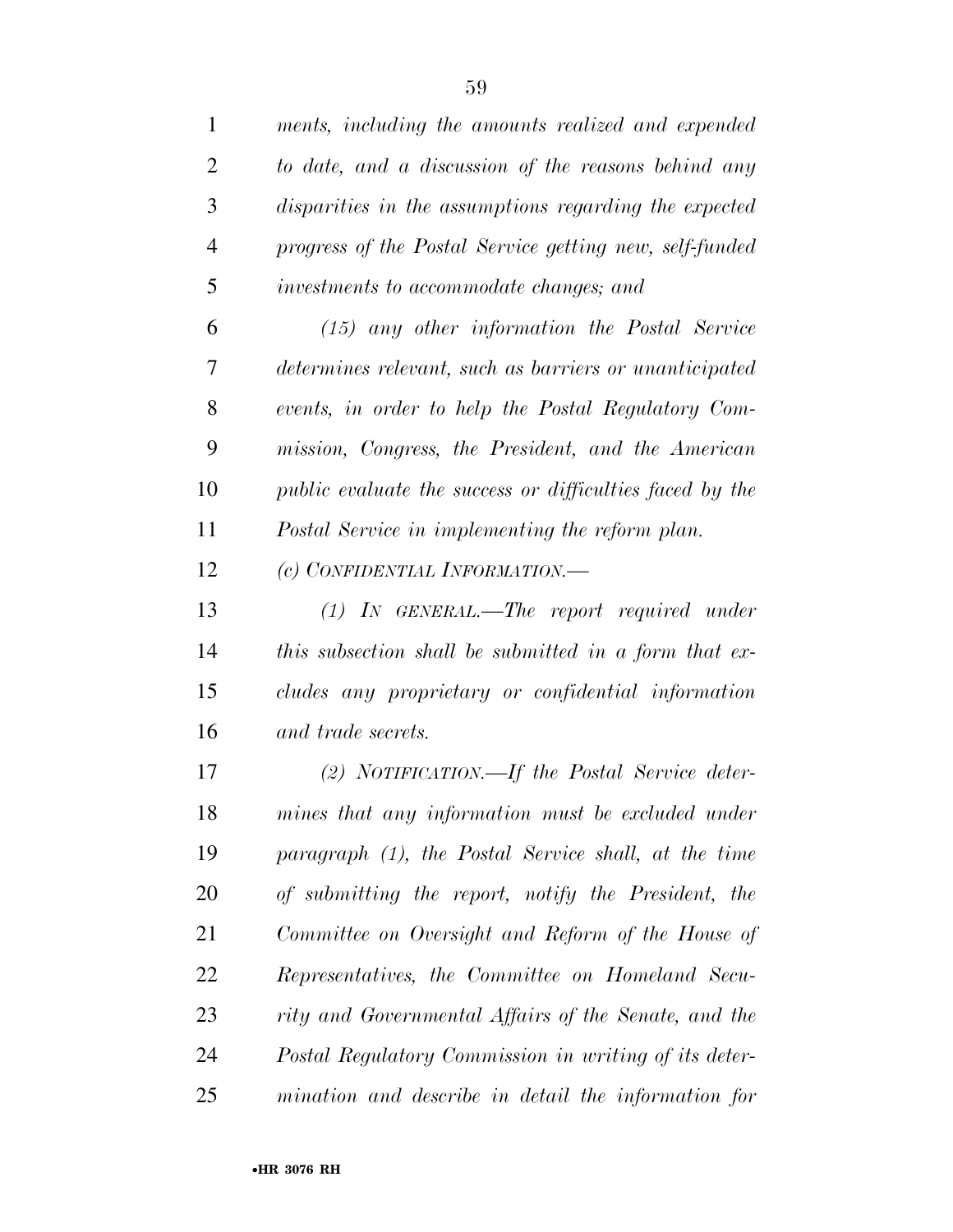| $\mathbf{1}$   | which confidentiality is sought and the reasons there-           |
|----------------|------------------------------------------------------------------|
| $\overline{2}$ | for.                                                             |
| 3              | (3) ANNEXES.—The Postal Service shall submit                     |
| $\overline{4}$ | to the persons and entities notified under paragraph             |
| 5              | $(2)$ any information excluded under paragraph $(1)$ in          |
| 6              | an annex that shall be treated as confidential in ac-            |
| 7              | $cordance\ with\ paragraph\ (4).$                                |
| 8              | $(4)$ TREATMENT.—No person may, with respect                     |
| 9              | to any information which such person receives under              |
| 10             | $paramph (4)$ —                                                  |
| 11             | $(A)$ use such information for purposes other                    |
| 12             | than the purposes for which it is supplied; or                   |
| 13             | $(B)$ permit any person or entity other than                     |
| 14             | $a$ person or entity notified under paragraph $(2)$ ,            |
| 15             | or the staff thereof, to have access to any such in-             |
| 16             | formation.                                                       |
| 17             | (d) TERMINATION.—This subsection shall terminate on              |
|                | 18 the date that is five years after the date on which the first |
|                | 19 report required by this section is submitted.                 |
|                | 20 SEC. 208. POSTAL SERVICE TRANSPORTATION SELECTION             |
| 21             | <b>POLICY REVISIONS.</b>                                         |
| 22             | Section 101(f) of title 39, United States Code, is               |
|                | $23\ \ amended--$                                                |
|                |                                                                  |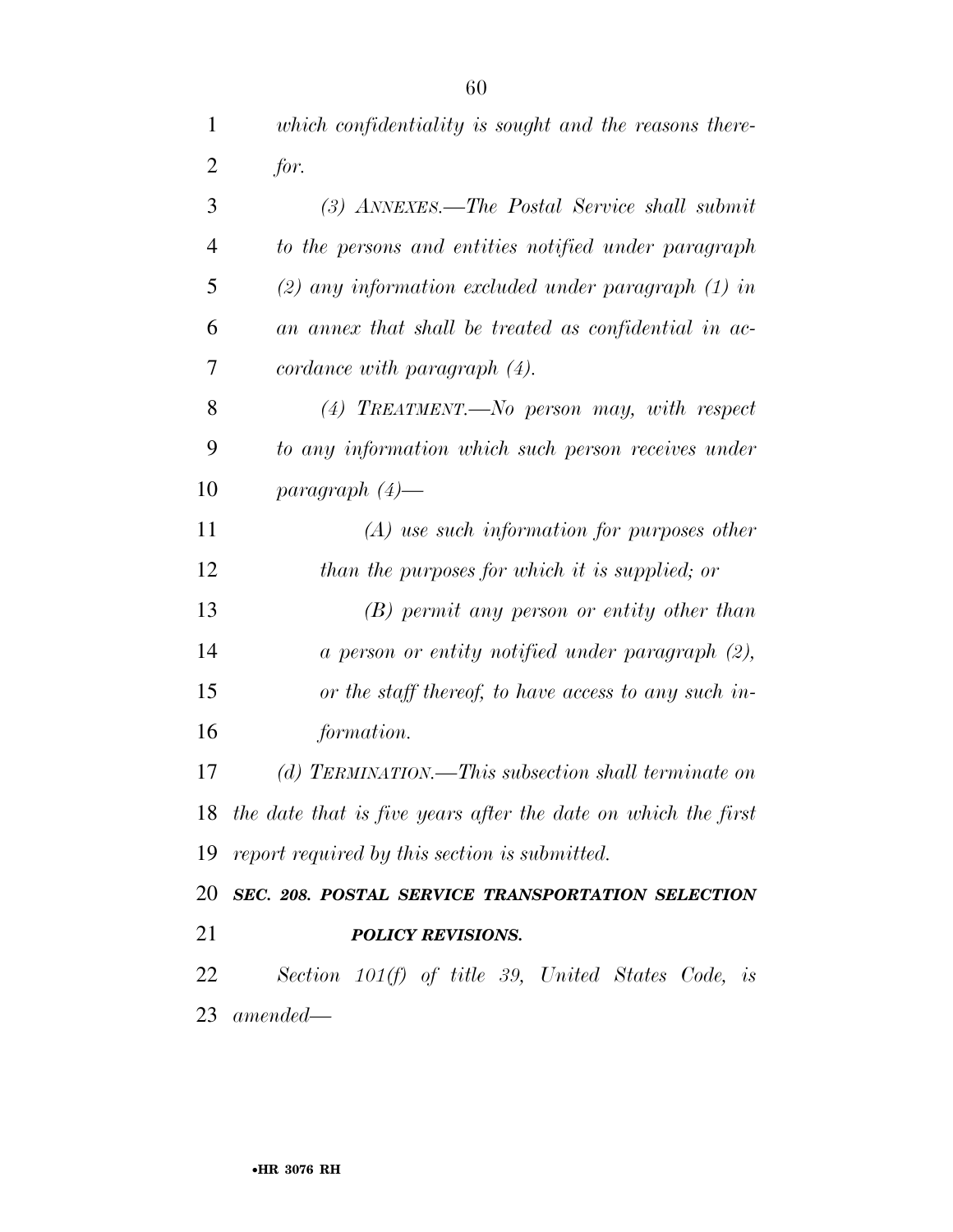| $\mathbf{1}$   | $(1)$ by striking "prompt and economical" and                    |
|----------------|------------------------------------------------------------------|
| $\overline{2}$ | inserting "prompt, economical, consistent, and reli-             |
| 3              | $able$ ";                                                        |
| $\overline{4}$ | $(2)$ by inserting after "all mail" the following:               |
| 5              | "in a manner that increases operational efficiency               |
| 6              | and reduces complexity";                                         |
| 7              | (3) by inserting "cost-effective" after<br>$\alpha_{to}$         |
| 8              | achieve"; and                                                    |
| 9              | $(4)$ by inserting "also" after "Nation shall".                  |
| 10             | SEC. 209. USPS INSPECTOR GENERAL OVERSIGHT OF POST-              |
| 11             | AL REGULATORY COMMISSION.                                        |
| 12             | (a) IN GENERAL.—Section 8G of the Inspector General              |
| 13             | Act of 1978 (5 U.S.C. App.) is amended—                          |
| 14             | (1) in subsection (a)(2), by striking "the Postal                |
| 15             | Regulatory Commission,"; and                                     |
| 16             | (2) in subsection $(f)(2)$ —                                     |
| 17             | (A) by striking $\lq(2)$ In carrying" and in-                    |
| 18             | serting " $(2)(A)$ In carrying"; and                             |
| 19             | $(B)$ by adding at the end the following:                        |
| 20             | " $(B)$ In carrying out the duties and responsibil-              |
| 21             | <i>ities specified in this Act, the Inspector General of the</i> |
| 22             | United States Postal Service shall function as the In-           |
| 23             | spector General for the Postal Regulatory Commis-                |
| 24             | sion, and shall have equal responsibility over the               |
| 25             | United States Postal Service and the Postal Regu-                |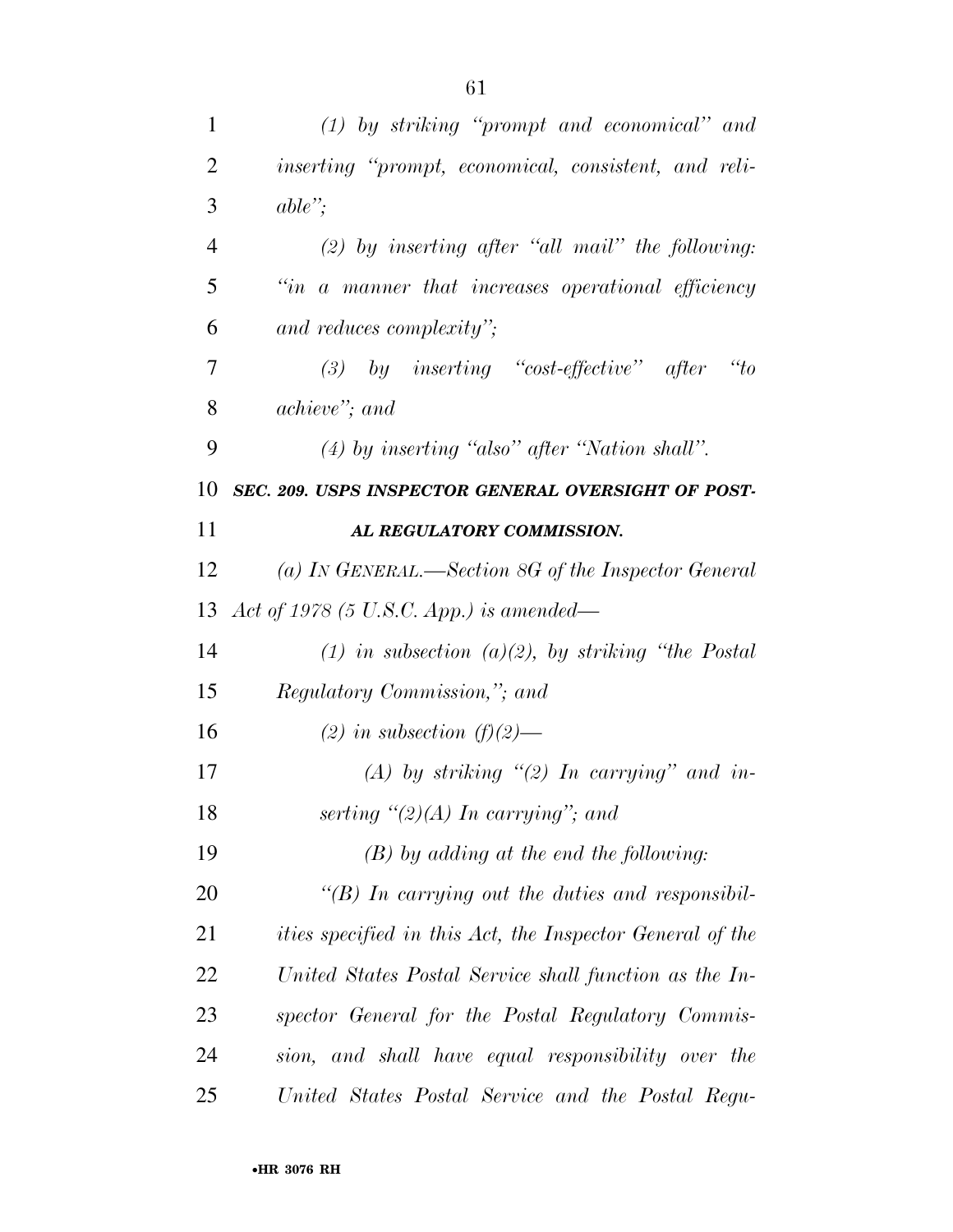*latory Commission. The Commission shall comply* 

| $\overline{2}$ | with the Inspector General's oversight as if the Com-     |
|----------------|-----------------------------------------------------------|
| 3              | mission were a designated Federal entity under para-      |
| $\overline{4}$ | graph $(a)(2)$ of this section.".                         |
| 5              | (b) SAVINGS PROVISION.—                                   |
| 6              | $(1)$ LEGAL DOCUMENTS.—Any order, determina-              |
| 7              | tion, rule, regulation, permit, grant, loan, contract,    |
| 8              | agreement, certificate, license, or privilege that has    |
| 9              | been issued, made, granted, or allowed to become effec-   |
| 10             | tive that is in effect on the effective date of this sec- |
| 11             | tion shall continue in effect according to their terms    |
| 12             | until modified, terminated, superseded, set aside, or     |
| 13             | revoked in accordance with law.                           |
| 14             | (2) PROCEEDINGS.—This section and the amend-              |
| 15             | ments made by this section shall not affect any pro-      |
| 16             | ceeding pending on the effective date of this section     |
| 17             | before an office transferred by either such subsection,   |
| 18             | but such proceeding shall be continued. Nothing in        |
| 19             | this paragraph shall be considered to prohibit the dis-   |
| <b>20</b>      | continuance or modification of any such proceeding        |
| 21             | under the same terms and conditions and to the same       |
| 22             | extent that such proceeding could have been discon-       |

*tinued or modified if this section or such amendments* 

*had not been enacted.*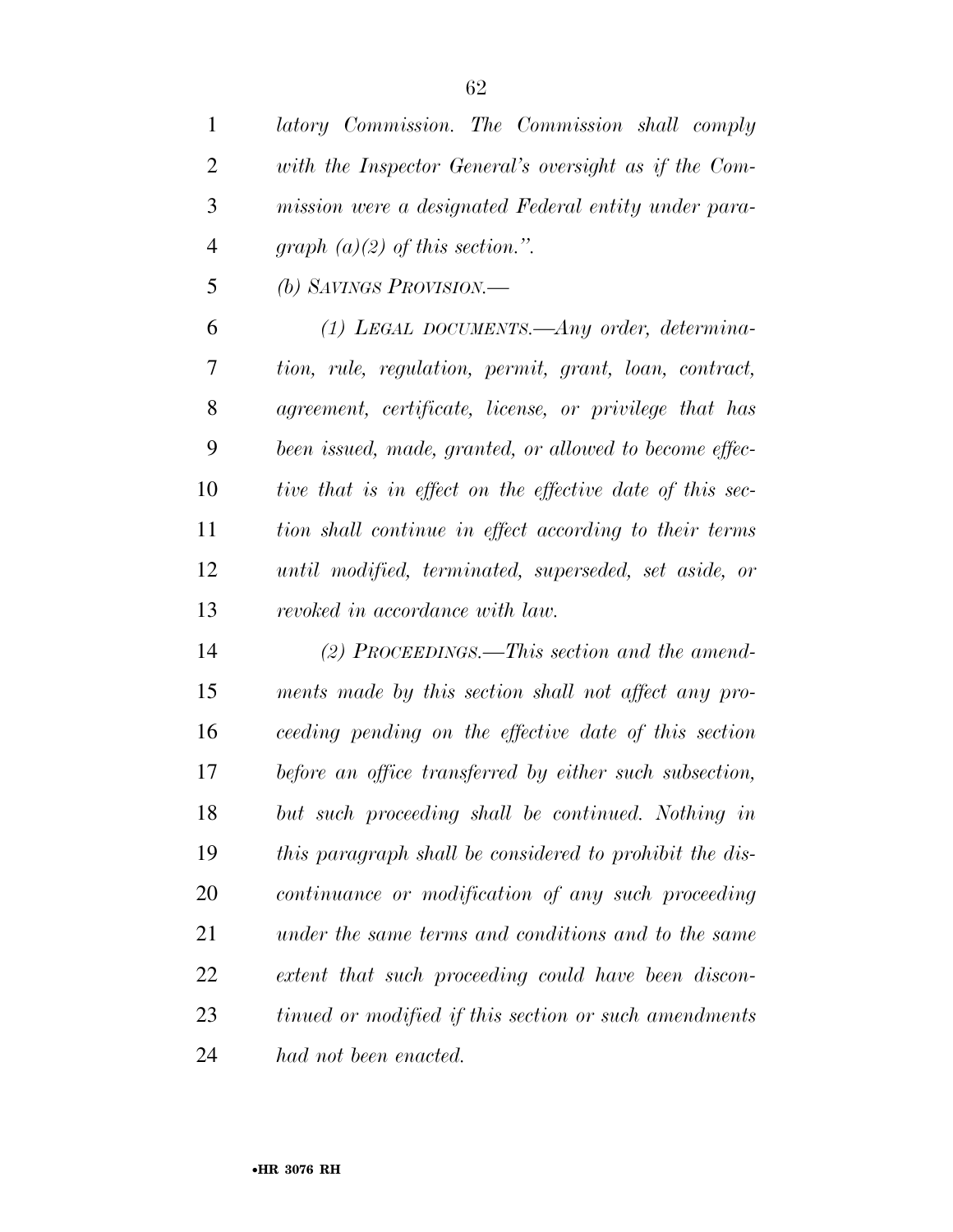| 1              | $(3)$ SUITS.—This section and the amendments                  |
|----------------|---------------------------------------------------------------|
| $\overline{2}$ | made by this section shall not affect any suit com-           |
| 3              | menced before the effective date of this section, and in      |
| $\overline{4}$ | any such suit, proceeding shall be had, appeals taken,        |
| 5              | and judgments rendered in the same manner and                 |
| 6              | with the same effect as if this section or such amend-        |
| 7              | ments had not been enacted.                                   |
| 8              | (4) REFERENCES.—Any reference in any other                    |
| 9              | Federal law, Executive order, rule, regulation, or dele-      |
| 10             | gation of authority, or any document relating to the          |
| 11             | Inspector General of the Postal Regulatory Commis-            |
| 12             | sion shall be deemed to refer to the Inspector General        |
| 13             | of the United States Postal Service.                          |
| 14             | (c) TECHNICAL AND CONFORMING AMENDMENT.-Sec-                  |
| 15             | tion 504 of title 39, United States Code, is amended by       |
| 16             | striking subsection $(h)$ .                                   |
| 17             | (d) EFFECTIVE DATE.—This section and the amend-               |
| 18             | ments made by this section shall take effect on the date that |

*is 180 days after the date of enactment of this Act.*